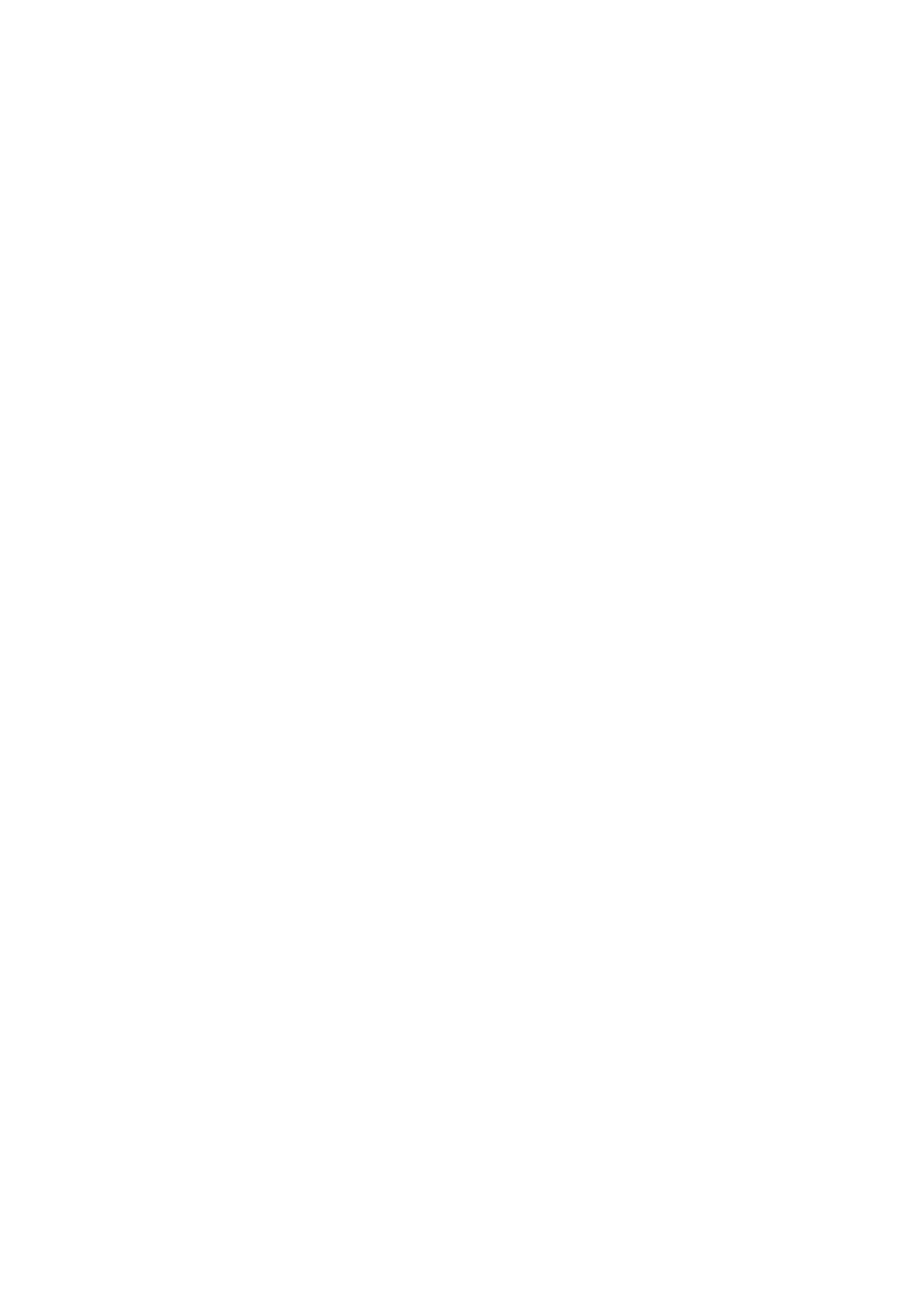#### $1.3$ **1.3 Notices**

 Any Notice required under these Council Procedure Rules may be given to the Director for Communities, by email to: democratic.services@adur-worthing.gov.uk

 The listing of names as signatories on such documents shall be deemed to be signatures.

# **1.4 Person Presiding's Decision Final**

 Any ruling of the person presiding at any meeting on any point of order, interpretation of these Council Procedure Rules, matters arising during the debate or with regard to the admissibility of an explanation, or otherwise, including any logistical arrangements for any meetings, shall be final and not open to discussion. However, in reaching their decision, the person presiding must give due consideration to the advice of professional Officers.

# **2.0 ANNUAL MEETING OF THE FULL COUNCIL**

#### $2.1$ **2.1 Timing**

 In a year when there is an ordinary election of Councillors, the Annual Meeting will take place within 21 days of the retirement of the outgoing Councillors. In any other year, the Annual Meeting will take place in March, April or May.

# **2.2 Business**

The Annual Council will:

- $(a)$ Elect a person, other than a Member of the Executive, to be the Chairman of the Council;
- $(b)$ Appoint a person, other than a Member of the Executive, to be the Deputy Chairman of the Council;
- $(c)$  come to an end; Elect the Leader of the Council, if the term of office of the previous Leader has
- (d) Appoint the Leader of the Opposition;
- $(e)$ Elect a person, other than a Member of the Executive, to preside if the Chairman is not present, remotely or otherwise;
- (f) Receive apologies for absences and where members are attending remotely, take a roll call of attendees::
- (g) Receive any declarations of disclosable pecuniary or personal interests;
- (h) Approve the Minutes of the last meeting;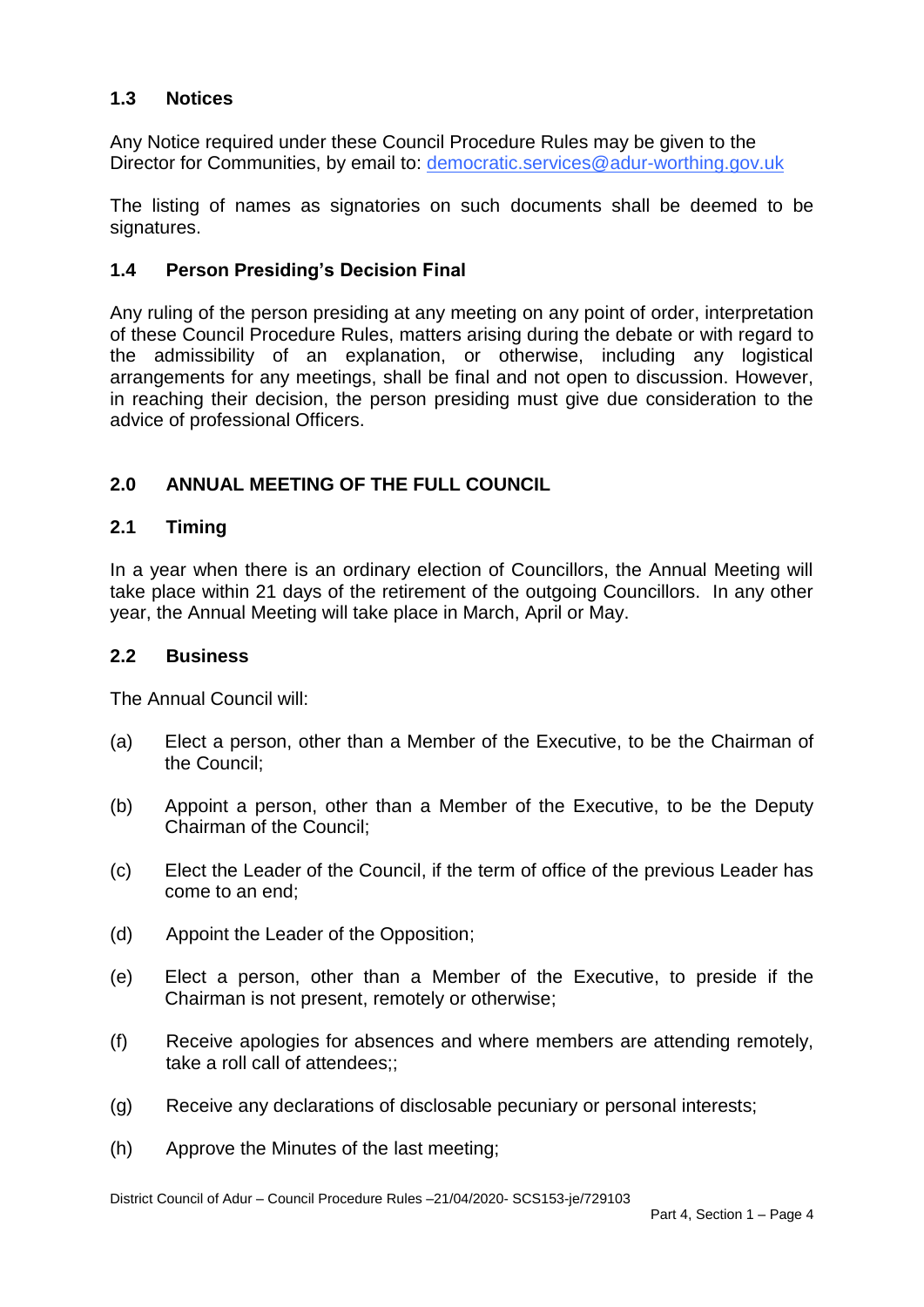- (i) Receive any announcements from the Chairman and/or Head of Paid Service;
- $(i)$ Give a vote of thanks to the retiring Chairman and presentation of retiring Chairman's insignia;
- (k) In an election year, receive the return of the Returning Officer;
- (l) Establish such Committees as the Full Council considers appropriate to deal with matters which are neither reserved to the Full Council nor are Executive functions, including a Committee to consider Standards issues and an Overview and Scrutiny Committee, in accordance with Council Procedure Rule 2.3 below;
- (m) Appoint Members to the Committees of the Council in accordance with Council Procedure Rules 2.3 and 2.4 below;
- other than those relating to Executive functions, as set out in Part 4 of this (n) Adopt the Council's Constitution and agree the Scheme of Officer Delegations, Constitution;
- (o) Approve a programme of Ordinary Meetings of the Council for the year, if not already agreed;
- (p) Consider any other business set out in the summons convening the meeting; and
- (q) Consider any business that the Chairman believes to be urgent, in that the matter to be determined has arisen since the publication of the agenda and failure to determine it at this meeting would cause significant adverse impact on the Council.

 There is no opportunity for the public or Members question time at an Annual Meeting of the Full Council.

## **2.3 Selection of Councillors on Committees**

At the Annual Meeting, the Council will:

- (a) Decide which Committees to establish for the Municipal Year;
- (b) Decide the size and Terms of Reference of those Committees;
- $(c)$  implementation of political balance rules, decide the allocation of the number Having received a report from the Director for Communities concerning the of seats of those Committees to each political group.
- (d) Receive nominations of Councillors, and where appropriate co-optees, to serve on each Committee; and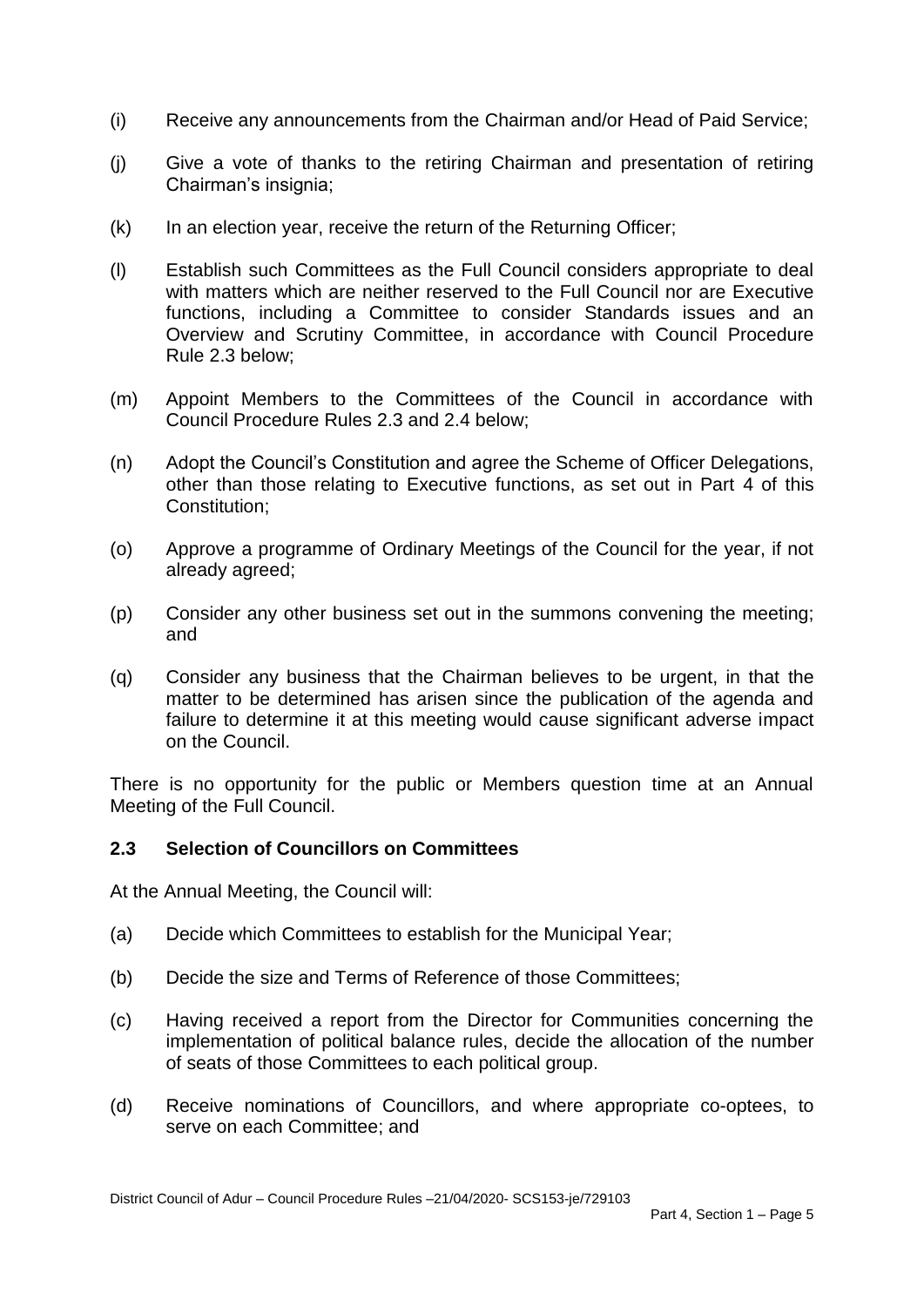- $(e)$ Appoint Members to seats on those Committees:
- (f) Appoint the Chairperson and Vice-Chairperson of the Council's Committees.

 In a year when there is no Election, Council Procedure Rules 2.3 (a), (b) and (c) above may not apply.

## **2.4 Appointment of Substitute Members to Committees and Sub-Committees.**

 The Full Council may appoint as many substitutes as it wishes, subject to the following:

- (a) No substitutes will be appointed for Licensing Committee or any of its Sub- Committees when dealing with Licensing Act 2003 and Gambling Act 2005 applications;
- (b) Substitutes may only substitute for Members of the same political party except where a substitution is necessary for the Committee to operate effectively, and or the substitute is not able to attend. In these circumstances the Director for Communities may, having regard to the rules of political proportionality, and in consultation with the Member who is unable to attend, remotely or otherwise, invite any other Member who has been designated as a substitute for that Committee, to attend, remotely or otherwise, the Committee or Subthe political group does not have sufficient membership to appoint a substitute, Committee;
- (c) Substitutes must be identified at the time of their appointment, but this can be by:
	- appointing 'all Members' as substitutes for a particular Committee; or
	- appointing named Members as substitutes for a particular Committee.

 Any Member sitting , remotely or otherwise, as a substitute on a regulatory Committee, or Sub-Committee, must have undertaken appropriate training within the preceding 2 years. Any Member sitting, remotely or otherwise, as a substitute on any other Committee must have undertaken training as appropriate.

- (d) Executive Members may not be substituted on the Executive;
- (e) Substitute Members will have all the powers and duties of any Ordinary Member of the Committee. The Substitute Member will not be able to exercise any special powers or duties exercisable by the person for whom they are substituting (e.g. if they substitute for the Chairperson, they shall not automatically have the powers of the Chairperson, unless voted as Chairperson by that Committee);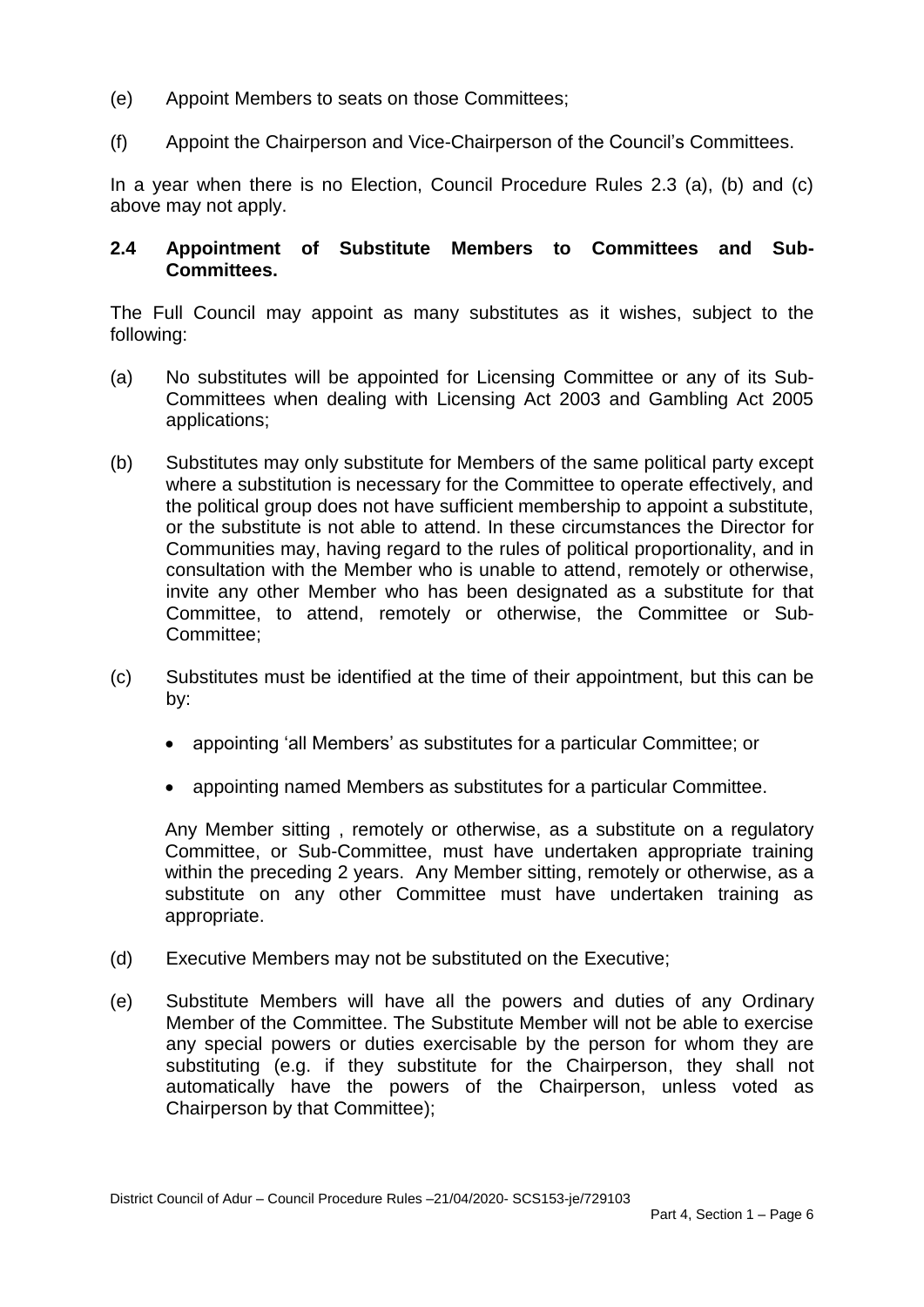- (f) Substitute Members may attend meetings, remotely or otherwise, in that capacity only:
	- $(i)$ To take the place of an Ordinary Member for whom they are the substitute;
	- (ii) Where the Ordinary Member will be absent for the whole of the meeting;
	- (iii) After notifying the Solicitor to the Council, or his/her representative, prior to them joining the meeting of the Committee, of the intended substitution.
- with documents relating to the meeting, the Appointed Member is responsible (g) Where substitutions take place after the Appointed Member has been provided for providing the Substitute Member with access to those documents.

# **3.0 ORDINARY MEETINGS OF FULL COUNCIL**

## **3.1 Full Council**

Ordinary Meetings of the Full Council will take place in accordance with a programme decided by the Full Council at its Annual Meeting, or at any other time.

Ordinary Meetings will:

- $(a)$ Elect a person, who is not a Member of the Executive, to preside if the Chairman and Deputy Chairman are not present, remotely or otherwise;
- (b) Receive apologies for absence, and where Members are attending remotely, take a roll call of attendees;
- (c) Receive any declarations of disclosable pecuniary or personal interests from Members;
- (d) Approve the Minutes of the last meeting;
- $(e)$ In accordance with Council Procedure Rule 11.0, receive questions from, and provide answers to, the public;
- (f) Deal with any issues arising under the Council's Petition Scheme;
- (g) Receive any announcements from the Chairman, Leader, Members of the Executive or the Head of Paid Service;
- (h) Receive any announcements from any Group Leader as to changes to appointment of Members on Committees, for the Council to note;
- (i) Deal with any business from the last Council meeting;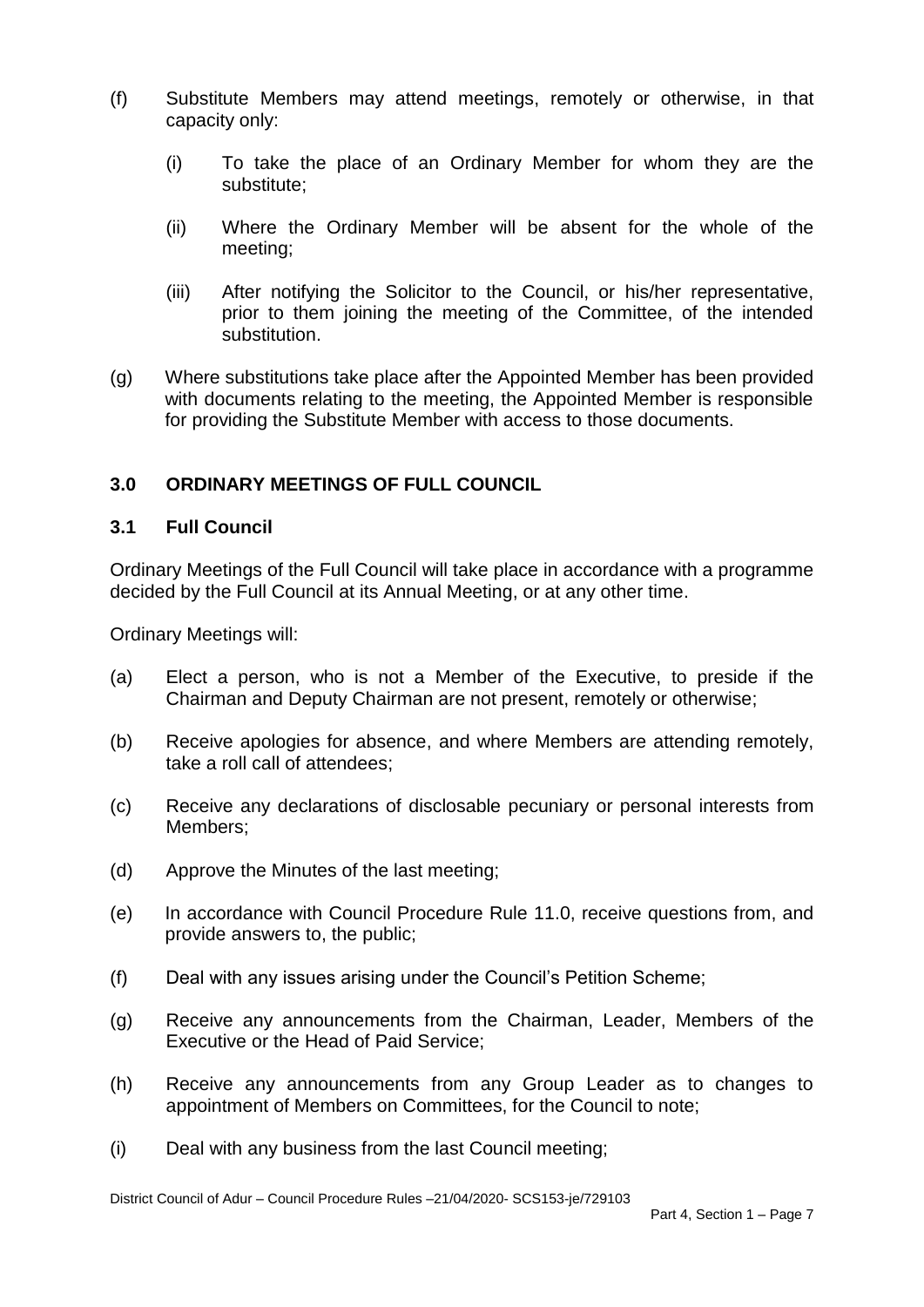- (j) Consider any business that the Chairman believes to be urgent, in that the matter to be determined has arisen since the publication of the agenda and failure to determine it at this meeting would cause significant adverse impact on the Council.
- (k) Consider the business specified in the summons to the meeting, including consideration of proposals from the Executive in relation to the Council's Budget and Policy Framework and reports of the Overview and Scrutiny Committee for debate;
- $(1)$  on Executive decisions and receive questions and answers on that report; In accordance with Council Procedure Rule 13.0, receive the Leader's report
- $(m)$ In accordance with Council Procedure Rule 12.0, receive questions from, and provide answers to, Elected Members;
- (n) Consider motions on notice in accordance with Council Procedure Rules 14 and 15.

## **3.2 Executive and Committees**

 Ordinary Meetings of the Executive and Committees will take place in accordance with a programme of dates decided by themselves and noted by Full Council.

Ordinary Meetings will:

- $(a)$ Elect a person to preside if the Chairperson and Deputy Chairperson are not present, remotely or otherwise;
- (b) Receive any declarations of substitute membership in accordance with Council Procedure Rule 2.4 above;
- (c) Receive any declarations of disclosable pecuniary or personal interests from Members;
- (d) Approve the Minutes of the previous meeting;
- $(e)$ In accordance with Council Procedure Rule 11.0, receive questions from, and provide answers to, the public;
- (f) Deal with any business from the last meeting;
- (g) Consider any other business specified on the agenda for the meeting; and
- (h) Consider any business that the Chairperson believes to be urgent, in that the matter to be determined has arisen since the publication of the agenda and failure to determine it at this meeting would cause significant adverse impact on the Council.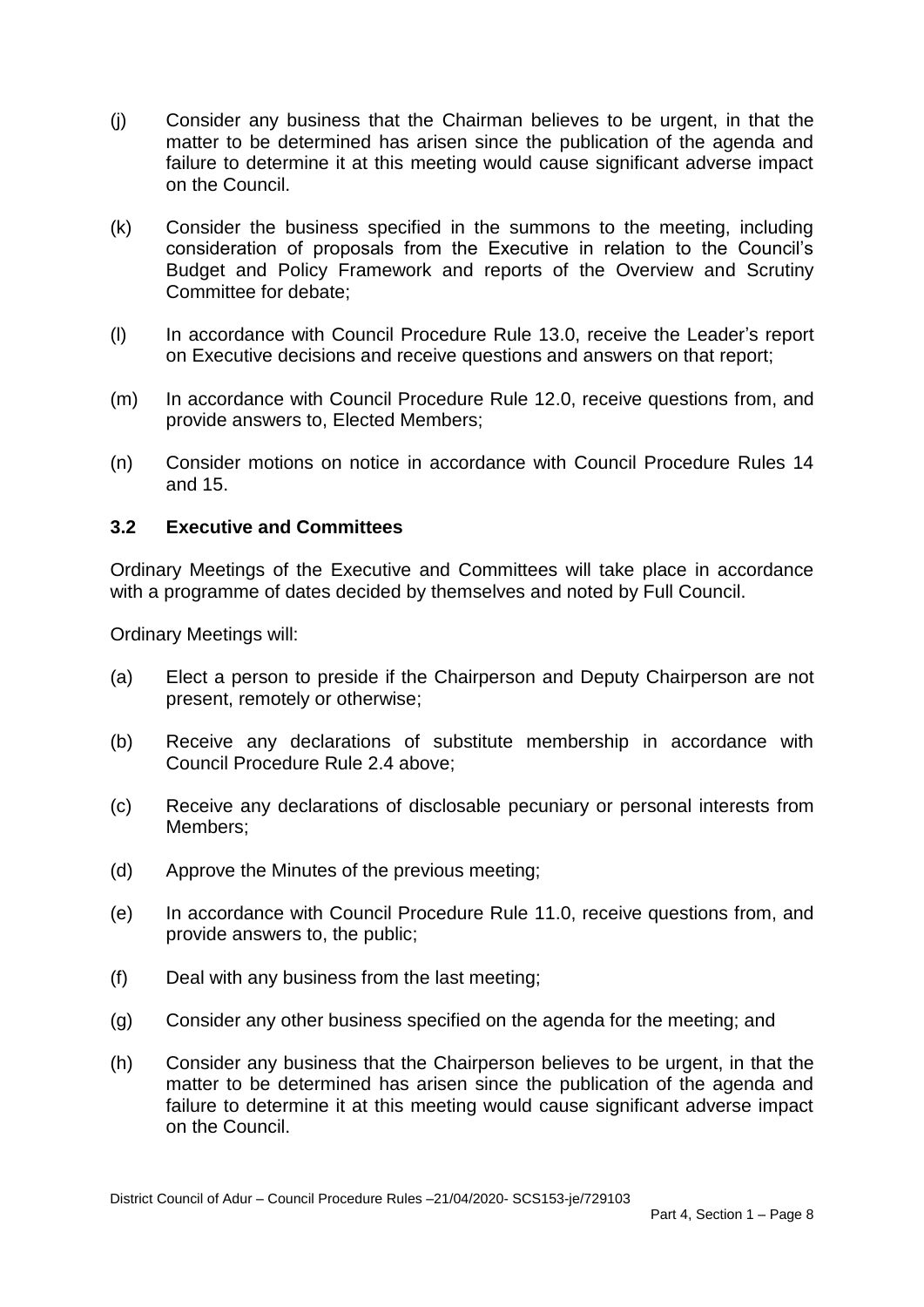# **4.0 EXTRAORDINARY MEETINGS OF FULL COUNCIL**

# **4.1 Full Council**

 Those listed below may require the Director for Communities to summons Members to Full Council Meetings in addition to Ordinary Meetings:

- (a) The Full Council by resolution;
- $(b)$ The Chairman of the Council;
- $(c)$ The Head of Paid Service;
- (d) Monitoring Officer;
- (e) Section 151 Officer;
- $(f)$  the Chairman of the Council and he/she has refused to call a meeting or has failed to call a meeting within 7 calendar days of presentation of the requisition. Any such requisition will be deemed to have been presented to the Any 5 Members of the Council, if they have signed a requisition presented to Chairman of the Council, if emailed to the Director for Communities at: democratic.services@adur-worthing.gov.uk

Extraordinary Meetings will:

- $(i)$  Chairman of the Council and Deputy Chairman of the Council are not present, Elect a person, who is not a Member of the Executive, to preside if both the remotely or otherwise;
- (ii) Where members are attending remotely, take a roll call of those Members present.
- $(iii)$ Receive any declarations of disclosable pecuniary or personal interests from Members;
- $(iv)$ In accordance with Council Procedure Rule 11.0, receive questions from, and provide answers to, the public;
- (v) Consider the single item of business specified in the summons to the meeting (a single item may be made up of more than one part provided they all relate to a single subject); and
- (vi) Consider any business that the Chairman believes to be urgent, in that the matter to be determined has arisen since the publication of the agenda and failure to determine it at this meeting would cause significant adverse impact on the Council.

#### **4.2 Executive and Committees**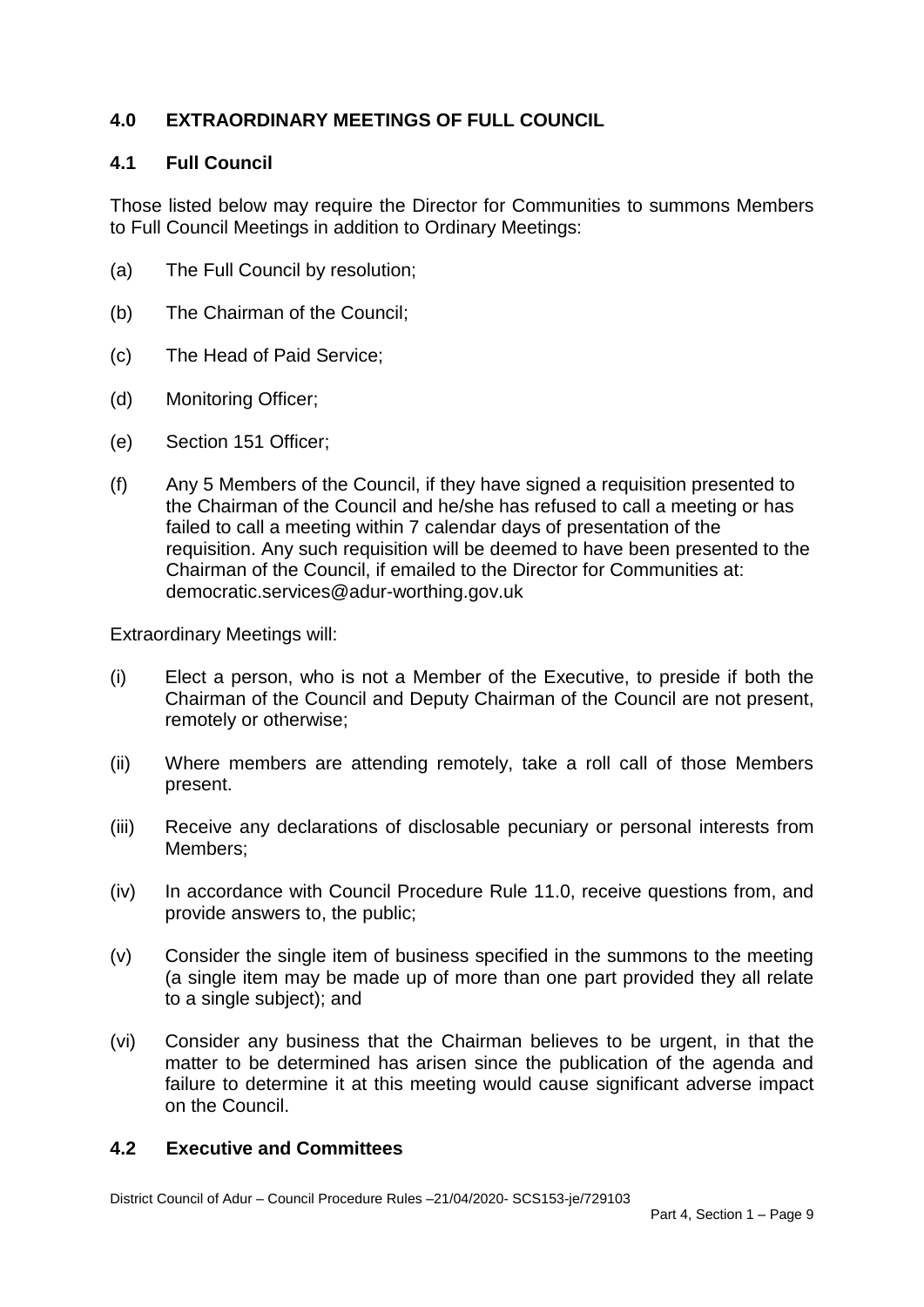Those listed below may request the Director for Communities to call meetings of the Executive or Committees in addition to Ordinary Meetings:

- $(a)$ The Leader, in respect of Executive Meetings, and the Chairperson of the Committee, in respect of their Committee Meetings, at any time.
- $(b)$  voting Members of the Executive, whichever is the greater, has been presented to the Leader, and either he/she has refused to call a meeting or no such Meeting has been called within 7 calendar days of the presentation of the requisition, then any 2, or one quarter of the number, of the voting Members of the Executive, whichever is the greater, may call an Extraordinary Meeting of the Executive by notice in writing to the Director for Communities at democratic.services@adur-worthing.gov.uk specifying the business proposed to be transacted. The Director for Communities shall give notice to all Members of the Executive and all persons entitled to receive papers. Timeframes set out in the Access to Information Procedure Rules must be If a requisition signed by at least 2, or one quarter of the total number, of the complied with.
- $(c)$  voting Members of the Committee, whichever is the greater, has been presented to the Chairperson of the Committee, and either he/she has refused to call a meeting or no such Meeting has been called within 7 calendar days of the presentation of the requisition, then any 2, or one quarter of the number, of the voting Members of the Committee, whichever is the greater, may call an Extraordinary Meeting of the Committee by notice in writing to the Director for Communities at democratic.services@adur-worthing.gov.uk specifying the business proposed to be transacted. The Director for Communities shall give notice to all Members of the Committee and all persons entitled to receive papers. Timeframes set out in the Access to Information Procedure Rules If a requisition signed by at least 2, or one quarter of the total number, of the must be complied with.

Extraordinary Meetings will:

- $(i)$ Elect a person to preside if the Chairperson and Deputy Chairperson are not present, remotely or otherwise;
- (ii) Receive any declaration of Substitute Members in accordance with Council Procedure Rule 2.4;
- $(iii)$ Receive any declarations of disclosable pecuniary or personal interests from Members;
- $(iv)$ In accordance with Council Procedure Rule 11.0, receive questions from, and provide answers to, the public;
- (v) Consider any other business specified in the agenda for the meeting;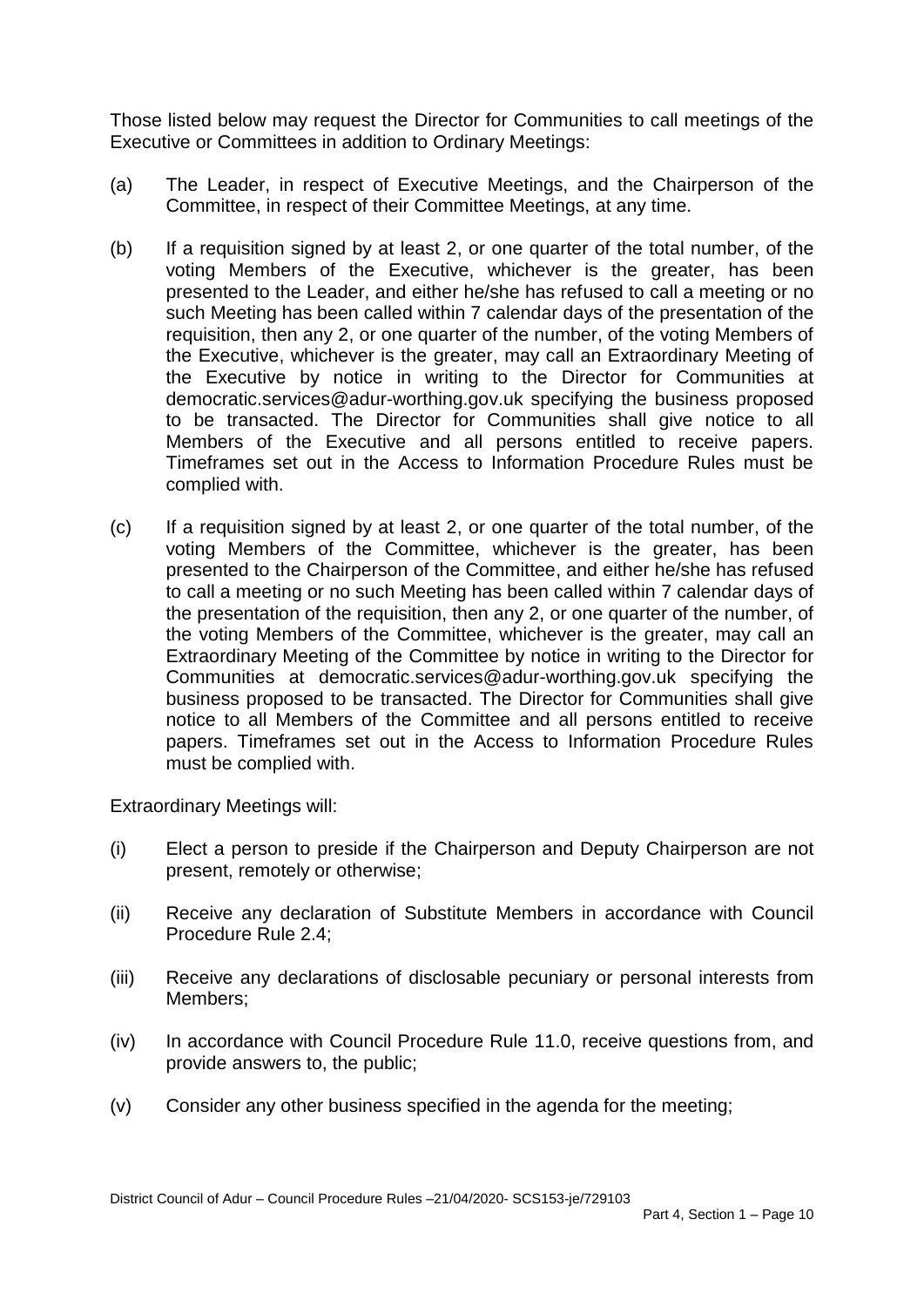(vi) Consider any business that the Chairperson believes to be urgent, in that the matter to be determined has arisen since the publication of the agenda and failure to determine it at this meeting would cause significant adverse impact on the Council.

# **5.0 SPECIAL MEETINGS**

# **5.1 Full Council**

 A Special Meeting of the Full Council is one that is required by statute or by the Council and shall only consider a single substantive item of business. The meeting shall be convened for the specific statutory purpose which shall be contained in the summons. No other business may be transacted at that meeting.

 Those listed below may require the Director for Communities to call a Special Meeting of the Full Council:

- (a) The Full Council by resolution;
- (b) Chairman of the Council; and
- $(c)$ The Solicitor to the Council.

Special meetings will:

- $(i)$  Chairman of the Council and Deputy Chairman are not present, remotely or Elect a person, who is not a Member of the Executive, to preside if the otherwise;
- (ii) Where members are attending remotely, take a roll call of those present;
- $(iii)$ Members: Receive any declarations of disclosable pecuniary or personal interests from
- $(iv)$  provide answers to, the public relating to the specific single item of business In accordance with Council Procedure Rule 11.0, receive questions from, and on the agenda; and
- (v) Consider the specific item of business for which the meeting has been convened.

## **5.2 Executive and Committees**

There shall be no Special Meetings of the Executive or any Committee.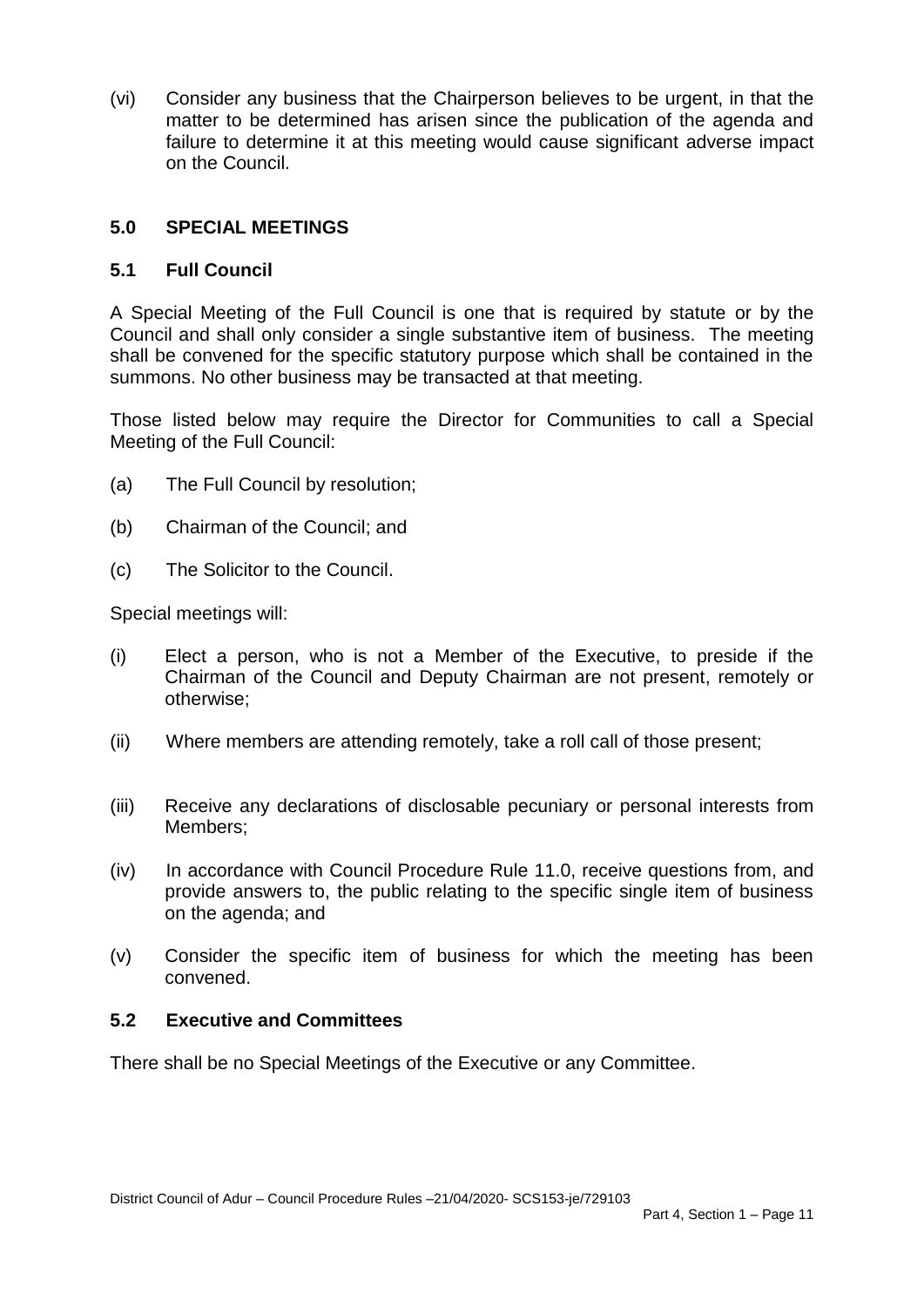# **6.0 TIME AND LOCATION OF MEETINGS**

## **6.1 Full Council**

- (a) Meetings will be held in the Council Chamber at the Civic Offices, Shorehamby-Sea, commencing at 7:00 p.m. unless:
	- The Full Council resolves otherwise; or
	- the meeting will be held either at another location or held remotely, to be decided by the Director for Communities, after consulting the Chairman of the Council and the Leader of the Council. For some practical reason this is not possible, or appropriate, in which case

 A meeting which is held remotely is one where those who are not present together at the same place to attend or participate in a meeting, may attend and participate in that meeting by electronic means. Such means are to be determined by the Director for Communities and confirmed on the summons to the meeting but may include by telephone conference, video conference, live webcasts, and live interactive streaming.

- $(b)$  with such of the Chairman of the Council, the Leader of the Council and Leaders of the political groups as may conveniently be contacted, vary any arrangement agreed by the Full Council for the holding of Full Council If an emergency occurs, the Director for Communities may, after consulting meetings.
- (c) No meeting of the Full Council shall, except in an emergency, be held on a Friday evening, Saturday, Sunday, Bank Holiday or day on which the Council shall have granted a general holiday for its employees.

## **6.2 Executive and Committees**

- (a) Meetings of the Executive and Committees will be held at the Civic Offices, Shoreham-by-Sea, unless:
	- The Full Council resolves otherwise; or
	- the meeting will be held either at another location, or held remotely, to be decided by the Director for Communities after consulting with the Chairperson of the Executive and Committee; or For some practical reason this is not possible, or appropriate, in which case
	- They are Joint Committees under a Joint Committee Agreement, in which case the time and location of the meeting is governed by that Agreement.

 A meeting which is held remotely is one where those who are not present together at the same place to attend or participate in a meeting, may attend and participate in that meeting by electronic means. Such means are to be determined by the Director for Communities and confirmed on the summons to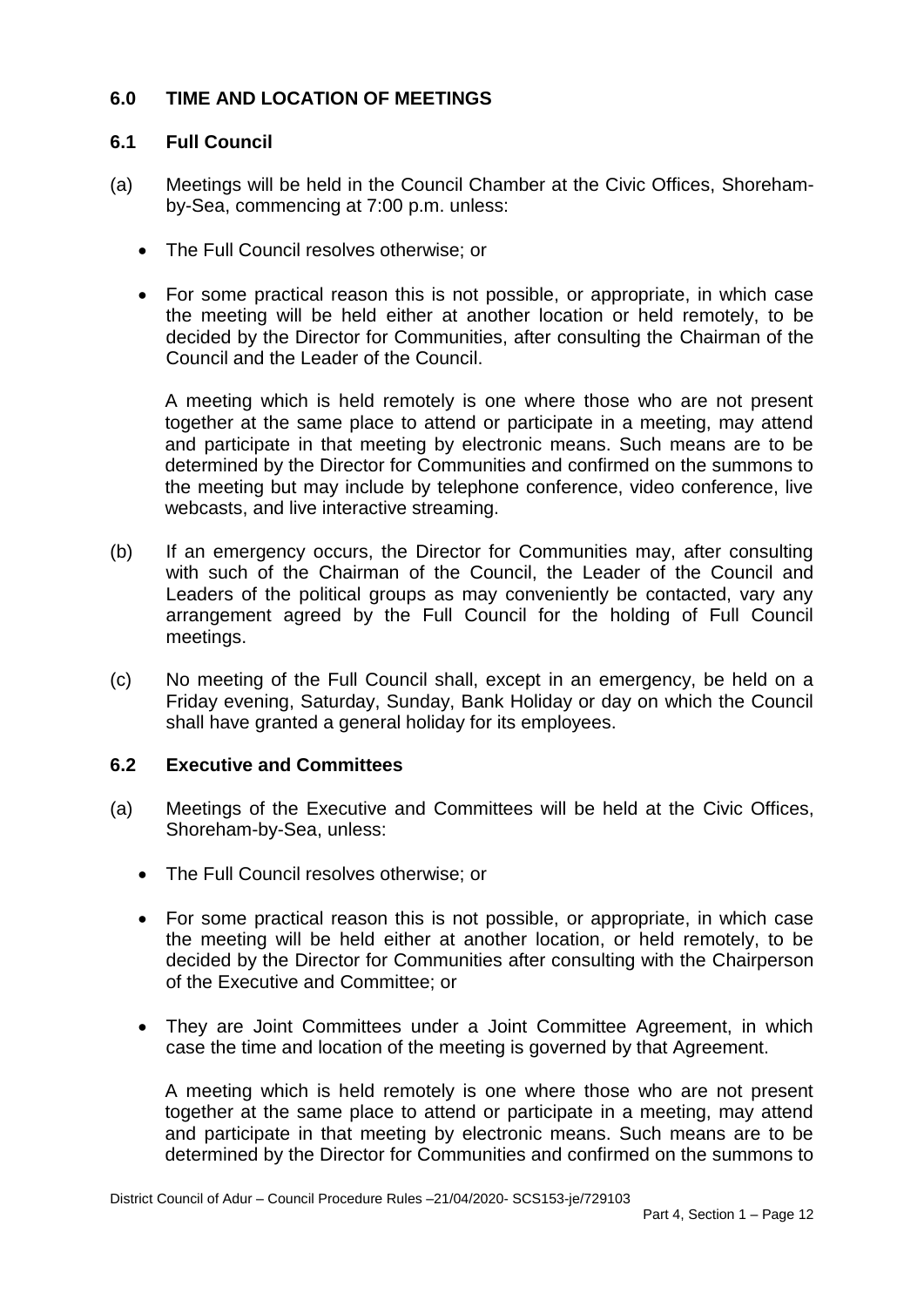the meeting but may include by telephone conference, video conference, live webcasts, and live interactive streaming.

 $(b)$  the Chairperson of the Executive or the Committee, as the case may be, and, so far as practicable, representatives of the political groups, vary any arrangements agreed by the Full Council, the Executive or the Committee, for If an emergency occurs, the Director for Communities may, after consulting the holding of meetings.

# **7.0 NOTICE OF AND SUMMONS TO MEETINGS**

- $7.1$  the intended meeting. Where the meeting is to be held remotely the notice will advise how it can be accessed by the public via electronic means. Where the meeting is called by Members of the Council, the notice shall be signed by those Members and shall specify the purpose proposed to be transacted Not less than 5 clear working days before the day of a meeting, the Director for Communities shall publish on the Council's website the time and location of there.
- 7.2 At least 5 clear working days before the day of a meeting, the Director for Communities will send a summons or agenda signed by him or her to every Member of the Council by electronic mail, by post, or by leaving it at their usual place of residence. The summons or agenda will give the date, time and location of each meeting, specify the business to be transacted and will be accompanied by such reports or shall provide access to such reports electronically. Where the meeting is to be held remotely, details of how to join and attend the meeting will be provided to every Member entitled to attend the meeting, together with the Summons.

# **7A.0 ATTENDANCE BY MEMBERS AT COUNCIL AND COMMITTEE MEETINGS**

- 7A.1 Where a Council meeting is to be held in a physical location, as confirmed in the summons to the meeting, a Member will need to be physically present to be deemed to be in attendance at the meeting.
- 7A.2 Where a Council meeting is to be held remotely, as confirmed in the summons to the meeting, a Member will be deemed to be present and in attendance at the meeting if they are able during the meeting :
	- (i) To hear and be so heard by the Members in attendance, and
	- $(ii)$  attend the meeting, who do attend, remotely or otherwise, and exercise a right to speak, and To hear and be so heard by any members of the public entitled to
	- $(iii)$ To be so heard by any other member of the public accessing the meeting remotely.
- 7A.3 Where the conditions set out in CPR 7A.2 above are not satisfied and maintained for the duration of any item on the agenda for a meeting held remotely, the Member will not be able to participate in the vote on any decision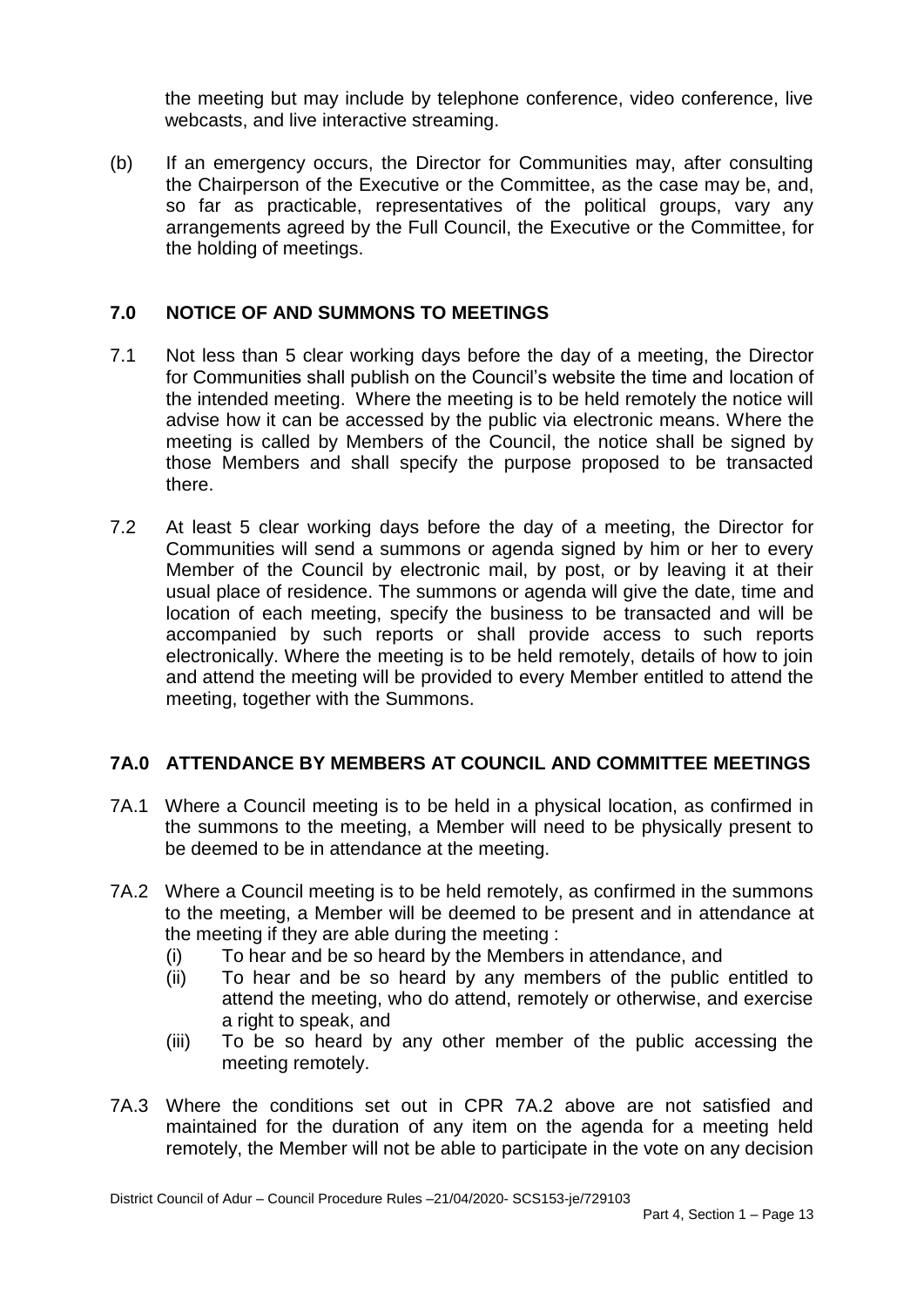relating to that agenda item. This applies, for example, should a Member lose electronic connection to the meeting for a period of time.

#### **8.0 CHAIRING OF MEETINGS**

#### **8.1 Full Council**

- $(a)$ The person presiding at a meeting of Full Council may exercise any power or duty of the Chairman of the Council.
- $(b)$  Member of the Executive) to preside in the absence of the Chairman of the Council or their Deputy, the Director for Communities, or the Solicitor to the Council, or their representatives, shall preside and call for a motion that a Member of the Council take the Chair. If it is necessary to choose a Member of the Council (who cannot be a
- $(c)$  Solicitor to the Council, or their representatives, shall have all the powers of If there is any debate on this motion, then the Director for Communities, or the the Chairman of the Council for the purposes of that debate.

#### **8.2 The Executive and Committees**

- $(a)$ The person presiding at a meeting of the Executive and Committees may exercise any power or duty of the Chairperson.
- $(b)$  may be, to preside in the absence of the Chairperson or their Deputy, the Director for Communities, or the Solicitor to the Council, or their representatives, shall preside and call for a motion that a Member of the If it is necessary to choose a Member Executive or Committee, as the case Council take the Chair.
- $(c)$  Solicitor to the Council, or their representatives, shall have all the powers of If there is any debate on this motion, then the Director for Communities, or the the Chairperson for the purposes of that debate.

## **9.0 QUORUM**

#### **9.1 Full Council**

- (a) The Quorum of a meeting will be 8 Members.
- $(b)$  present, remotely or otherwise, the meeting shall stand adjourned for 15 If during any meeting the person presiding declares that there is not a quorum minutes.
- (c) If, after 15 minutes, the person presiding declares that there is still no quorum present, remotely or otherwise, the meeting shall end.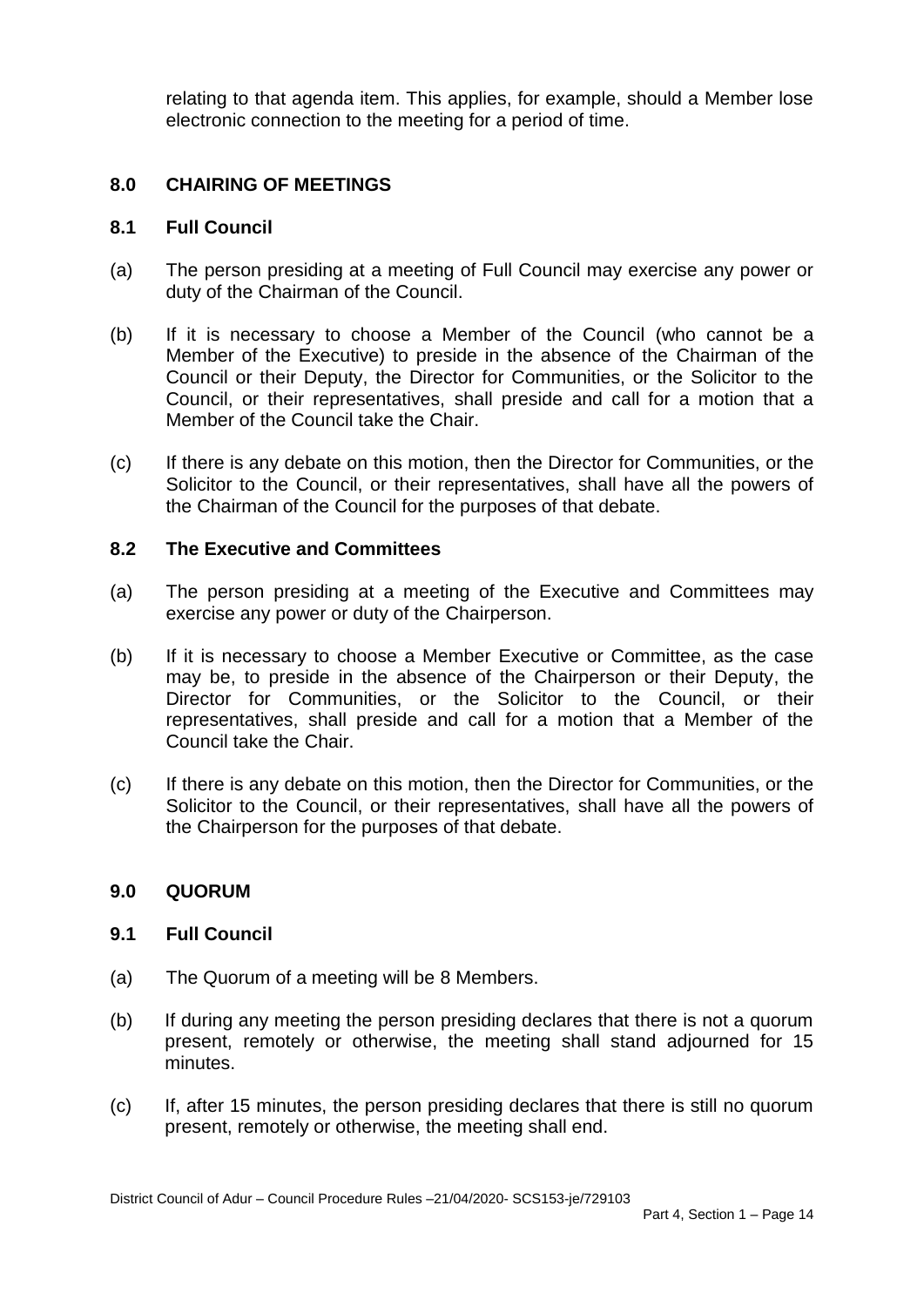(d) Notwithstanding any provision in these rules that notices of questions or motions shall lapse, the consideration of all business which is on the agenda of a meeting brought to an end under the previous paragraph, and which has not been completed before the meeting is brought to an end, shall be postponed to the next meeting, whether Ordinary or Extraordinary, insofar as is allowed by law.

## **9.2 The Executive and Committees**

- $(a)$  the Executive or Committee, as the case may be, (rounded up where The Quorum of a meeting will be one third of the whole number of Members of necessary to the next whole number), save that:
	- In no case shall the quorum of a Committee be less than 3; and
	- In no case shall the quorum of a Sub-Committee be less than 2.
- $(b)$  present, remotely or otherwise, the meeting shall stand adjourned for 15 If during any meeting the person presiding declares that there is not a quorum minutes.
- (c) If, after 15 minutes, the person presiding declares that there is still no quorum present, remotely or otherwise, the meeting shall end.
- (d) Notwithstanding any provision in these rules that notices of questions or motions shall lapse, the consideration of all business which is on the agenda of a meeting brought to an end under the previous paragraph, and which has not been completed before the meeting is brought to an end, shall be postponed to the next meeting, whether Ordinary or Extraordinary, insofar as is allowed by law.

## **9.3 Joint Committees**

 The Quorum of a Joint Committee shall be determined in accordance with the Joint Committee Agreement or arrangement under which it is constituted. However, if no such arrangements are set out within the Joint Committee Agreement, or arrangement under which a Joint Committee is convened, then Council Procedure Rule 9.2 above will apply.

# **10.0 DURATION OF MEETINGS**

## **10.1 General**

 $(a)$  presiding shall interrupt the proceedings and any Member speaking shall stop speaking. The person presiding shall, without discussion, take a vote on Subject to (d) below, where any meeting has lasted for 4 hours, the person whether or not the Members wish the meeting to continue.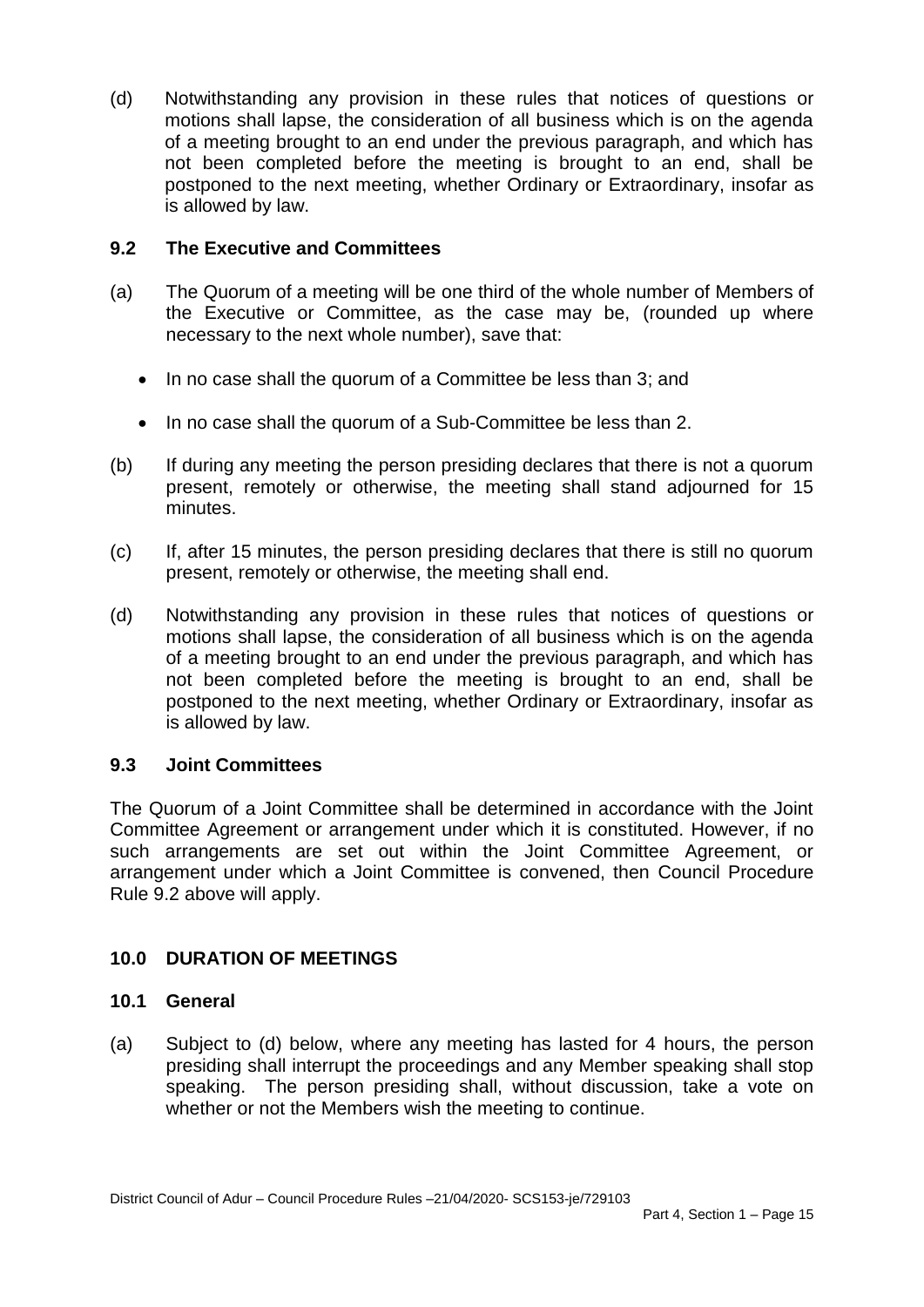- $(b)$  continue the meeting, then the person presiding shall, without further discussion, take a vote on the item under discussion and then the meeting shall stand adjourned. The remaining business shall be considered at a time and date fixed at that time by the person presiding and if no such date is fixed, If the majority of Members present remotely or otherwise, do not vote to at the next Ordinary Meeting.
- $(c)$  meeting, then a further vote on whether or not to continue the meeting will take place on an hourly basis thereafter. If the majority of Members present remotely or otherwise, vote to continue the
- $(d)$  with matters arising under the Licensing Act 2003 and the Gambling Act 2005, Committee meetings dealing with staff appointments or staff appeals and Standards Committee meetings dealing with code of conduct determination Council Procedure Rule 10.1 (a), (b) and (c) do not apply to meetings dealing hearings.

# **11.0 QUESTIONS BY THE PUBLIC**

#### **11.1 Full Council**

#### 11.1.1 General

 Members of the public, who live, work or own property in the District, may ask questions of any Member of the Executive at any meeting of the Council (other than Annual Council) and will be allowed a maximum of 5 minutes per person. This provision is subject to a maximum of 30 minutes being available for all public questions.

No discussion will take place in respect of any question.

 Where notice has been given of the question in accordance with Council Procedure Rule 11.1.3, the questioner and the Member to whom the question is put are both present, remotely or otherwise, and there is sufficient time, then a verbal response will be provided. If not, a written response will be provided within 3 working days.

 There will be no opportunity for the public to ask questions at an Annual Meeting of the Full Council.

#### 11.1.2 Order of Questions

 The questions will be put in the order in which notice of them was received, except that the Chairman of the Council may group similar questions together.

- 11.1.3 Notice of Questions
- $(a)$ Remote Meetings held by Electronic Means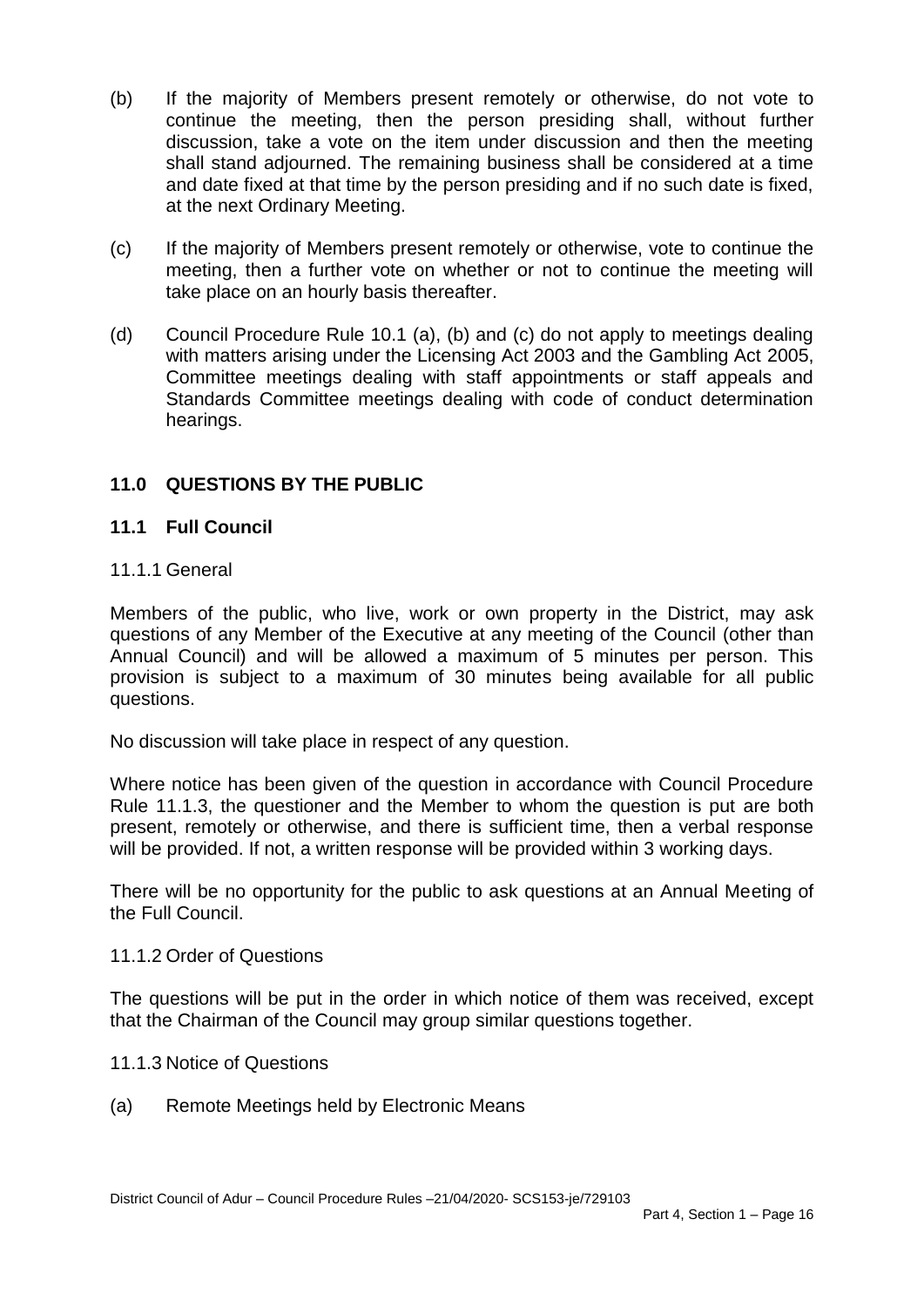Where a meeting is to be held remotely, by electronic means, as confirmed in the Summons to the meeting, notice that it is to be asked, together with a copy of it, must be provided to the Director for Communities by email at [democratic.services@adur-worthing.gov.uk](mailto:democratic.services@adur-worthing.gov.uk) to be received no later than midday on the second working day prior to the day of the meeting. Notice of questions must include the questioner's name, address and contact details.

 Where meetings are held remotely, no question will be permitted from the public unless such notice has been given.

#### $(b)$ Meetings held at a Physical Location

 For meetings held at a physical location, to enable the Member of the Executive to provide the fullest and most accurate answer, notice that it is to be asked, together with a copy of it, should still be given to the Director for Communities in writing by email to be received no later than midday on the second working day prior to the day of the meeting. Notice should be given by email to the Director for Communities, at [democratic.services@adur](mailto:democratic.services@adur-worthing.gov.uk)[worthing.gov.uk.](mailto:democratic.services@adur-worthing.gov.uk) Notice of questions must include the questioner's name, address and contact details.

 Where a member of the public has failed to give notice of a question in accordance with this provision, the question may still be put, but the Member of the Executive to whom it is addressed may either choose to give a full response or respond by undertaking to provide a written response within 3 working days.

#### 11.1.4 Number of Questions

 At any one meeting, no person may make or ask more than a total of 2 questions, to the same subject. No more than 2 questions can be asked on behalf of one organisation. The member of the public may only ask questions for a maximum of 5 although each question may have more than one part, provided that each part relates minutes, regardless of whether 1 or 2 questions are raised.

#### 11.1.5 Scope of Questions

 Every question must relate to a matter for which the Council has responsibility and/or which affects the District.

 Where notice of a question is provided, The Director for Communities may reject a question if, in his/her opinion, it:

- $(a)$ does not relate to a matter for which the Council has responsibility or does not affect the District;
- $(b)$ is not a question for the Executive (in which case, it may be referred to the relevant Committee);
- (c) is defamatory, frivolous, vexatious or offensive;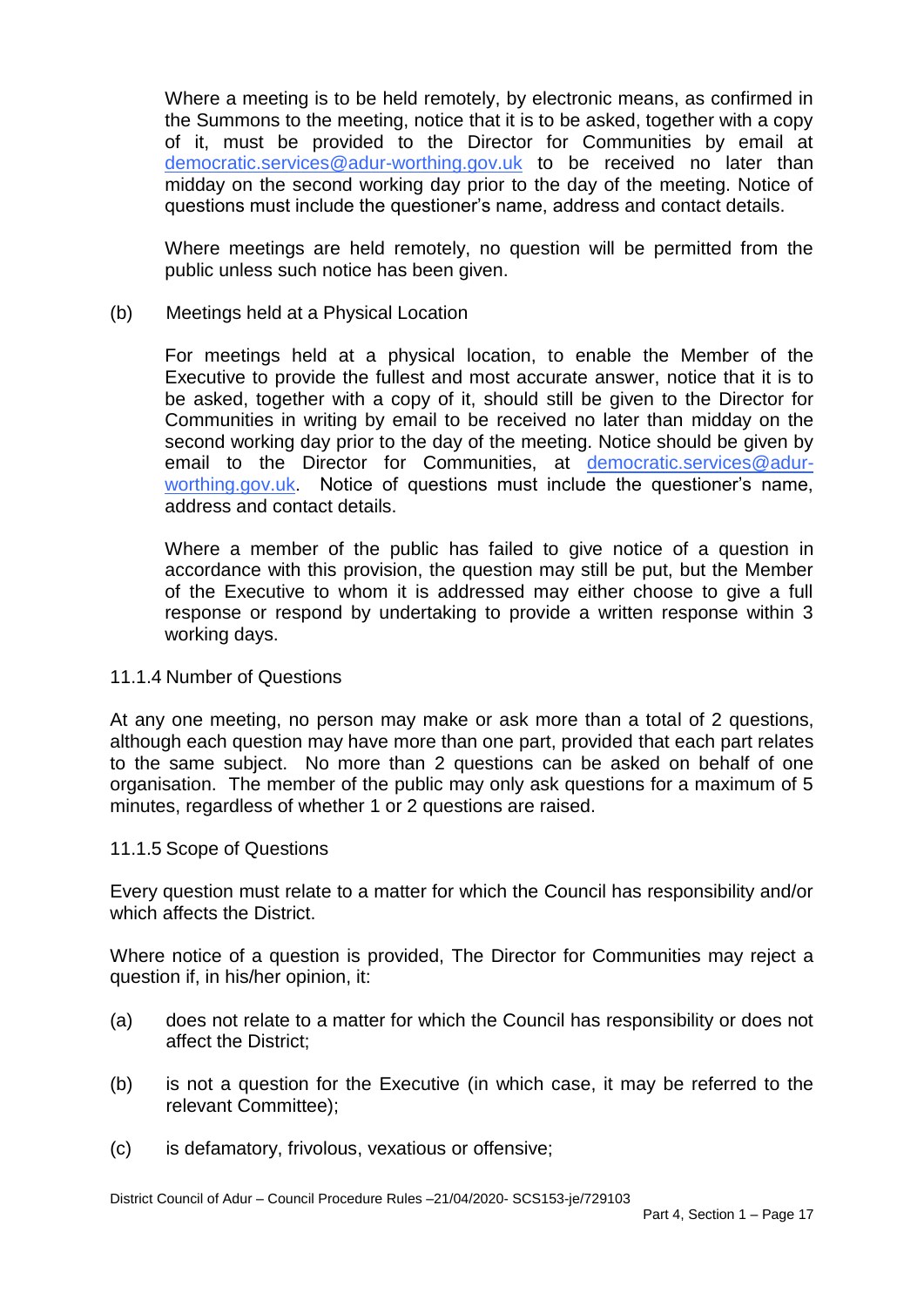- (d) refers to legal proceedings taken or anticipated by or against the Council;
- (e) is substantially the same as a question which has been put to a meeting of the Full Council in the past 6 months;
- (f) Requires the disclosure of confidential or exempt information; or
- $(q)$ Would more appropriately be responded to by the Council under the Freedom of Information Act 2000 or the Data Protection Act 1998.
- 11.1.6 Record of Questions
- (a) Where notice of a question is provided, the Director for Communities will as soon as possible send a copy of the question to the Member of the Executive to whom it is to be put. If the Director for Communities has rejected the question in accordance with 11.1.5 above, a copy of the question will still be sent to the relevant Member of the Executive, with reasons as to why it has been rejected.
- $(b)$  save for those that have been rejected, will be circulated to all Members of the Council and will be made available to the public attending the meetings via the Where notice of a question has been provided, copies of all such questions, Council's website.
- $(c)$ Where a question is asked, without notice, the Director for Communities or his / her representative will record a summary of the question in the minutes of the meeting.
- 11.1.7 Asking the Question at the Meeting
- (a) Remote meetings held by Electronic Means

 For a remotely held meeting, where such notice has been given, and the question accepted, the member of the public will be provided with details of how to join the remote meeting by electronic means and will be entitled to join the meeting for the agenda item on public questions, when they have a right to speak. This will enable them to participate in the meeting by asking their question in person when invited to do so by the Chairman. Officers will ensure that they leave the remote meeting at the end of public question time and can continue to listen to the remainder of the meeting by non-interactive live stream.

 Where the member of the public does not wish to join the meeting by electronic means, or is unable to do so, their question will be read out to the meeting either by the Chairman or an Officer present.

meeting either by the Chairman or an Officer present.<br>The provisions of Council procedure Rule 11.1.5 apply and the Chairman may reject a question at the remote meeting on those same grounds.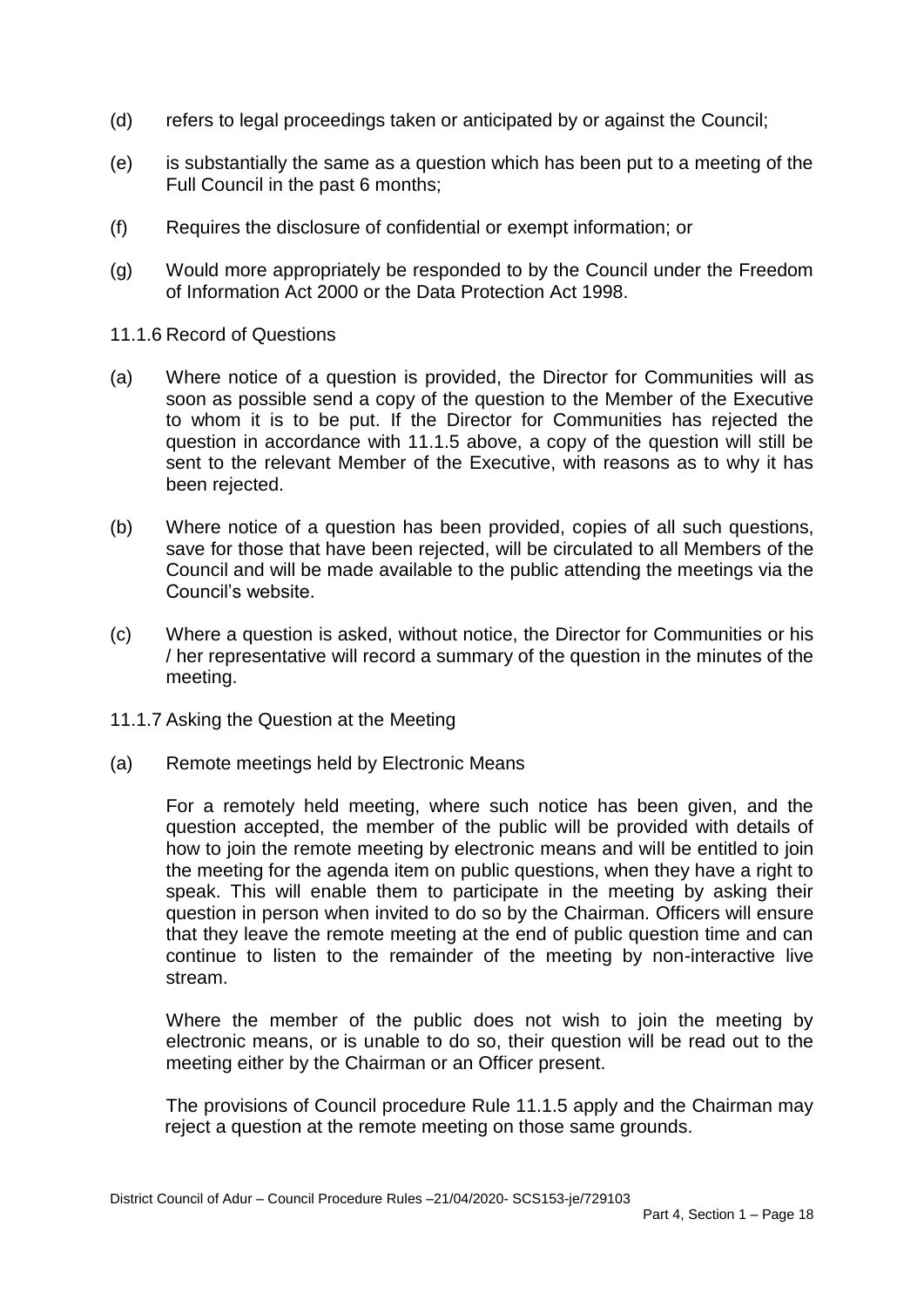(b) Meetings held at a Physical Location

 the relevant Executive Member. The Chairman of the Council will invite the questioner to put the question to

 he/she will indicate either that a written reply will be given within 3 working days, or that, in the absence of the questioner, the question will not be dealt If a member of the public who has submitted notice of a question is unable to be present at the meeting, they may ask the Chairman of the Council to put the question on their behalf. If the Chairman of the Council puts the question, with.

The provisions of Council Procedure Rule 11.1.5 apply and the Chairman may reject a question at the meeting on those same grounds.

- 11.1.8 Supplemental Question
- (a) Remote meetings held by electronic means

 For a remotely held meeting, where the member of the public has joined the meeting electronically and asked their question in person, they may also put one supplementary question, without notice, to the Executive Member, who has replied to his or her original question. A supplementary question can be for a maximum of 2 minutes, subject to the overall 30 minutes allowed for public question time.

public question time.<br>A supplementary question must arise directly out of the original question or the reply.

 The Chairman may reject a supplementary question on any of the grounds in Council Procedure Rule 11.1.5 above.

 Where the member of the public does not join the meeting by electronic means and their question has been read out to the meeting either by the Chairman or an Officer present, they are unable to ask a supplementary question.

(b) Meetings held in a Physical Location

 A member of the public who has put a question in person, may also put one supplementary question, without notice, to the Executive Member, who has replied to his or her original question. A supplementary question can be for a maximum of 2 minutes, subject to the overall 30 minutes allowed for public question time.

 A supplementary question must arise directly out of the original question or the reply.

The Chairman of the Council may reject a supplementary question on any of the grounds in Council Procedure Rule 11.1.5 above.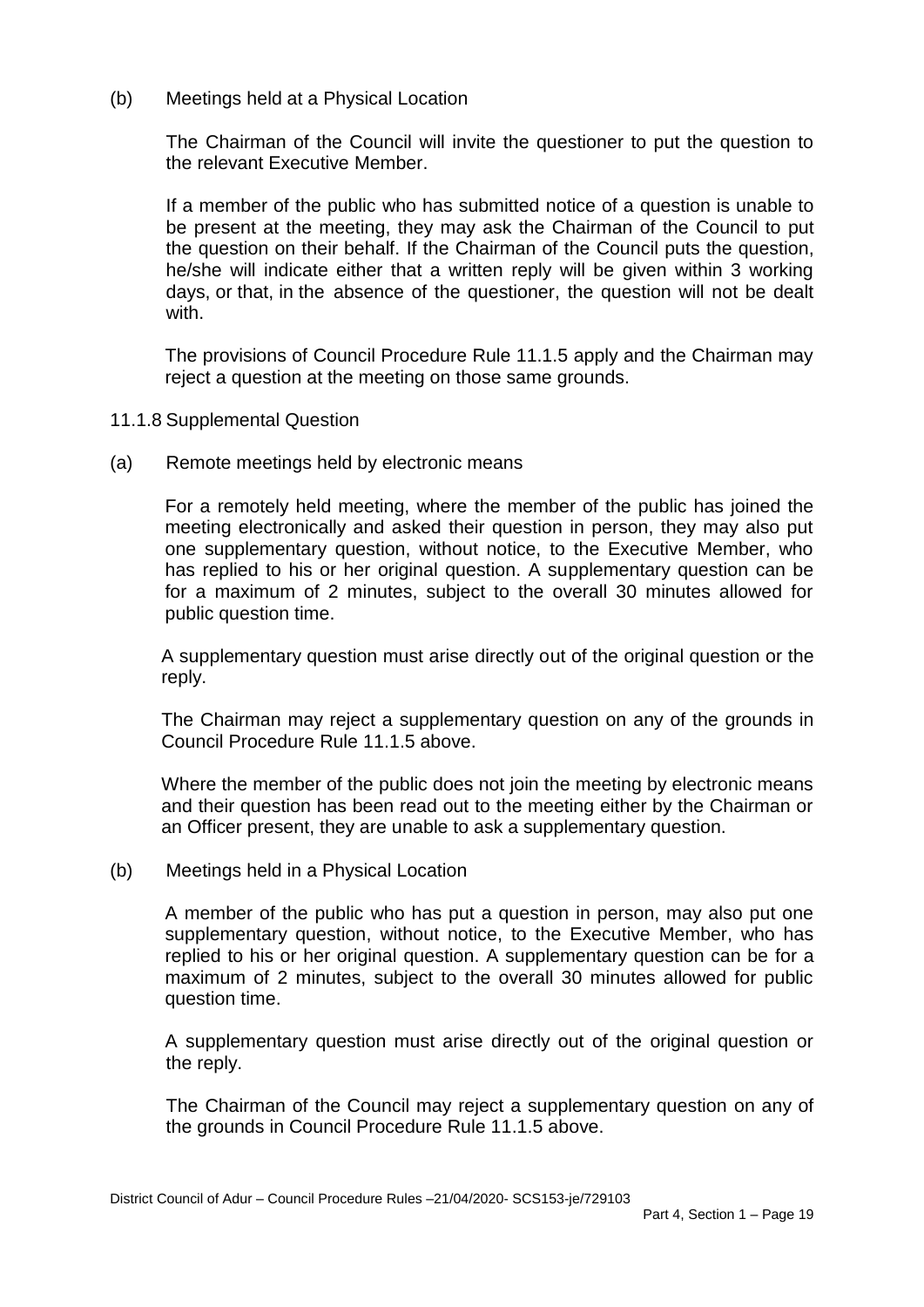#### 11.1.9 Answers

#### (a) Remote meetings held by electronic means

 Regardless of whether the member of the public is in attendance at the meeting by having joined it for the agenda irem or not, provided there is sufficient time and the person to whom the question is put is remotely present, the question will be answered at the meeting. The verbal response will have a time limit of 5 minutes in total, subject to the maximum of 30 minutes available for public question time.

 Where a supplemental question is asked a verbal response will be provided, with a time limit of 2 minutes, subject to a maximum of 30 minutes available for public question time.

 If there is insufficient time, or the Executive Member to whom it is put is not remotely present, it will be dealt with by way of a written answer, to be provided within 3 working days of the meeting.

(b) Meetings held in a physical location

 Where notice has been given of a question, a verbal response will be provided with a maximum time limit of 5 minutes in total, subject to the maximum of 30 minutes available for public inspection time.

 Where a supplemental question is asked, following a question on notice, a verbal response will be provided, with a time limit of 2 minutes, subject to a maximum of 30 minutes available for public question time.

 Any question which cannot be responded to during Public Question Time, either because of the non-attendance of the Member of the Executive to whom it was to be put, or the non-attendance of the member of the public putting the question, will be dealt with by way of a written answer, to be provided within 3 working days of the meeting.

 Where notice of a question has been provided, but it cannot be responded to during Public Question Time due to lack of time, it will be dealt with by way of a written answer, to be provided within 3 working days of the meeting.

#### 11.1.10 Referral to the Executive or a Committee

 Any Member of the Council may move that a matter raised by a question, be referred to either the Executive or a Committee. Once seconded, such a motion will be voted on without discussion.

## **11.2 The Executive and Committees**

11.2.1 General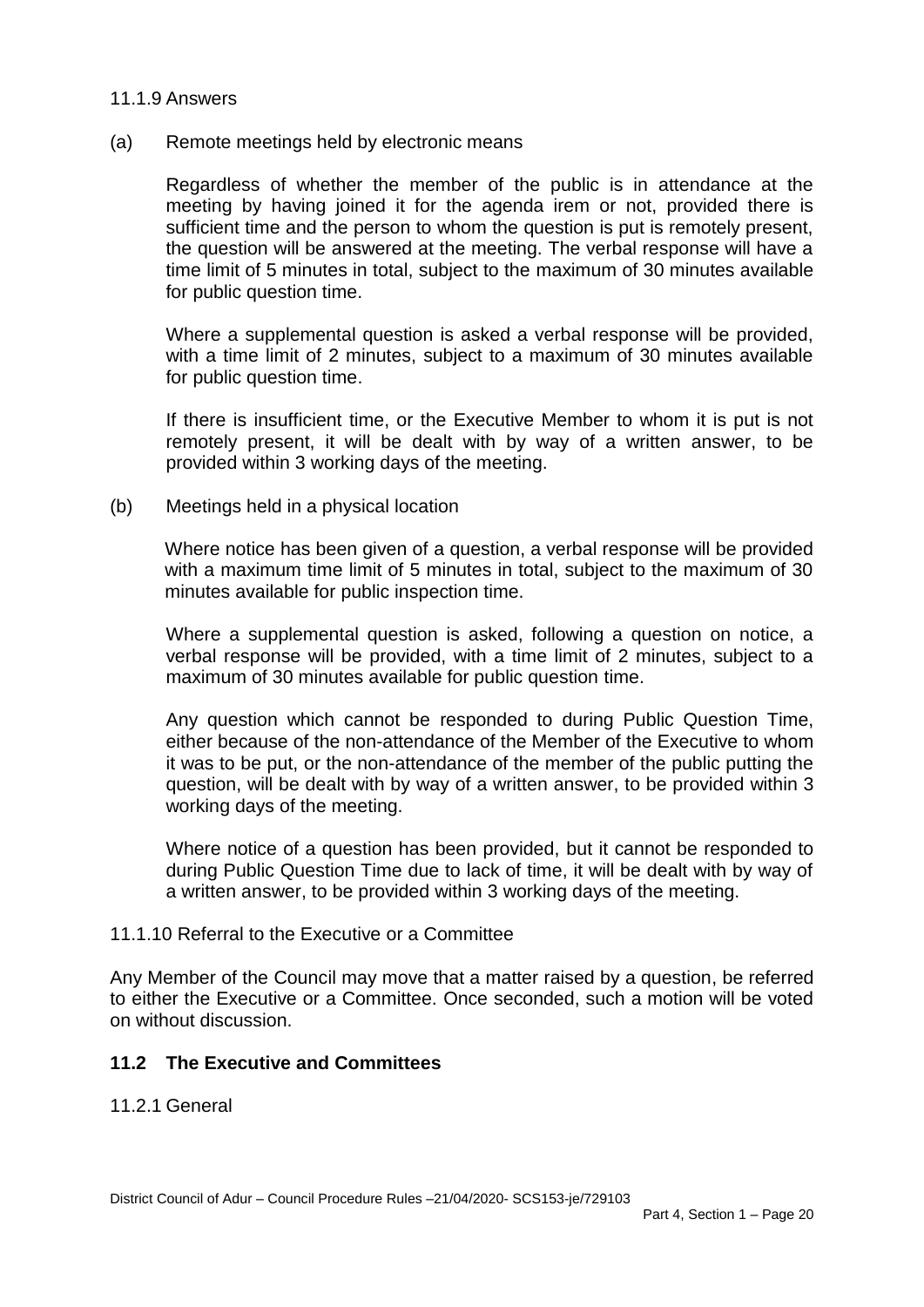Members of the public, who live, work or own property in the District, may ask questions at any meeting of the Executive or a Committee on any matter which is before that meeting, or for which the Executive or that Committee has responsibility, subject to:

- (a) A question cannot be put in relation to a specific planning application;
- (b) A question cannot be put in relation to a specific application before a Licensing Committee or Sub-Committee;
- $(c)$ A question cannot be put in relation to a specific staffing appointment or appeal matter; and
- $(d)$ A question cannot be put in relation to a specific Standards determination matter;
- (e) There will be a maximum of 30 minutes available for public questions.

 subject to the maximum 30 minutes allowed for public question time. A member of the public will be allowed a maximum of 5 minutes to ask their question,

#### 11.2.2 Order of Questions

 Questions will be asked in the order in which notice of them was received, except that the person presiding may group similar questions together.

#### 11.2.3 Notice of Questions

(a) Remote Meetings held by Electronic Means

 Where a meeting is to be held remotely, by electronic means, as confirmed in the Summons to the meeting, notice that it is to be asked, together with a copy of it, must be provided to the Director for Communities by email at [democratic.services@adur-worthing.gov.uk](mailto:democratic.services@adur-worthing.gov.uk) to be received no later than midday on the second working day prior to the day of the meeting. Notice of questions must include the questioner's name, address and contact details.

 Where meetings are held remotely, no question will be permitted from the public unless such notice has been given.

(b) Meetings held at a Physical Location

 Where such a meeting is held at a physical location, to enable the Member of the Executive or Committee to provide the fullest and most accurate answer, notice that it is to be asked, together with a copy of it, should still be given to the Director for Communities in writing by email to be received no later than midday on the second working day prior to the day of the meeting. Notice should be [democratic.services@adur-worthing.gov.uk.](mailto:democratic.services@adur-worthing.gov.uk) Notice must include the name, given by email to the Director for Communities, at address and contact details of the questioner.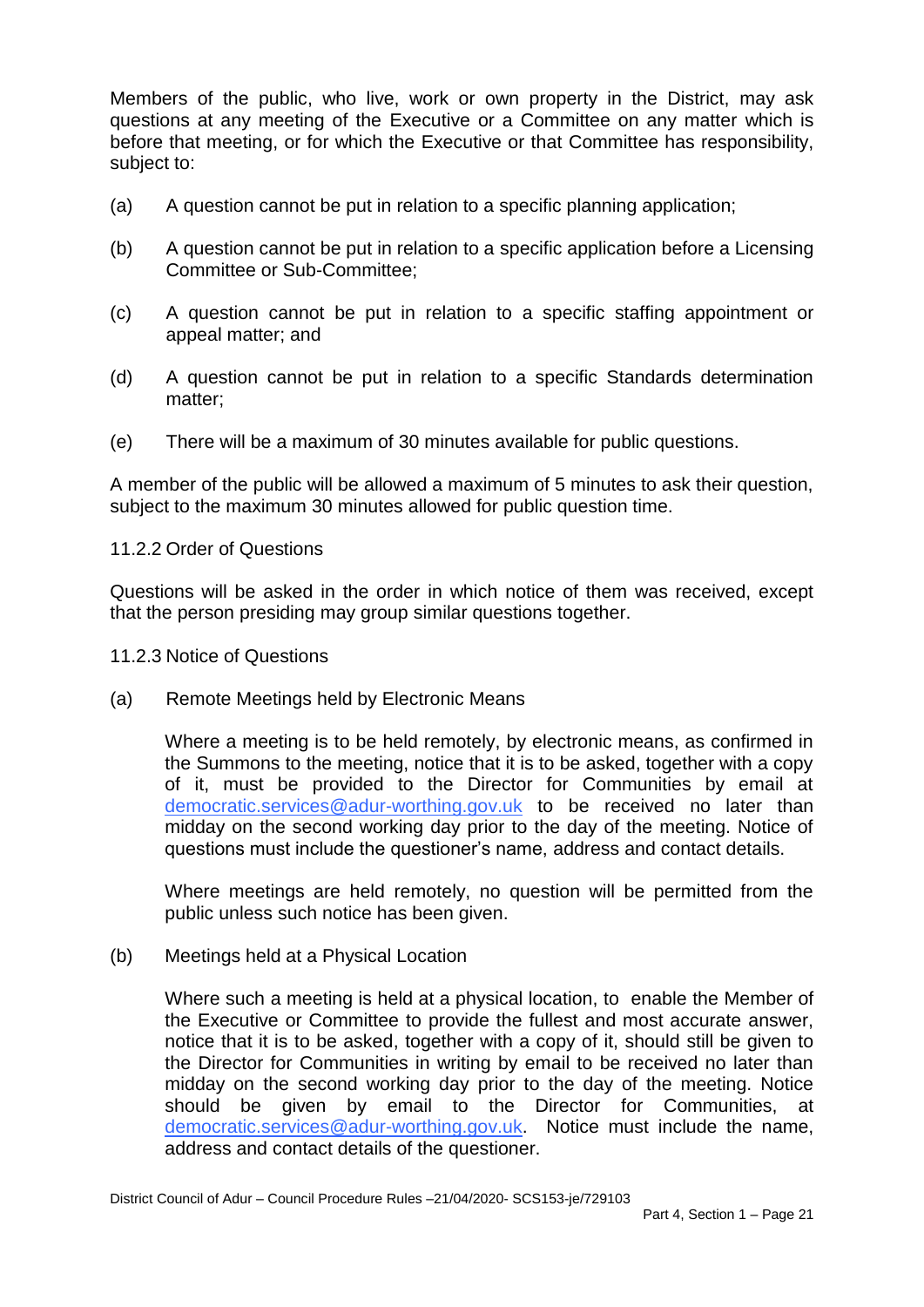Where a member of the public has failed to give notice of a question in accordance with this provision, the question may still be put, but the Member of the Executive or Committee to whom it is addressed may either choose to give a full response or respond by undertaking to provide a written response within 3 working days.

#### 11.2.4 Number of Questions

 At any one meeting, no person may submit more than 2 questions, although each question may have more than one part, provided that each part relates to the same subject, and no more than 2 questions can be asked on behalf of one organisation.

#### 11.2.5 Scope of Questions

 Every question must relate to a matter for which the Executive, or that particular Committee, has responsibility.

 Where notice of a question has been provided, the Director for Communities may reject a question if, in his/her opinion, it:

- (a) is not about a matter for which the Executive or Committee has a responsibility;
- (b) is defamatory, frivolous, vexatious or offensive;
- (c) refers to legal proceedings taken or anticipated by or against the Council;
- (d) is substantially the same as a question which has been put to a meeting of the Full Council, the Executive or the same Committee in the past 6 months;
- (e) requires the disclosure of confidential or exempt information; or
- (f) would more appropriately be responded to by the Council under the Freedom of Information Act 2000 or the Data Protection Act 1998.

#### 11.2.6 Record of Questions

- (a) Where notice of a question is provided, the Director for Communities will as soon as possible send a copy of the question to the Member to whom it is to be put. Where the Director for Communities has rejected a question, a copy will still be sent to the relevant Member together with reasons for the rejection.
- (b) Where notice of a question is provided, copies of all questions, save for those which have been rejected, will be circulated to all Members of the Executive or Committee, as the case may be, and will be made available to the public attending the meetings, and made publicly available via the Council's website.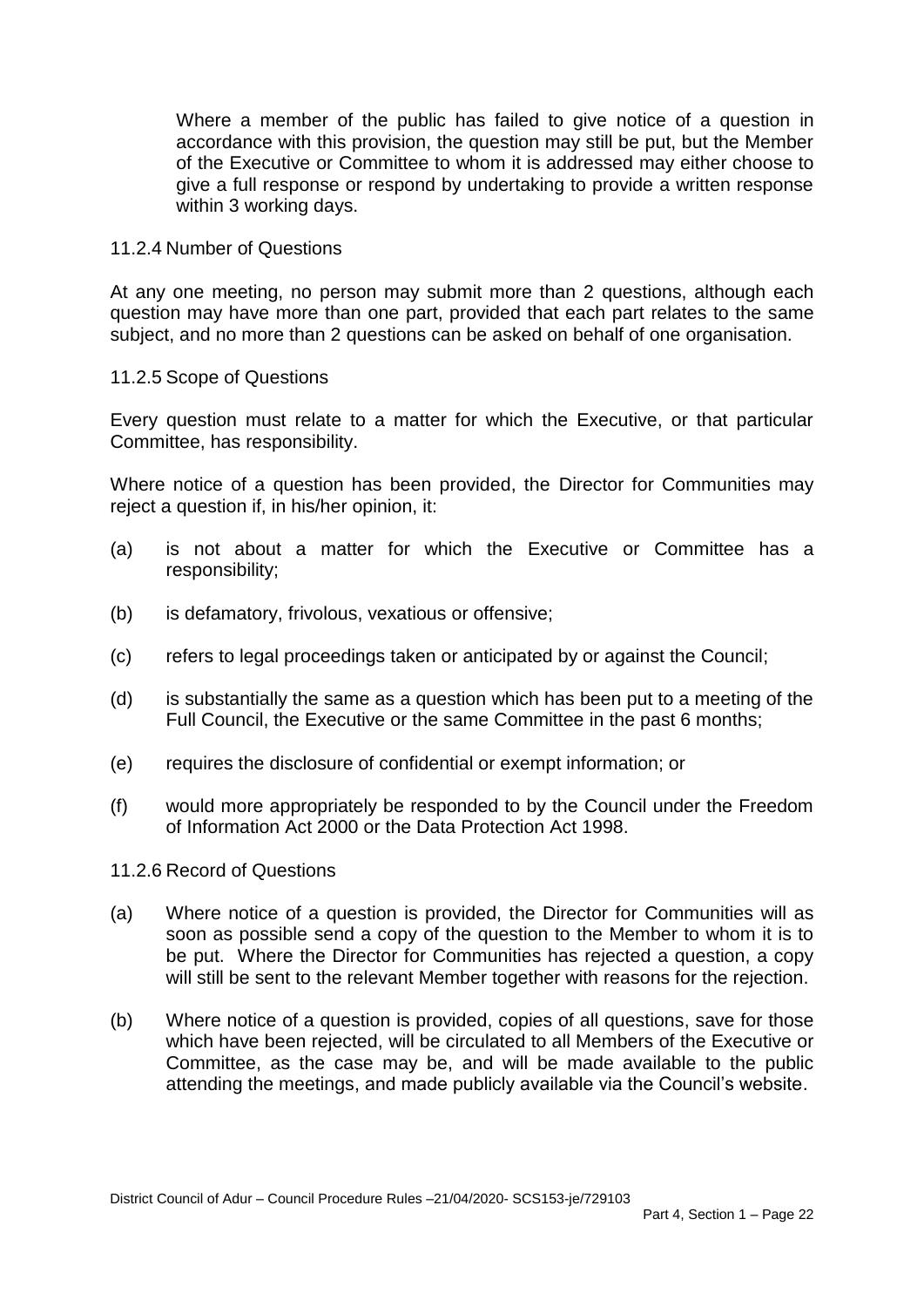#### 11.2.7 Asking the Question at the Meeting

#### (a) Remote meetings held by Electronic Means

 For a remotely held meeting, where such notice has been given, and the question accepted, the member of the public will be provided with details of how to join the remote meeting by electronic means and will be entitled to join the meeting for the agenda item on public questions, when they have a right to speak. This will enable them to participate in the meeting by asking their question in person when invited to do so by the Chairman. Officers will ensure that they leave the remote meeting at the end of public question time and can continue to listen to the remainder of the meeting by non-interactive live stream.

 Where the member of the public does not wish to join the meeting by electronic means, or is unable to do so, their question will be read out to the meeting either by the Person Presiding or an Officer present.

 The provisions of Council Procedure Rule 11.2.1 and 11.2.5 apply and the Person presiding may reject a question at the remote meeting on those same grounds.

(b) Meetings held at a Physical Location

 The person presiding will invite the questioner to put the question to the meeting.

 If a member of the public who has submitted notice of a question is unable to be present, they may ask the person presiding to put the question on their behalf. If the person presiding sees fit, they may group similar questions together and summarise them. If the person presiding puts the question, they will indicate either that a written reply will be given within 3 working days or, in the absence of the questioner, that the question will not be dealt with.

- 11.2.8 Supplemental Question
- (a) Remote meetings held by electronic means

 For a remotely held meeting, where the member of the public has joined the meeting electronically and asked their question in person, they may also put one supplementary question, without notice, to the Executive or Committee. A supplementary question can be for a maximum of 2 minutes, subject to the overall 30 minutes allowed for public question time.

overall 30 minutes allowed for public question time.<br>A supplementary question must arise directly out of the original question or the reply.

 The Person Presiding may reject a supplementary question on any of the grounds in Council Procedure Rule 11.2.1 or 11.2.5 above.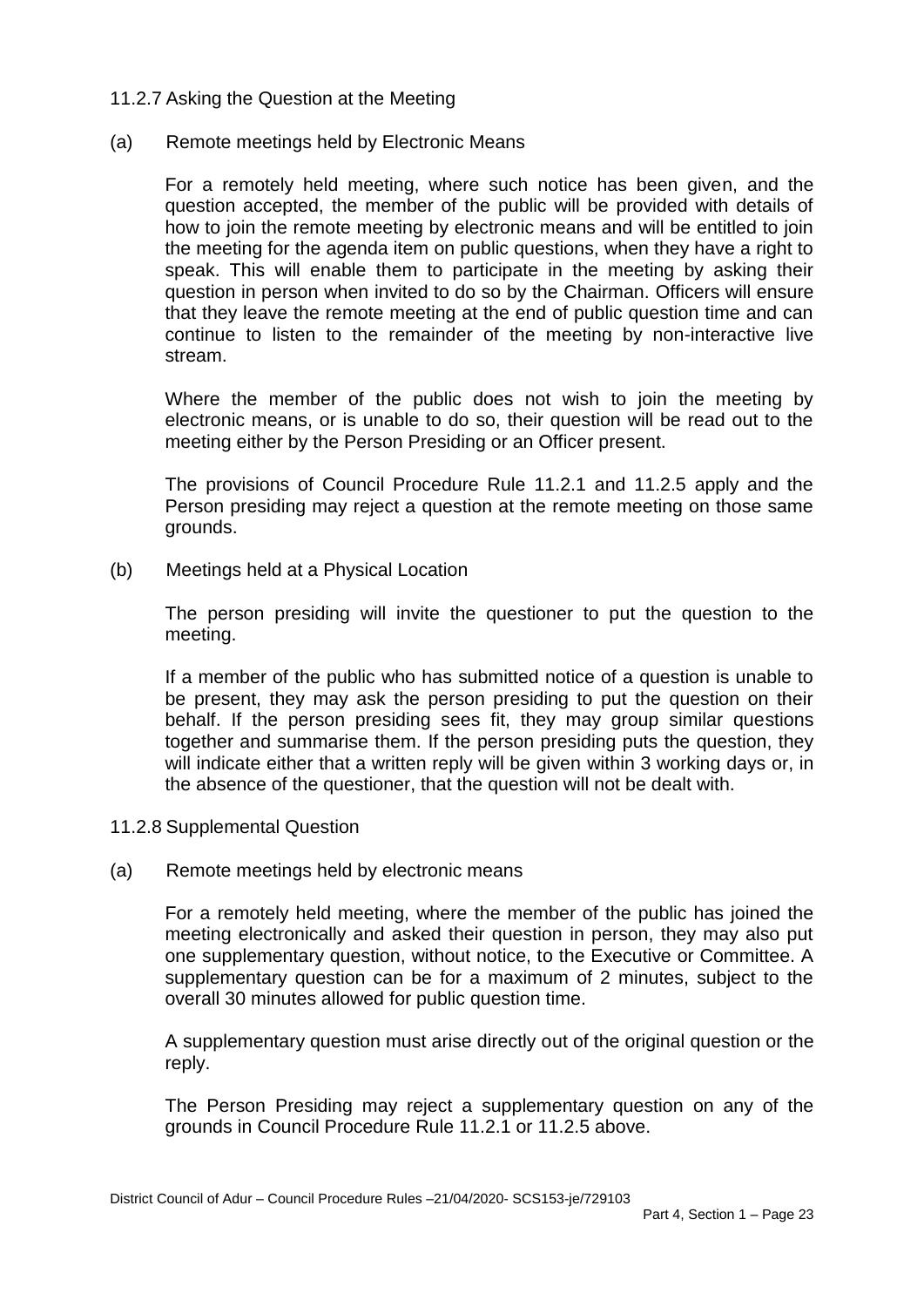Where the member of the public does not join the meeting by electronic means and their question has been read out to the meeting either by the person presiding or an Officer present, they are unable to ask a supplementary question.

(b) Meetings held in a Physical Location

 A member of the public who has put a question in person, may also be allowed a maximum of 2 minutes to put one supplementary question, without notice, to the Executive or Committee, and a verbal response will be given.

 A supplementary question must arise directly out of the original question or the reply.

 The person presiding may reject a supplementary question on any of the grounds in Council Procedure Rule 11.2.1 or 11.2.5 above.

- 11.2.9 Answers
- (a) Remote meetings held by electronic means

 Regardless of whether the member of the public is in attendance at the meeting by having joined it for the agenda irem or not, provided there is sufficient time and the person to whom the question is put is remotely present, the question will be answered at the meeting. The verbal response will have a time limit of 5 minutes in total, subject to the maximum of 30 minutes available for public question time.

 Where a supplemental question is asked a verbal response will be provided, with a time limit of 2 minutes, subject to a maximum of 30 minutes available for public question time

 If there is insufficient time, or the person to whom it is put is not remotely present, it will be dealt with by way of a written answer, to be provided within 3 working days of the meeting.

(b) Meetings held in a physical location

 Any question which cannot be dealt with during Public Question Time, either because of the non-attendance of the Member to whom it was to be put, or due to the non-attendance of the questioner, will be dealt with by way of a written answer from the Leader of the Executive, relevant Member, or Chairperson of the Committee, to be provided within 3 working days of the meeting.

 Where notice of a question has been provided, but it cannot be responded to during Public Question Time due to lack of time, it will be dealt with by way of a written answer, to be provided within 3 working days of the meeting.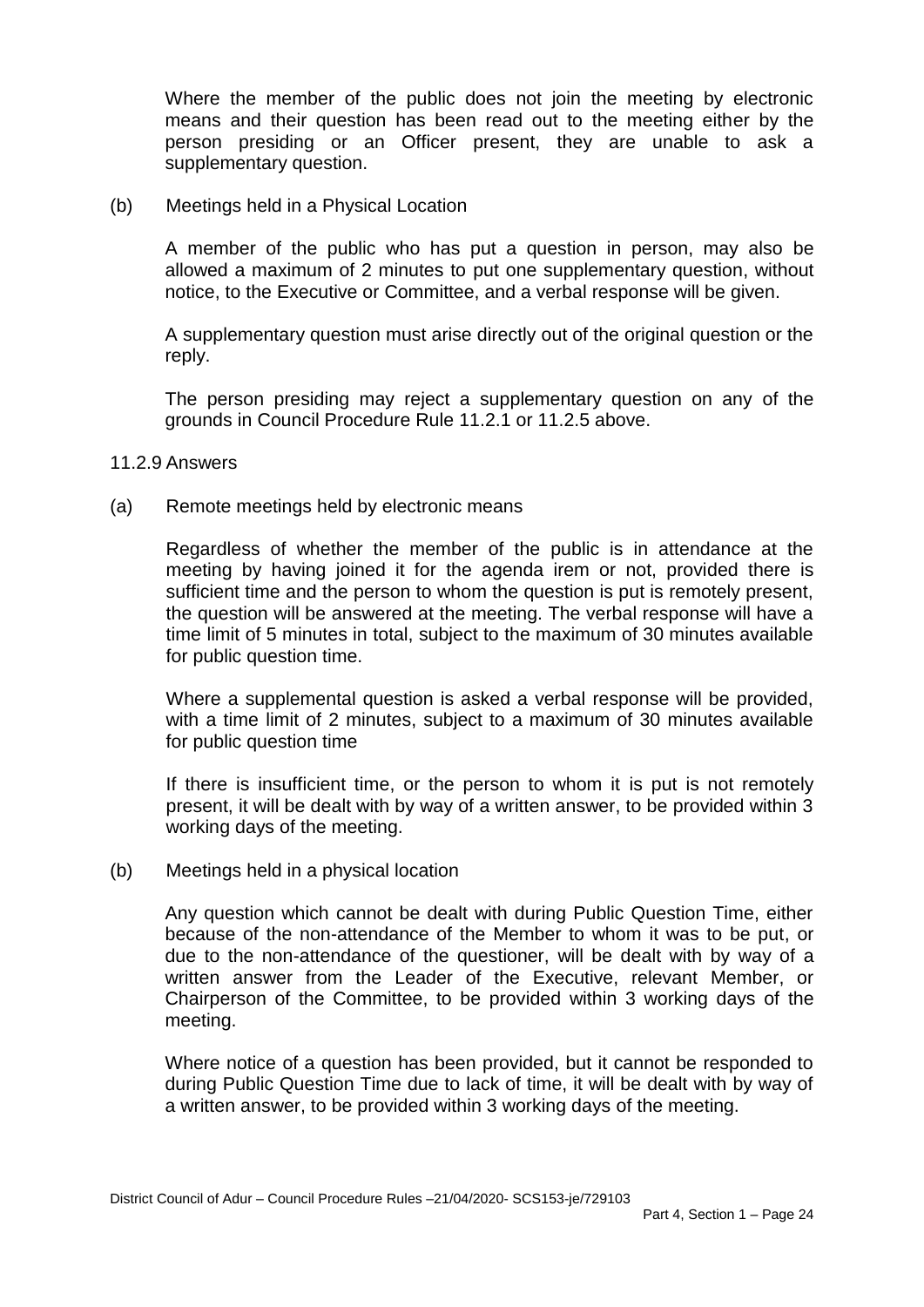# **12.0 QUESTIONS ON NOTICE BY MEMBERS AT FULL COUNCIL**

# **12.1 Questions on Notice**

Subject to Council Standing Order 12.3 below, a Member of the Council may ask:

- (a) the Chairman of the Council;
- (b) a Member of the Executive;
- $(c)$ the Chairperson of any Committee; or
- (d) the Council's representative on any outside body

 a question on any matter in relation to which the Council has power or which affects the District except that no question may be asked on:

- (i) a decision of the Planning Committee on a specific planning application;
- (ii) a decision of the Joint Governance Committee on a Standards determination;
- (iii) a decision of a Licensing Committee on a specific application, review or similar matter;
- $(iv)$ a decision on a staffing appointment or appeal matter relating to an individual; and
- (v) a matter which is substantially the same as a question which has been put to a meeting of the full Council by a Member of that Council within the previous 6 month period.

Every question shall be put and answered without discussion.

## **12.2 Notice of Questions**

 A Member may only ask a question in accordance with Council Standing Order 12 if either:

- the Director for Communities, by email to [democratic.services@adur](mailto:democratic.services@adur)- worthing.gov.uk, to be received by midday at least 2 working days prior to the day of the meeting; or (a) they have given written notice of the question and a copy of the question, to
- the Chairman of the Council and notice of, and a copy of, the question is given to the Director for Communities by midday on the day of the meeting, by email (b) the question relates to an urgent matter and they have obtained the consent of to democratic.services@adur-worthing.gov.uk,.

## **12.3 Response**

A written response will be prepared to the question and shall be read to the meeting.

The response may take the form of:

(a) a direct answer; or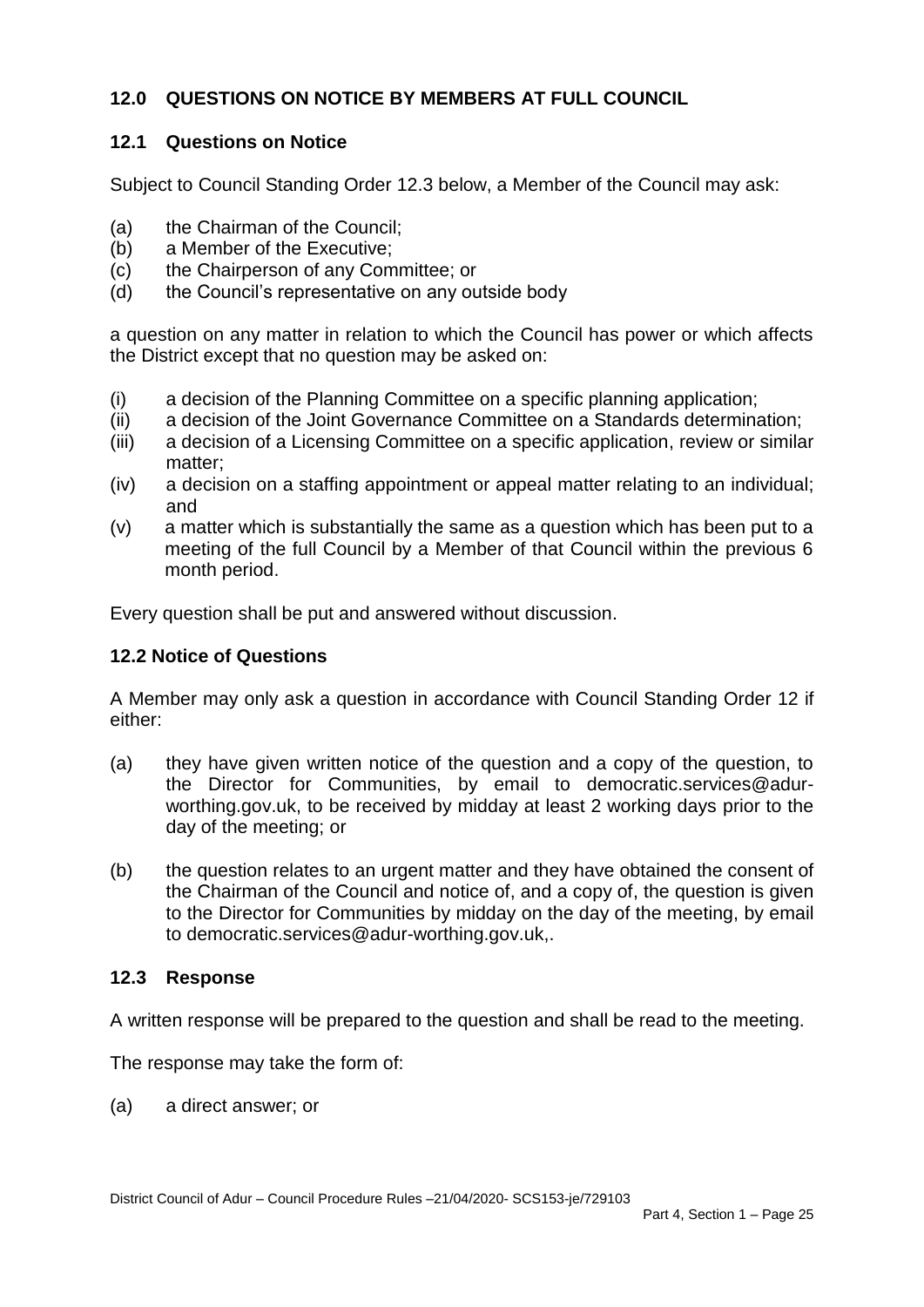- (b) where the desired information is in a publication of the Council or other published work, a reference to that publication; or
- (c) where the reply cannot conveniently be given to the meeting, a written answer circulated within 3 working days of the meeting, to the questioner and all Members of the Council.

## **12.4 Transferring the Response**

 The person to whom a question has been put may ask another Member to respond or may decline to answer.

 Any Member may move that a matter raised by a question under Council Procedure Rule12 be referred to the Executive or a Committee. Once seconded, such a motion will be voted on without discussion.

## **12.5 Supplementary Question**

- $(a)$  supplementary question, without notice, of the Member to whom the first question was put, or of the Member who provided the response under 12.4 A Member asking a question under Council Procedure Rule 12 may ask one above.
- $(b)$ The supplemental question must arise directly out of the original question or the reply.

#### **12.6 Number and Order of Questions**

- (a) A Member may submit as many questions as they wish to any meeting but may only ask one question and one supplementary question at a time.
- $(b)$  order as to ensure that each political group on the Council and independent Members are permitted to ask a question in rotation, starting with the main The Chairman of the Council shall invite questions from Members in such an opposition group.

## **12.7 Duration of Question Time by Members**

 The period of time allotted to Members' questions under Council Procedure Rule 12 shall not exceed 30 minutes, unless the Chairman of the Council exercises his discretion to extend it.

#### **12.8 Record of Questions and Answers**

- (a) Questions asked on notice at Full Council under Council Procedure Rule 12 will be recorded in the minutes, as will any written answer provided.
- $(b)$ For the avoidance of doubt, neither supplementary questions nor answers shall be recorded.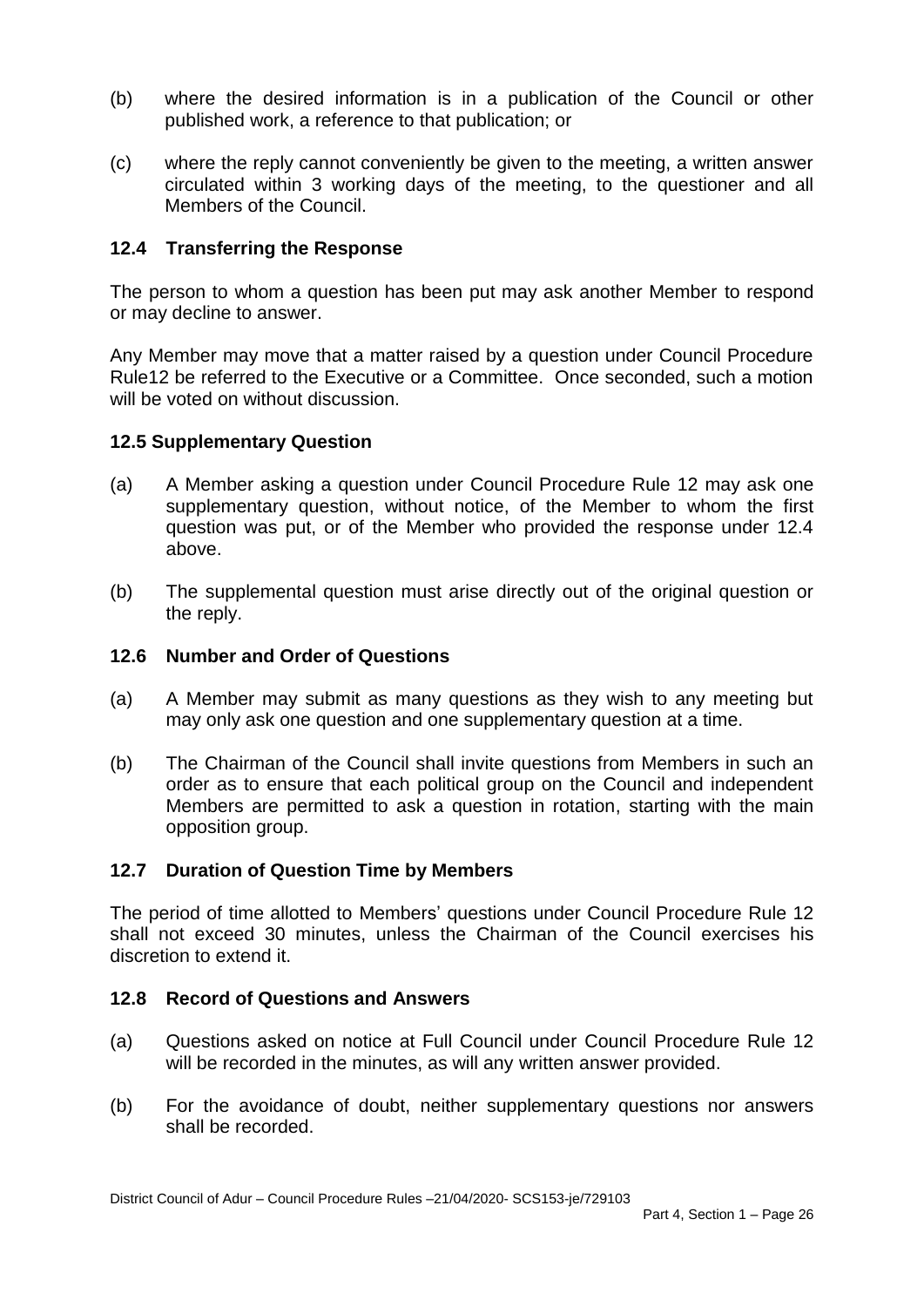# **13.0 LEADER'S REPORT TO FULL COUNCIL**

## **13.1 General**

- 13.1.1 The Leader shall prepare a Report of the business of the Executive for each Ordinary Meeting of the Full Council. In presenting the report, the Executive will have 15 minutes to make any statements that they wish to make, relating to the report before the Full Council.
- 13.1.2 Following the presentation of the Report of the business of the Executive, any Member may ask a question of the Leader or Executive Member arising from Council Procedure Rule 12.0. the written report provided that the question is not one which is to be put under
- Council Procedure Rule 12.0. 13.1.3 This item of business shall not last longer than 15 minutes unless in the view and approved by Full Council without discussion, it is deemed appropriate to extend the time. In this event, the Chairman of the Council shall specify the of the Chairman of the Council, or on a motion moved by a Member, seconded duration of the extension.
- 13.1.4 Every question should be put and answered without discussion.
- 13.1.5 Following the presentation of the report and questions arising on that, the Chairman of the Council shall call Members to ask questions for which due notice has been given pursuant to Council Procedure Rule 12.

# **14.0 MOTIONS ON NOTICE AT FULL COUNCIL**

#### **14.1 Notice**

- 14.1.1 Except for motions that can be moved without notice under Council Procedure Rule 15, written notice of every motion, signed by at least one Elected Member of the Council, must be delivered to, and received by, the Director for Communities, by email at democratic.services@adur-worthing.gov.uk, not less than 10 clear working days before the date of the meeting.
- 14.1.2 An electronic signature will suffice. The Member must ensure they obtain an acknowledgement of its receipt. acknowledgement of its receipt. 14.1.3 The Director for Communities will date and number the motion in the order in
- which it is received.

#### **14.2 Scope**

 14.2.1 Every motion shall be relevant to some matter in relation to which the Council has powers or duties or which affects the Borough.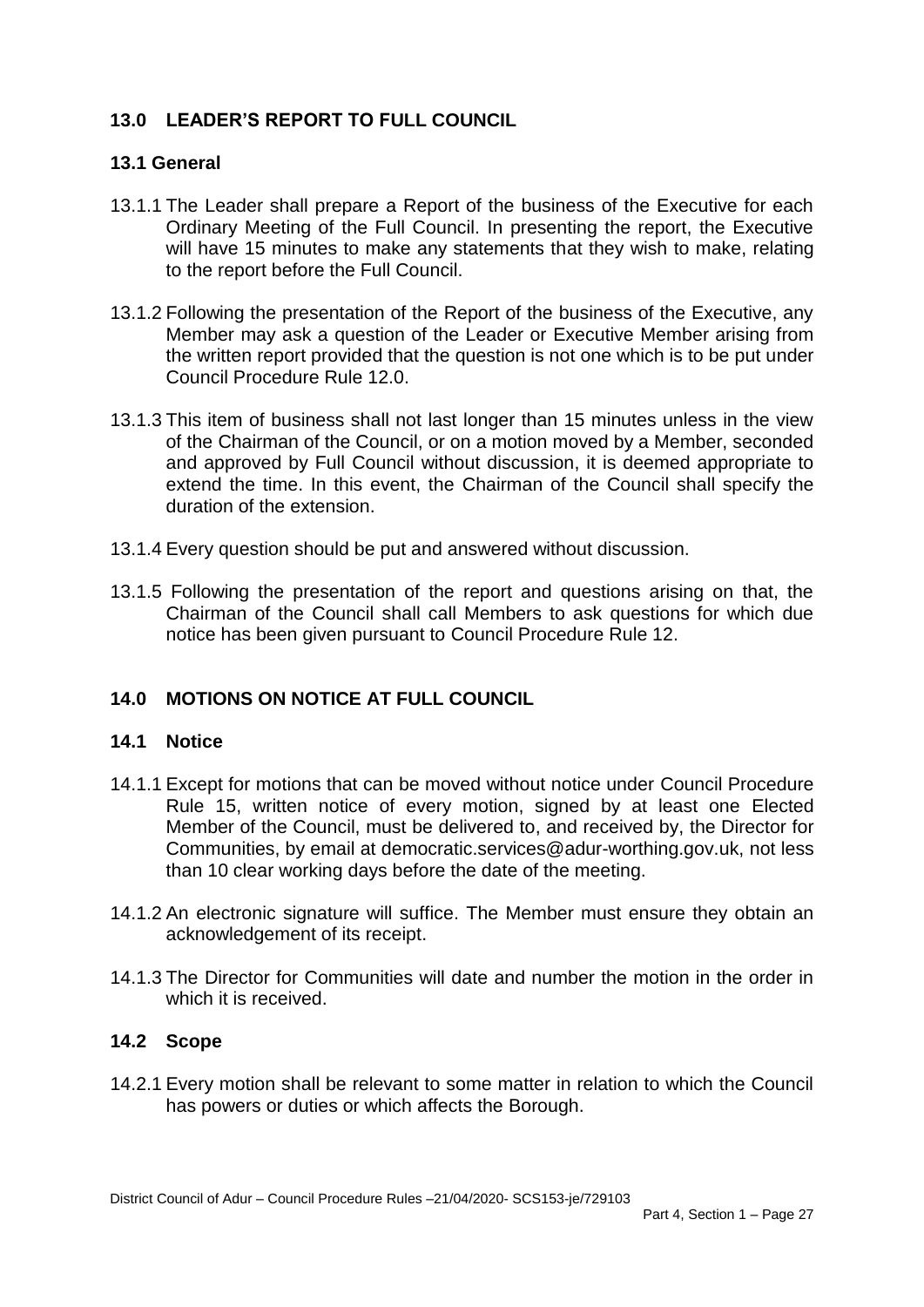- 14.2.2 Where a motion is received, the Director for Communities may reject it if, in his/her opinion, the motion:
	- (a) is not relevant either to some matter in relation to which the Council has powers or duties or it does not affect the Borough; or
	- (b) is defamatory, frivolous, unlawful, vexatious or offensive; or
	- (c) refers to legal proceedings taken or anticipated by or against the Council; or
	- (d) is substantially the same as a motion which has been received and accepted in the past 6 months; or
	- (e) requires the disclosure of confidential or exempt information; or
	- (f) is improper, out of order or not relevant.

 Where a motion is rejected by the Director for Communities, he/she shall return the motion to the Member of the Council who sent it, stating that it will not be inserted on the agenda and providing reasons.

- 14.2.3 Where the Council is in the process of consulting with the public on a proposal, or responding to a formal consultation process, no notice of motion expressing support or objecting to the proposals shall be accepted.
- 14.2.4 All accepted notices of motion shall be sent, via a report, direct to Full Council by the Director for Communities. Such report will include the procedure for consideration and determination of the motion.
- 14.2.5 The decision of the Director for Communities will be final.

## **14.3 Motions set out in Agenda**

- 14.3.1 Accepted motions for which notice has been given will be listed on the agenda, subject to the exception below, in the order in which notice was received by the Director for Communities, unless the Member giving notice of the motion gives advance written notice that they intend to propose to defer the motion until the next meeting, or withdraw the motion.
- 14.3.2 Such accepted motions will be placed on the agenda immediately before the consideration of exempt information items.
- 14.3.3 The maximum number of accepted notices of motion to be presented at a Council meeting shall be as follows:
	- The 3 largest Political Groups: 2 each Group
	- Any other Group: 1 each Group

 If the 3 largest groups cannot be determined due to equality in numbers, then each Political Group with a membership of 5 or more may present 2 motions.

 14.3.4 Any Member not belonging to a Political Group may present not more than 1 notice of motion.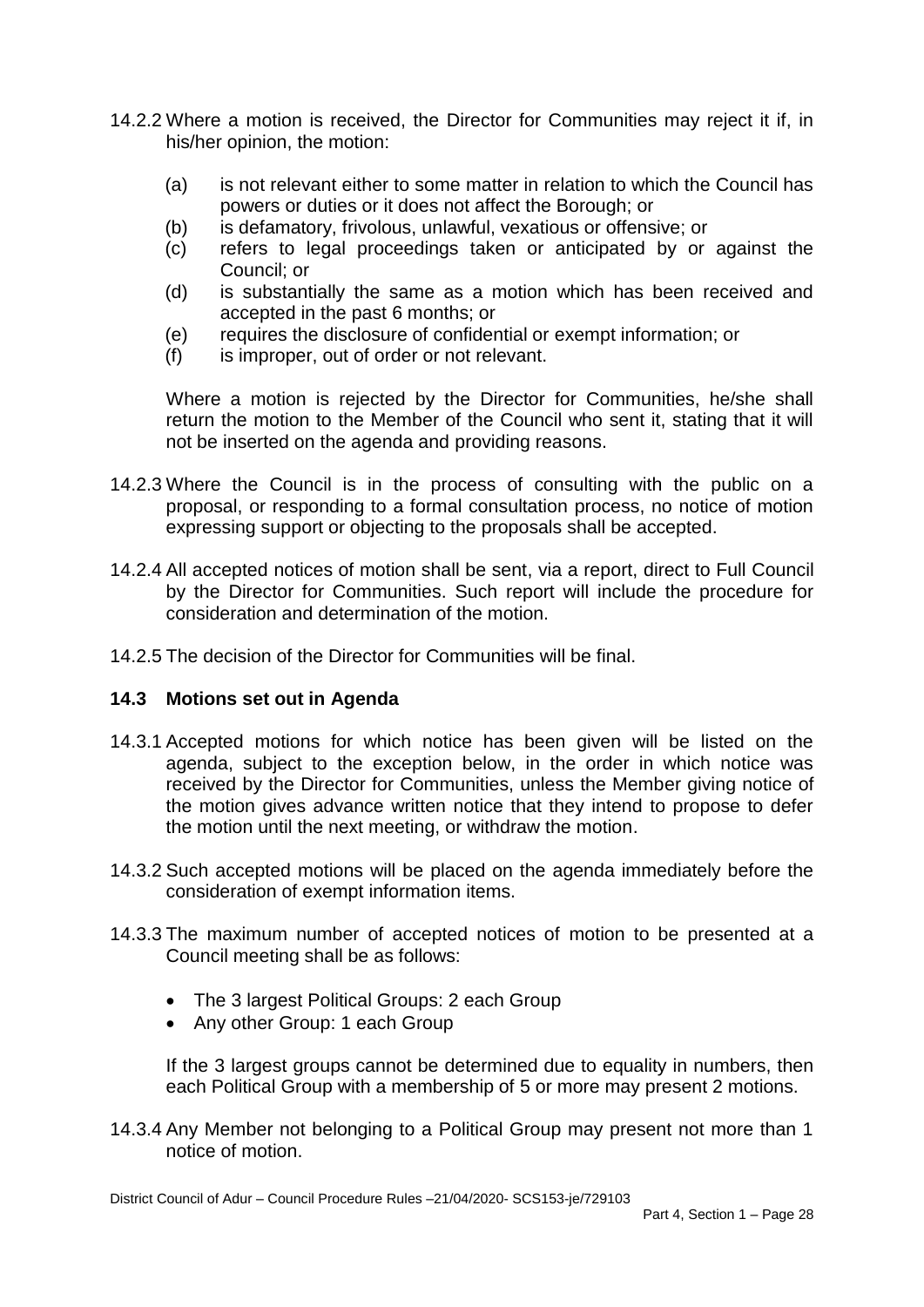14.3.5 Where Members of a Political Group submit more than the permitted maximum number of notices of motion the Group shall decide which of these it wishes to table. In the absence of such a decision, notices of motion from Members of a Group shall be taken in the order in which they are received up to the permitted maximum number.

## **14.4 Procedure for Consideration and Determination of a Motion**

Motions shall be dealt with as set out below:

- 14.4.1 If any part of the subject matter of any motion comes within the remit of the Executive, upon being moved and seconded, it shall be noted by Council and referred without debate to the Executive for consideration and determination.
- 14.4.2 If any part of the subject matter of any motion comes within the remit of any Regulatory Committee (i.e. Planning and Licensing), upon being moved and seconded, it shall be noted by Council and referred without debate to such Committee for consideration and determination.
- 14.4.3 Subject to rules 14.4.1 and 14.4.2, if any part of the subject matter of any motion comes within the remit of any other Council committee, upon being moved and seconded, it shall be noted by Council and referred without debate to the relevant Committee for consideration and determination.
- 14.4.4 Where the subject matter of a motion:
	- (i) is not within the remit of the Executive, a Regulatory Committee or any other Council Committee; and
	- (ii) does not incur any Council expenditure; and
	- (iii) does not include a proposal for the Council to take any substantive action and is merely declaratory;

 then it may be considered by the Full Council at the meeting at which it appears in the agenda.

- 14.4.5 Where the subject matter of a motion:
	- (i) is not within the remit of the Executive, a Regulatory Committee or any other Council Committee; and
	- (ii) does not incur any Council expenditure; and
	- (iii) does include a proposal for the Council to take substantive action and is more than declaratory;

then it may be considered by a future meeting of the Full Council.

#### **14.5 Speaking to propose a Motion**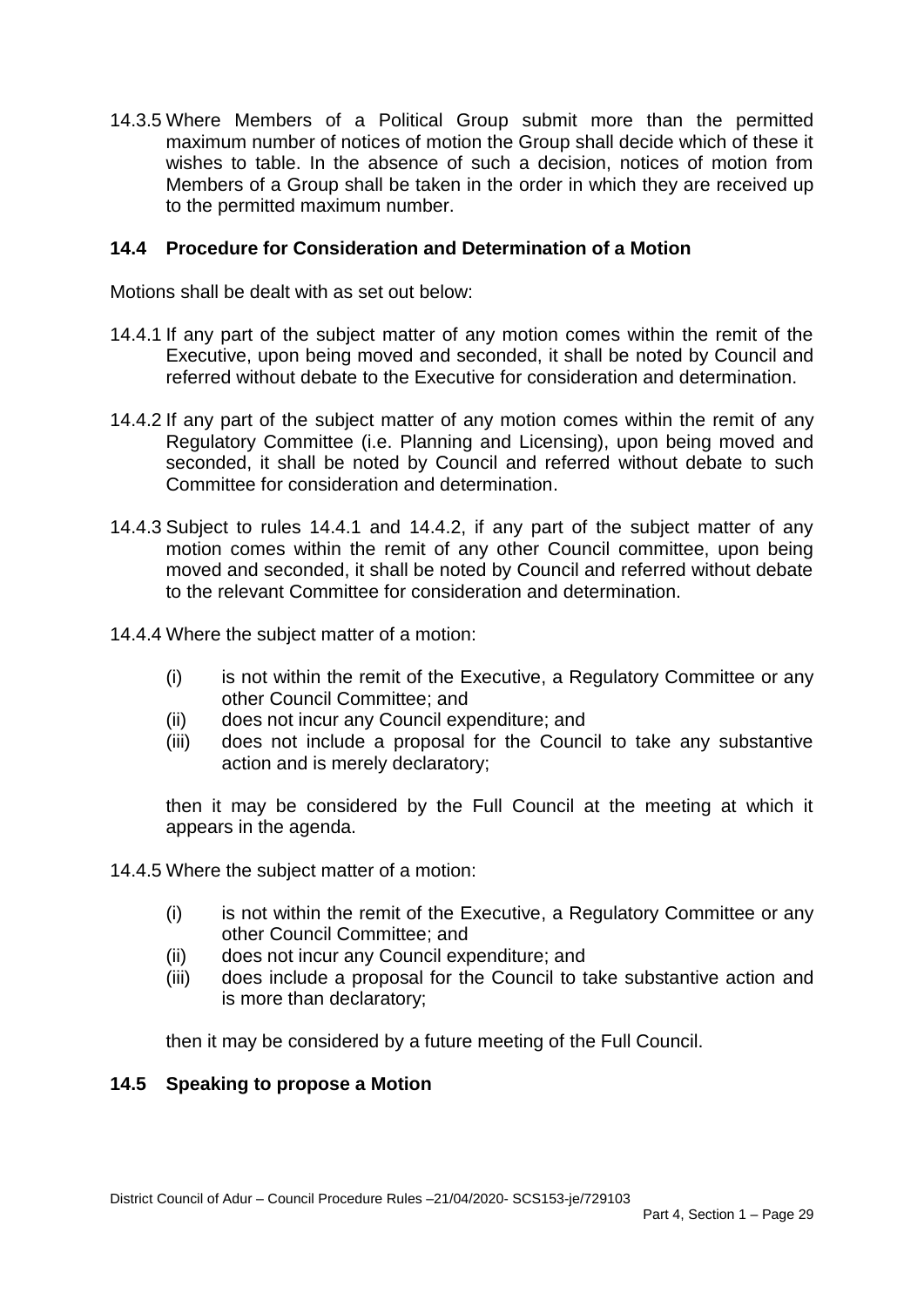- 14.5.1 If a motion on the agenda at Full Council is to be referred automatically to the accordance with Council Procedure Rule 14.4, the proposer of the motion will confirm to the Chairperson their proposal of the motion as set out in the report Executive, a Regulatory Committee or another Council Committee, in before Council without a speech.
- 14.5.2 If a motion on the agenda at Full Council is to be referred automatically to the accordance with Council Procedure Rule 14.4, the seconder of the motion will confirm to the Chairperson their seconding of the motion as set out in the Executive, a Regulatory Committee or another Council Committee, in report before Council without a speech.
- 14.5.3 If a motion to be automatically referred has been signed by only one Member, the Chairperson will invite another Member present to second the motion without a speech. If the motion is not seconded it falls without debate.
- 14.5.4 If a motion on the agenda at Full Council is not to be referred automatically in accordance with Council Procedure Rule 14.4, it shall be proposed and seconded in accordance with the rules of debate set out at Council Procedure Rule 16.
- 14.5.5 If a motion on the agenda is not to be automatically referred and has been signed by only one Member, the proposer may speak for a maximum of 2 minutes without the motion being seconded. If the motion is then not seconded it shall fall.
- 14.5.6 If a motion set out on the agenda is not moved by a Member who gave the notice or by some other Member on his or her behalf, it shall be treated as withdrawn and shall not be moved without fresh notice unless postponed by the Council.

## **14.6 Attendance of mover at meeting of the Executive or a Committee**

- 14.6.1 Where a motion has been referred by Full Council to the Executive or a Committee, the mover, or the seconder in the absence of the mover, shall be entitled to attend the relevant meeting of the Executive or Committee and to explain the motion.
- 14.6.2 The Member may answer questions from the Executive or Committee, for the purposes of clarification, prior to any debate and may sit with the Committee for the item in question.
- 14.6.3 The Member may not partake in the debate, nor vote upon the item.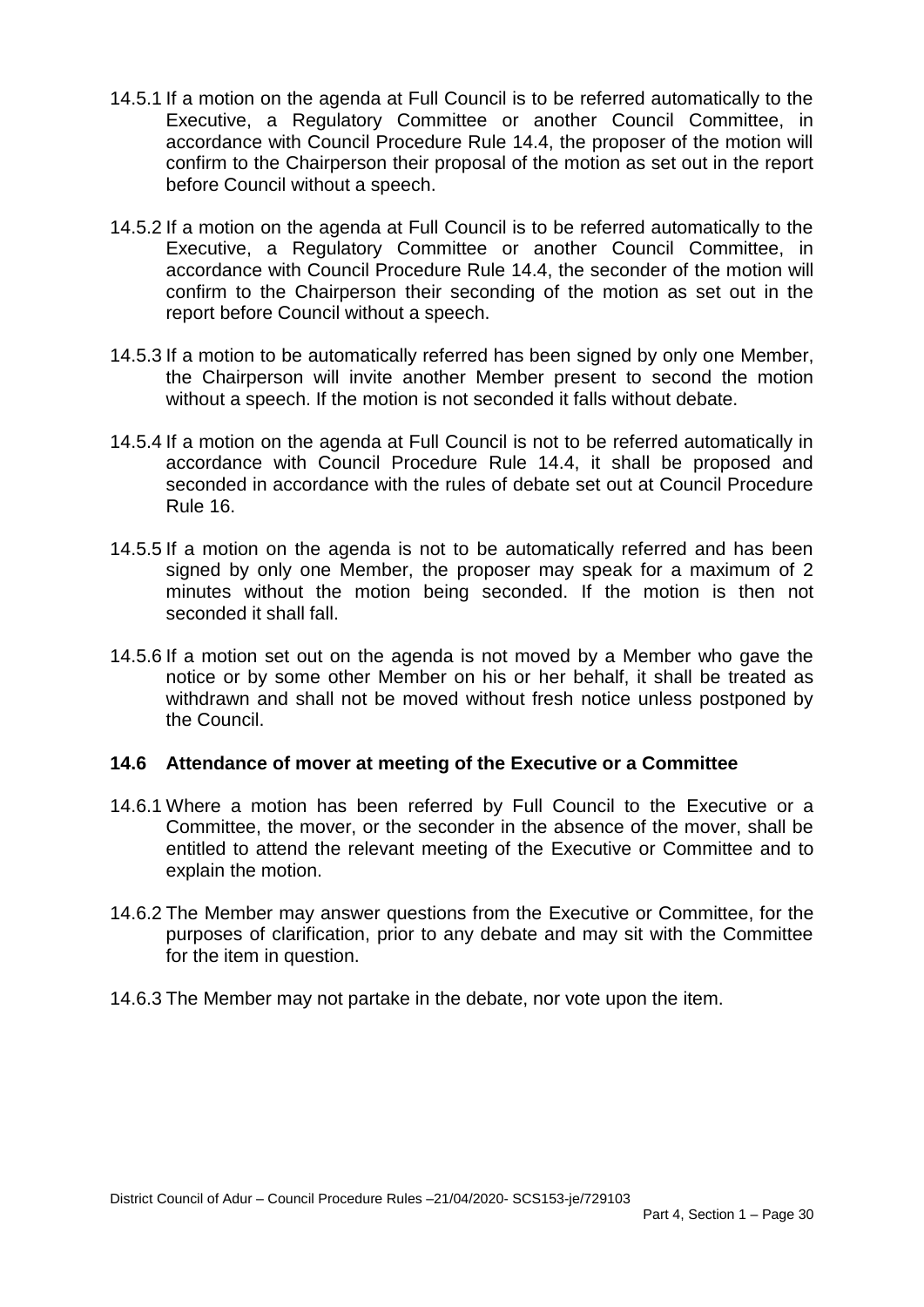## **14.7 Motions similar to those previously rejected and Motions to rescind a decision**

 14.7.1 For procedures relating to Motions brought similar to those previously rejected and Motions attempting to rescind a Council decision, reference is made to Council Procedure Rule 22.

# **15.0 MOTIONS AND AMENDMENTS WITHOUT NOTICE**

#### **15.1 General**

The following motions and amendments may be moved without notice:

- (a) To appoint a person to preside at the meeting at which the motion is moved;
- (b) In relation to the accuracy of the minutes;
- (c) To change the order of business in the agenda;
- $(d)$ To refer something to an appropriate body or individual including referring any matter for consideration by the Executive or a Committee;
- $(e)$  the meeting; To appoint a Committee or Member arising from an item on the summons for
- $(f)$  or Officers, and any resolutions arising from them; To receive reports or adopt recommendations from the Executive, Committee
- (g) To withdraw a motion;
- (h) To extend the time limit for speeches;
- (i) To amend a motion;
- (j) To postpone consideration of a motion;
- $(k)$ To proceed to the next business;
- (l) To take an immediate vote on a motion;
- (m) To adjourn a debate;
- (n) To adjourn a meeting;
- (o) That the meeting continue beyond 4 hours in duration;
- (p) To suspend a particular Council Procedure Rule;
- (q) To authorise the sealing of documents;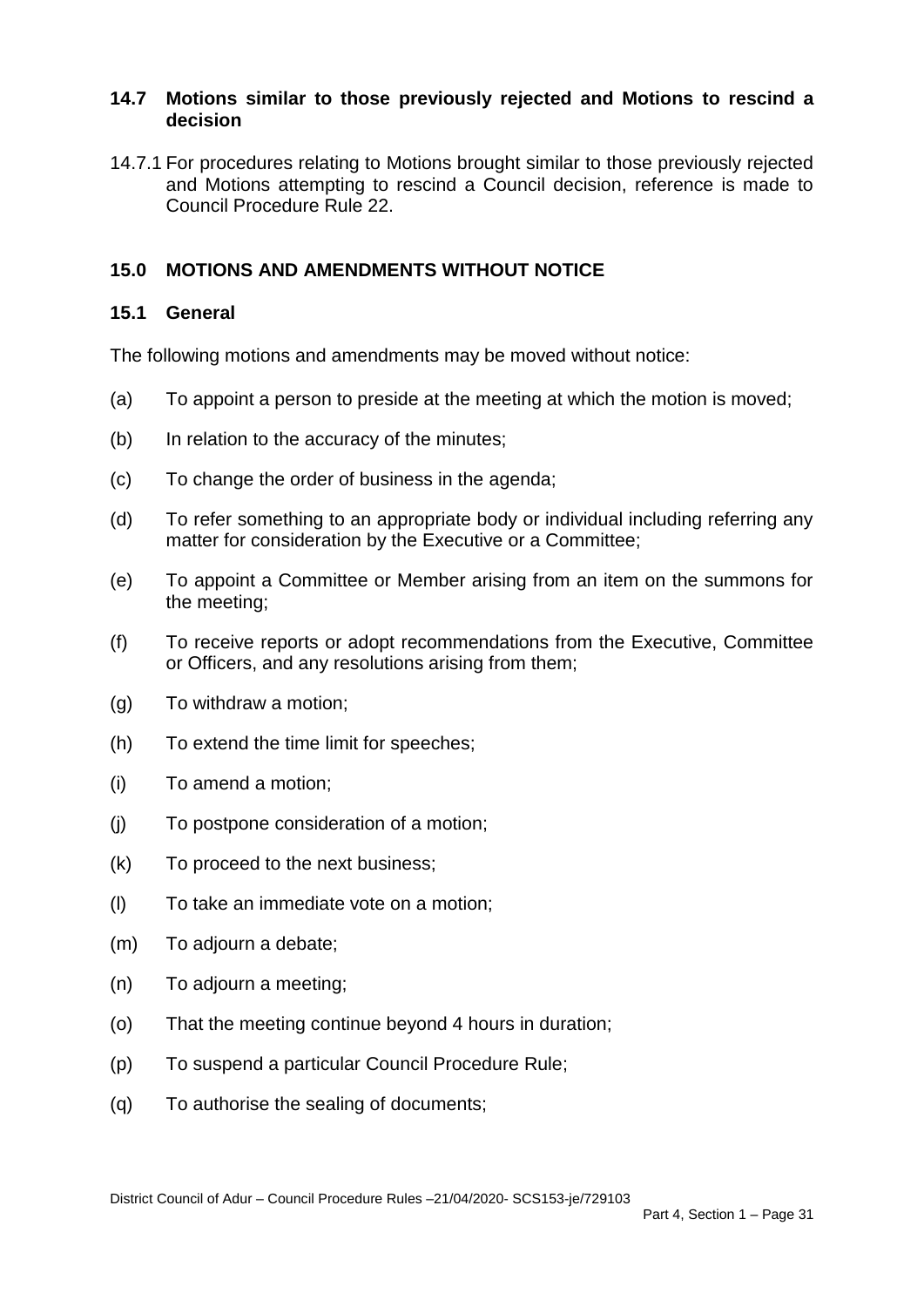- $(r)$  Procedure Rules (see Council Procedure Rule 16.14); To exclude the public and press in accordance with the Access to Information
- $(s)$  exclude them from the meeting under Council Procedure Rule 32.4; To not hear further a Member named under Council Procedure Rule 32.3 or to
- $(t)$ To invite a Member to withdraw in accordance with the Members' Code of Conduct;
- $(u)$ To give the consent of the Council where its consent is required by this Constitution;
- $(v)$  circumstances, the person presiding is of the opinion should be considered at To carry out a statutory duty of the Council which, by reason of special the meeting as a matter of urgency;
- (w) Motions relating to communications and announcements from the Chairperson, Leader, Members of the Executive and/or Head of Paid Service in accordance with Council Procedure Rule 3;
- (x) Motions relating to vote by way of ballot.

## **16.0 RULES OF DEBATE**

 For rules of debate relating to the consideration and determination of the annual budget, reference is made to the Council's Budget Procedure Rules found in Part 4 of the Council's Constitution.

#### **16.1 Management of debate**

- her discretion to ensure the effective, efficient, fair and orderly conduct of the (a) The person presiding shall have the control of any debate and will use his or business.
- $(b)$  Procedure Rule 16 but their interpretation, application or waiver of these rules of debate will be final. The person presiding will normally follow the rules set out in this Council

## **16.2 No speeches until motion seconded**

 No speeches may be made after the mover has moved a proposal and explained the purpose of it, until the motion or amendment has been seconded.

## **16.3 Right to require motion in writing**

 Unless notice of the motion has already been given, the person presiding may require it to be written down and handed to him or her before it is discussed.

## **16.4 Full Council - Seconder's speech**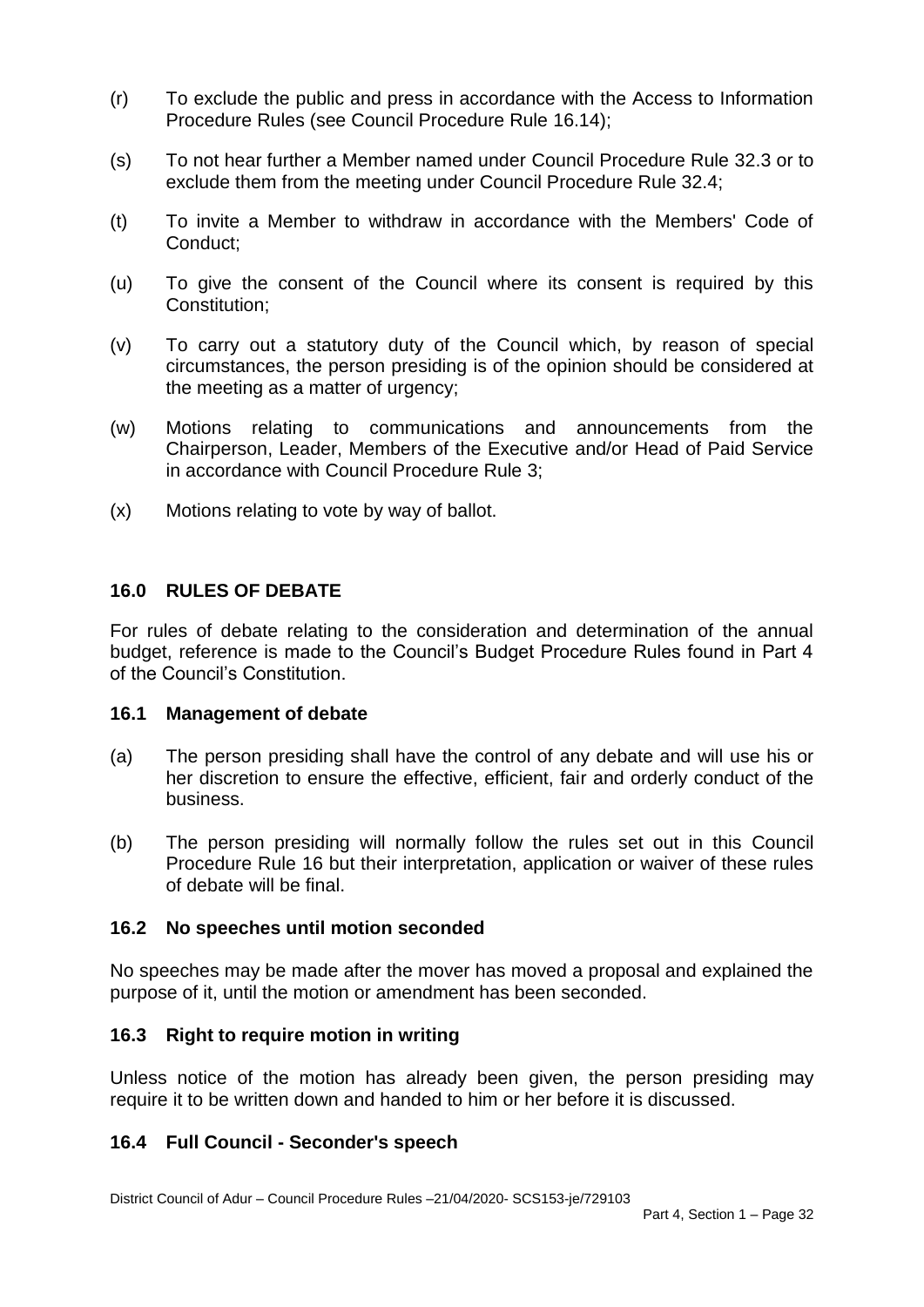When seconding a motion or amendment, a Member may reserve their speech until later in the debate.

## **16.5 Full Council - Content and length of speech**

- (a) Speeches must be directed to the question under discussion or be a personal explanation or point of order.
- (b) Subject to (c) and (d) below, no speech shall exceed 5 minutes in length.
- $(c)$  debate on a motion, shall not exceed 10 minutes The speech of the proposer of a motion (but not an amendment), when proposing the motion or when exercising his or her right of reply at the close of
- $(d)$ The time limits at (b) and (c) above may be extended with the consent of the Council which shall be given or refused without debate.

#### **16.6 The Executive and Committees - Content of speech**

- (a) Speeches must be directed to the question under discussion or be a personal explanation or point of order.
- $(b)$  conducting meetings; regulating proceedings fairly, objectively and without bias. In particular, they shall ensure that the meeting has a structured debate The person presiding shall exercise principles of good chairpersonship in with clear proposals moved and seconded and debated in the order moved.
- $(c)$  immediately before any vote and confirm the decision of the Committee. The Chairperson shall announce the motion (as amended if appropriate)

## **16.7 Full Council - When a Member may speak again**

 A Member who has spoken on a motion may not speak again whilst it is the subject of debate, except:

- (a) to speak once to any amendment moved by another Member;
- $(b)$ to move a further amendment if the motion has been amended since he/she last spoke;
- $(c)$  speak on the main issue (whether or not the amendment on which he spoke if his/her first speech was on an amendment moved by another Member, to was carried);
- (d) in exercise of a right of reply;
- (e) on a point of order;
- $(f)$ by way of personal explanation.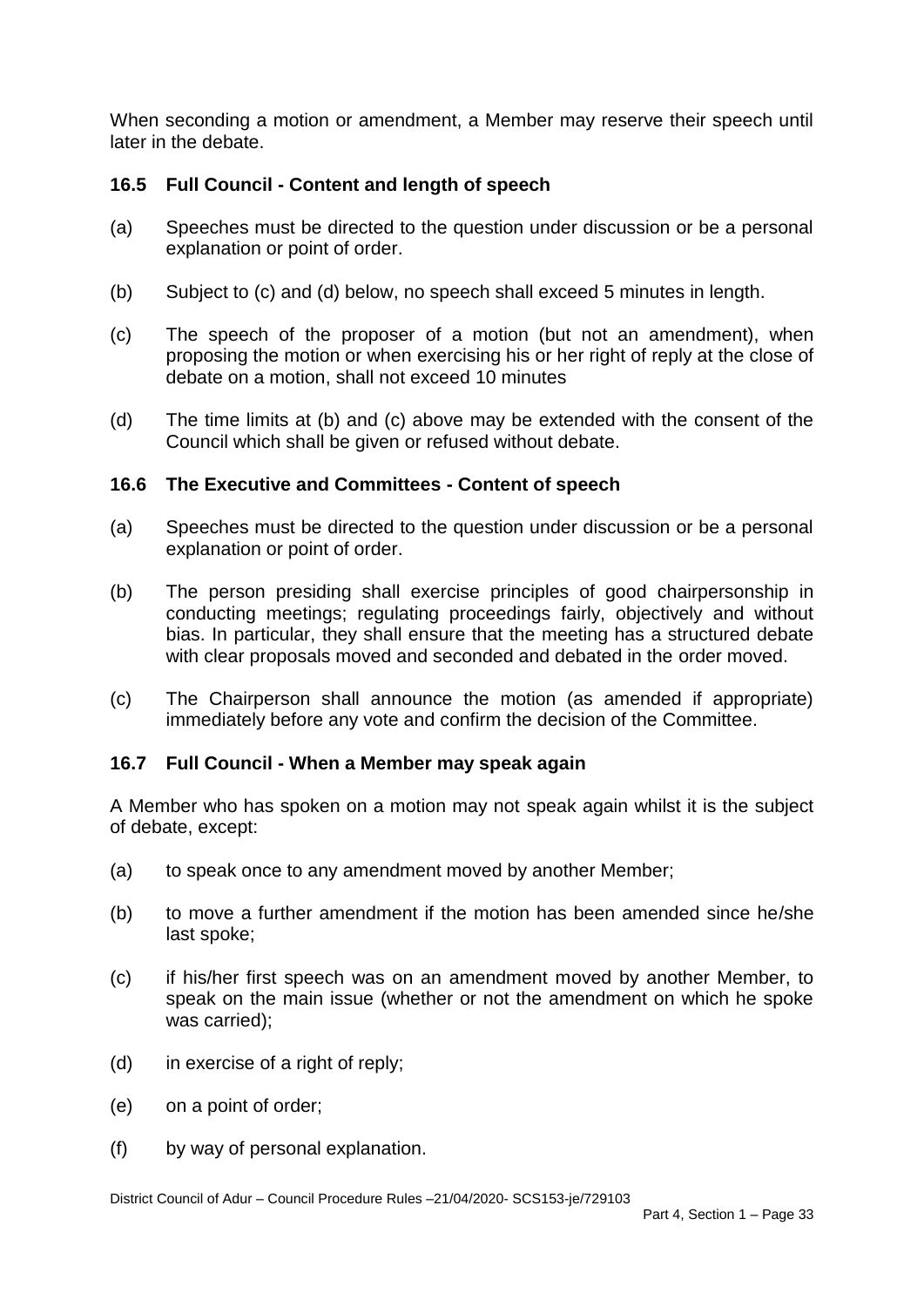## **16.8 The Executive and Committees– When a Member may not speak again**

 A Member who has spoken on a motion may not speak again whilst it is the subject of debate subject to the person presiding at his or her discretion:

- (a) determining that the Member has spoken sufficiently on the matter; or
- (b) determining that the matter has been debated sufficiently and calling for a vote.

## **16.9 Amendments to Motions**

(a) An amendment shall be relevant to the motion and will either be:

- i) to refer the matter to an appropriate body or individual, including the Executive or a Committee, for consideration or reconsideration;
- ii) to give guidance to the Executive or a Committee on a subject determined under delegated powers;
- iii) to amend the wording, as long as the effect is not to negate the motion or introduce a new proposal into the debate.
- (b) If he/she deems it necessary, the person presiding shall read out the amended motion before the amendment is put.
- (c) Only one amendment may be moved and discussed at any one time and no further amendment shall be moved until the amendment under discussion has been disposed of, except with the agreement of the proposer and seconder of the subsisting proposed amendment, to amend that proposal with a view to achieving agreement.
- agreement.<br>(d) A Member may give notice of his/her intention to move a further amendment, and its nature, before a vote is taken on the amendment under consideration.
- (e) If an amendment is lost, other amendments to the original motion may be moved, provided that no such amendment may have a similar effect to one previously determined by the meeting unless it is supported by more than 50% of Members present.
- (f) If an amendment is carried, the motion as amended shall take the place of the original motion and shall become the substantive motion to which any further amendments may be moved.
- (g) After an amendment has been carried, the person presiding will read out the amended motion before accepting any further amendments.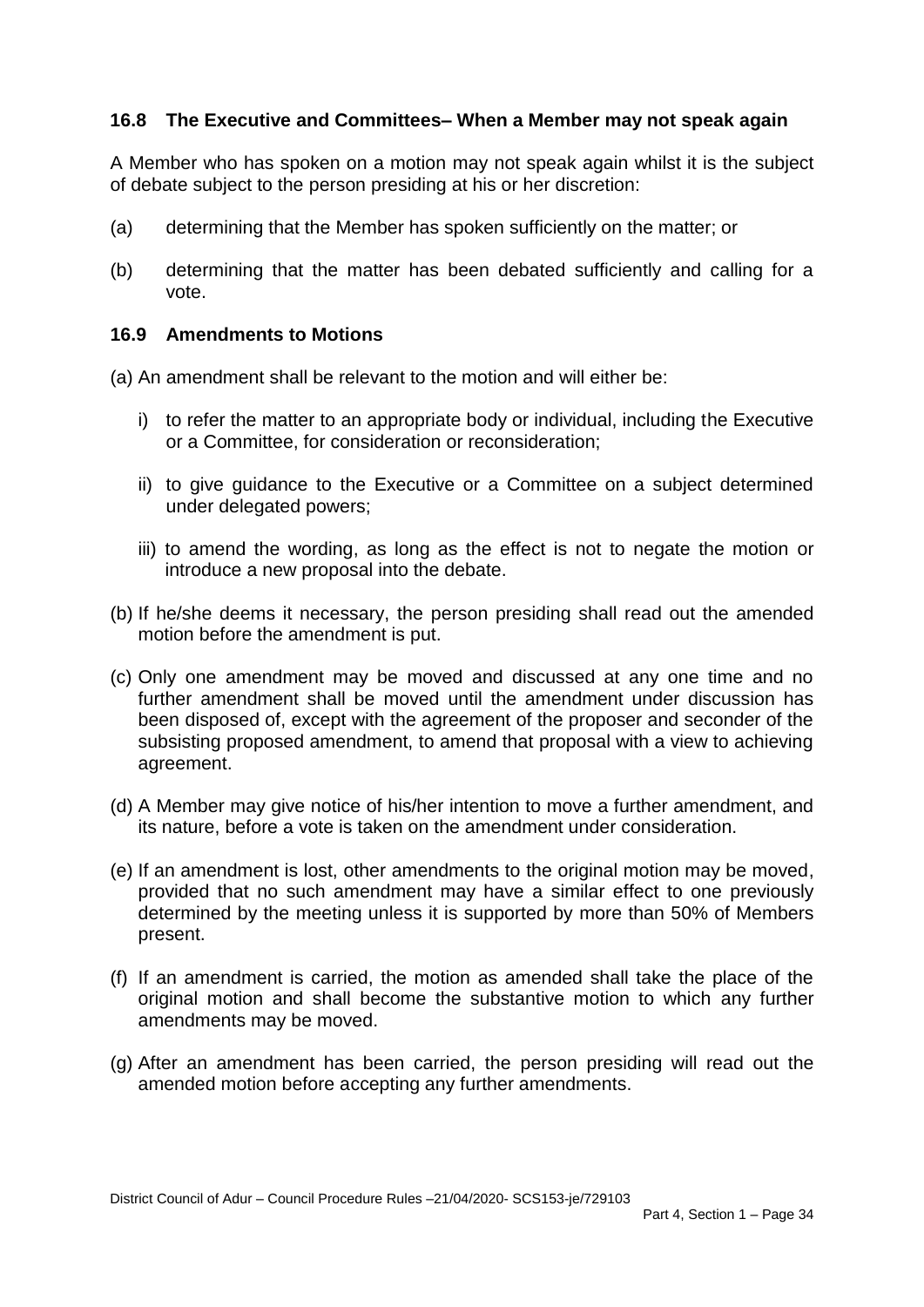(h) After all amendments have been considered and determined there shall be an opportunity for further debate on the original motion, as amended or otherwise, as the case may be, prior to the taking of a vote.

## **16.10 Alteration of Motion**

 With the consent of his/her seconder and of the meeting, which shall be signified without discussion, a Member may alter:

- (a) a motion of which he/she has given notice, or
- (b) a motion or an amendment which he/she has moved,

 provided that the alteration is one which could be made as an amendment to the motion.

## **16.11 Withdrawals of Motions and Amendments**

- (a) A Member may withdraw a motion or amendment with the consent of his/her seconder and of the meeting, which shall be signified without discussion.
- (b) No Member may speak on the motion after the mover has asked permission for its withdrawal unless permission to withdraw is refused.

## **16.12 Full Council - Right of Reply**

- (a) When Full Council debates reports and recommendations received from the Executive or its Committees, the appropriate Executive Member or Committee Chairperson shall have the right to sum up at the end of any debate on the report.
- (b) Subject to the above, the mover of a motion has a right of reply at the end of the debate on the motion immediately before it is put to the vote.
- (c) If an amendment is moved, the mover of the original motion has the right of reply at the close of the debate on the amendment, but may not otherwise speak on it.
- (d) The mover of the amendment shall have a right of reply immediately after the reply on the amendment by the mover of the original motion.
- (e) A Member exercising a right of reply shall confine him or herself to answering previous speakers and shall not introduce new matters or material. The person presiding's ruling on this shall be final and not open to discussion.

## **16.13 Person presiding may sum up debate**

 (a) The person presiding may, if he/she thinks fit, sum up the debate before putting a motion or amendment to the vote: and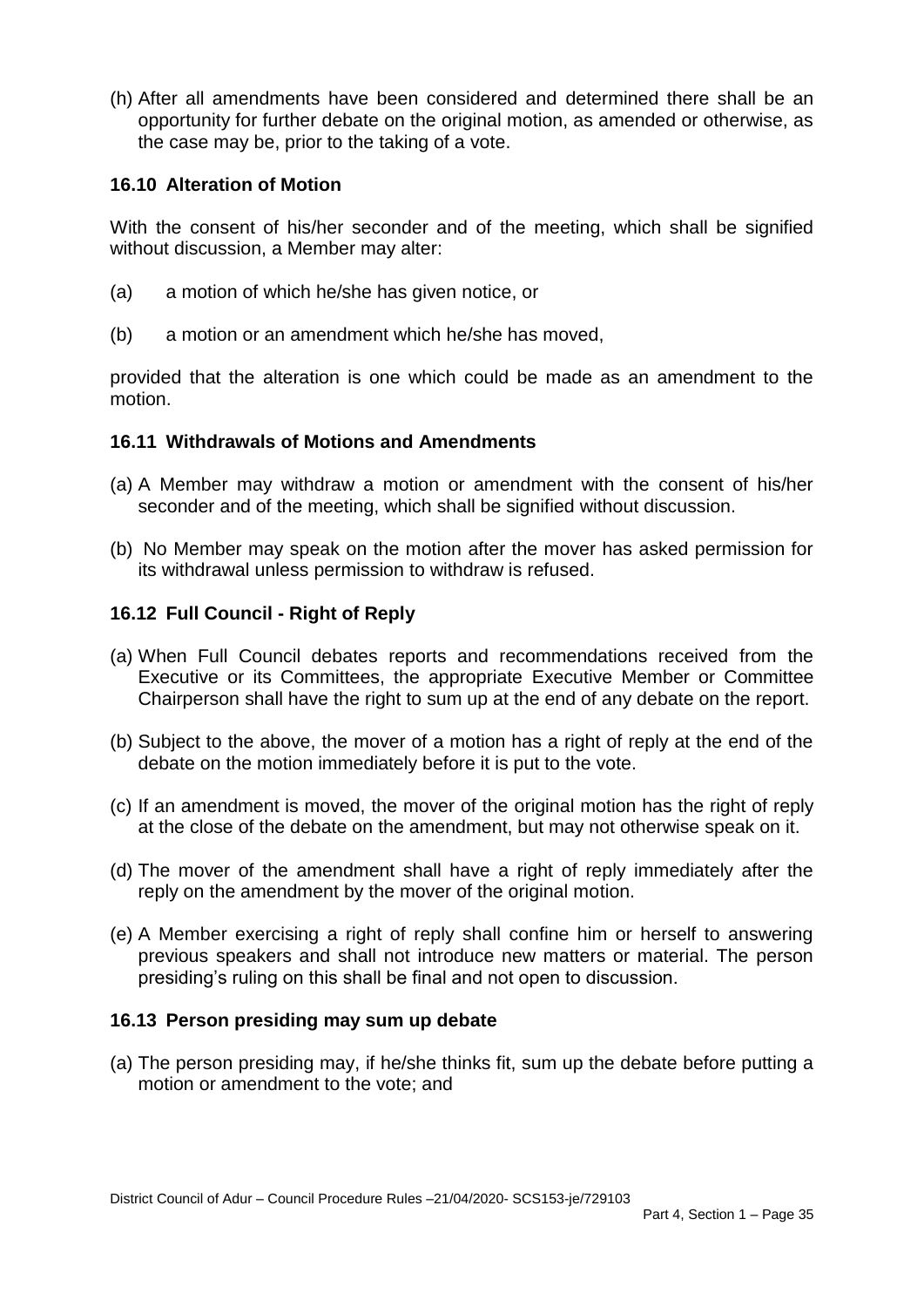(b) if such debate involves questions of a legal, administrative or technical nature, he/she may request the appropriate Officer to draw the attention of the meeting to any relevant factors.

## **16.14 Motions which may be moved during debate**

 When a motion is under debate, no other motion shall be moved except for the following procedural motions:

- (a) to withdraw a motion;
- (b) to amend a motion;
- (c) to postpone consideration of a motion;
- (d) to adjourn the debate;
- (e) to adjourn the meeting;
- (f) that the meeting continue beyond 4 hours in duration;
- (g) to proceed to the next business;
- (h) to take an immediate vote on the motion;
- $(i)$  exclude them from the meeting under Council Procedure Rule 32.4; (i) to not hear from a Member named under Council Procedure Rule 32.3 or to
- $(i)$ to exclude the public and press in accordance with the Access to Information Rules.

## **16.15 Closure Motions**

 A Member may move, without comment, the following motions at the end of a speech of another Member:

- (a) to proceed to the next business;
- (b) to take an immediate vote on a motion;
- (c) to adjourn a debate;
- (d) to adjourn the meeting;
- $(e)$ to exclude the public from the meeting;
- (f) that a Member be not further heard.

 On the seconding of a motion referred to above, the person presiding shall proceed as follows:

- $(i)$  his/her opinion the matter before the meeting has been insufficiently discussed, the person presiding shall give the mover of the original motion the right of reply and then put his/her motion to the vote. If the procedural motion is carried, then the question before the Council is dropped and no decision on On a motion to proceed to the next business, which is seconded, unless in it has been taken.
- $(ii)$  unless in his opinion the matter before the meeting has been insufficiently discussed, the person presiding shall first put the procedural motion to the vote. If the motion is passed, the Chairperson will give the mover of the original motion or amendment his/her right of reply before putting it to the vote. On a motion to take an immediate vote on a motion, which is seconded,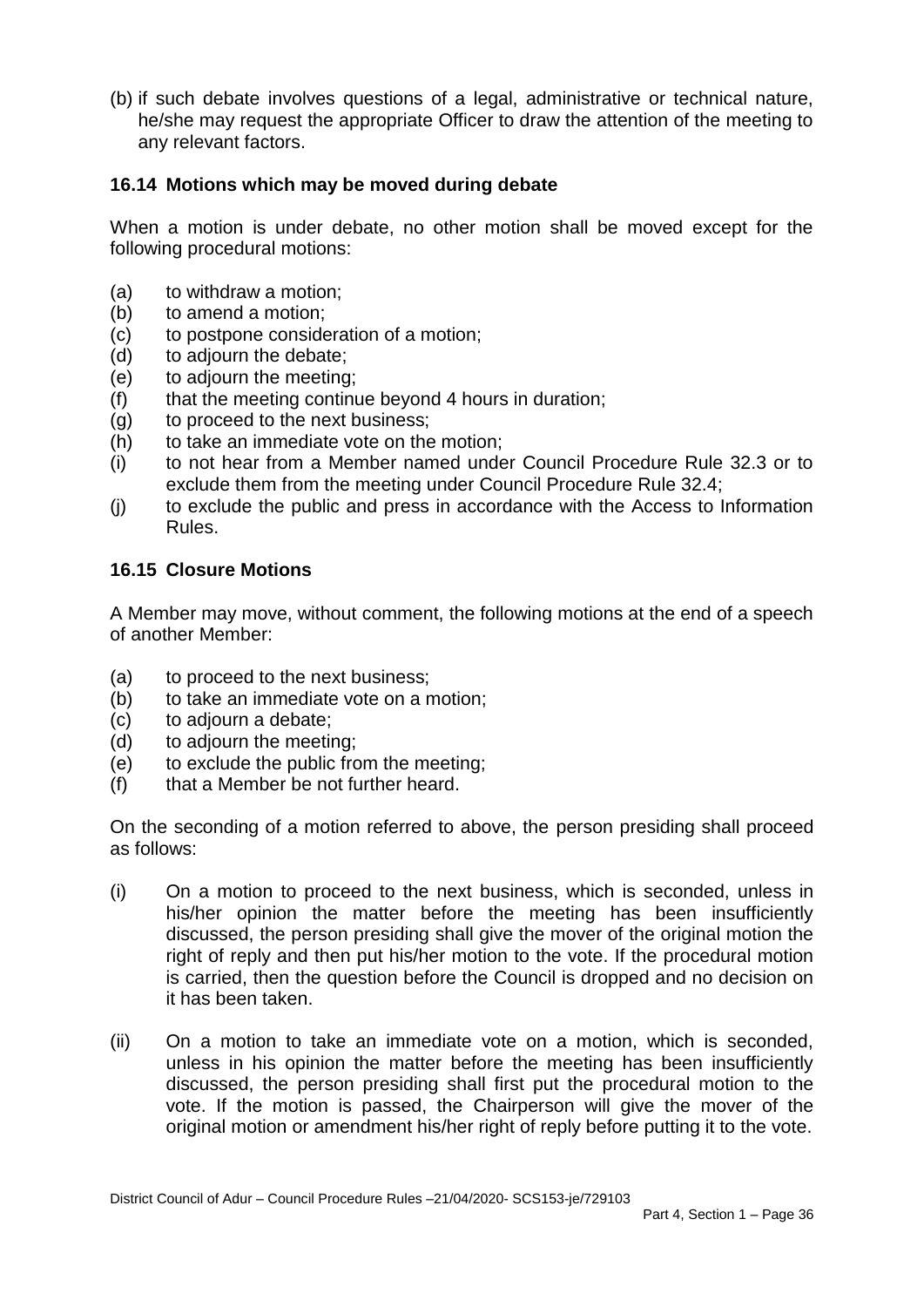- $(iii)$  seconded, if in the opinion of the person presiding the matter before the meeting has not been sufficiently discussed and cannot reasonably be so discussed, on that occasion, they shall put the adjournment motion to the vote without giving the mover of the original motion or amendment his or her right of reply. A Member moving the adjournment of the debate of the meeting must limit his or her observations to that question and no amendment can be proposed to that motion, unless it relates to the time of the adjournment. On resuming an adjourned debate, the Member who moved the adjournment is entitled to speak first. On a motion to adjourn the debate or to adjourn the meeting, which is
- $(iv)$  the person presiding shall ascertain the grounds for the motion and seek the advice of the Monitoring Officer as to whether members of the public may lawfully be excluded. If members of the public may be lawfully excluded, the person presiding will allow the mover of the original motion a right of reply on the proposal to exclude the public and then put the motion to the vote. If it is passed, the person presiding may, at his/her discretion, either immediately require the public to leave the room in which the debate is being held (or in a remote meeting, instruct Officers to immediately remove the access of any members of the public to the remote meeting and stop the live stream) or adjourn the debate until some convenient time later in the meeting when the public shall have been excluded. On a motion to exclude the public, unless the motion appears on the agenda,
- $(v)$  the person presiding shall put the motion to the vote without discussion from any Member. If it is passed, the named Member shall not be permitted to speak again during the meeting on any motion or amendment relating to the On a motion that a named Member be not further heard, which is seconded, same matter.

# **16.16 Certainty of Resolutions**

 Before a vote is taken, the motion or resolution, as amended, is to be written down and read out by the Chairperson or his/her representative.

## **16.17 Point of Order**

(a) A point of order shall only relate to:

- i) an alleged breach of these Council Procedure Rules; or
- ii) an alleged breach of the law.
- (b) During a meeting held in a physical location a Member may rise on a point of order at any time and the person presiding shall hear them immediately, subject to Council Procedure Rule 32.2. During a meeting held remotely, by electronic means, a Member may speak at any time indicating to the person presiding that they wish to raise a point of order, and the person presiding shall hear them immediately, subject to Council Procedure Rule 32.2.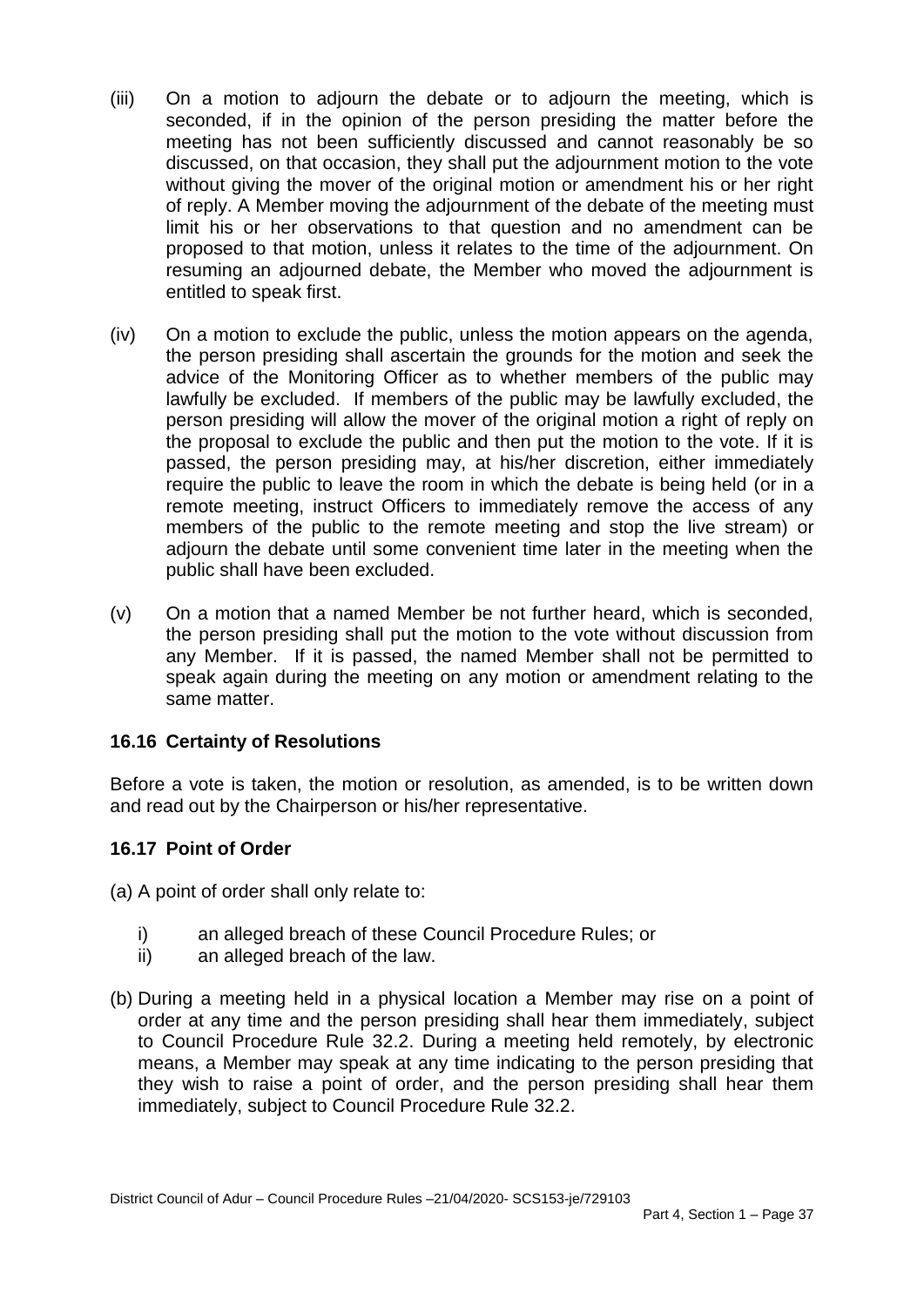(c) The Member must indicate the Council Procedure Rule or law and the way in which he/she considers it has been breached. The ruling of the person presiding on the matter will be final and is not open to discussion.

## **16.18 Personal Explanation**

- (a) A personal explanation shall be confined to some material part of an earlier speech by the Member, which may appear to have been misunderstood in the present debate. The ruling of the person presiding on the admissibility of a personal explanation will be final and is not open to discussion.
- (b) A Member may indicate a desire to make a personal explanation at any time. At a meeting held remotely, by electronic means, they may speak at any time to advise the person presiding that they wish to raise a personal explanation. The person presiding will hear them immediately.

## **16.19 Council - Officers**

(a) Other than in relation to Rule 18, no Officer, other than:

- i) the Head of Paid Service;
- adviser to the Council meeting; ii) the Solicitor to the Council, or their representative, in their role as
- iii) the Monitoring Officer or Deputy Monitoring Officer, acting in that capacity;
- iv) the Section 151 Officer or Deputy Section 151 Officer, acting in that capacity;
- v) the Director for Communities or his/her representative as to the recording of any part of the meeting;

 may be called upon to speak at a meeting of Full Council, without the consent of both the Chairman of the Council and Head of Paid Service or a Director. However, with such consent, an Officer, other than those listed above, may contribute by way of advice, guidance or presentations on any report under consideration.

 (b) Officers holding statutory positions shall not be prevented from addressing the Council where they see fit to do so and so far as they act within the law.

## **16.20 Notice of Adjourned Meetings**

 Any motion to adjourn a debate or a meeting may specify the location, date and time at which the adjourned debate or meeting shall take place. If such specification is not given, the venue, date and time of the adjourned debate or meeting shall be determined by the Chairman of the Council or Committee Chairperson as appropriate, or Director for Communities.

## **16.21 Council – Committee Recommendations and Reports**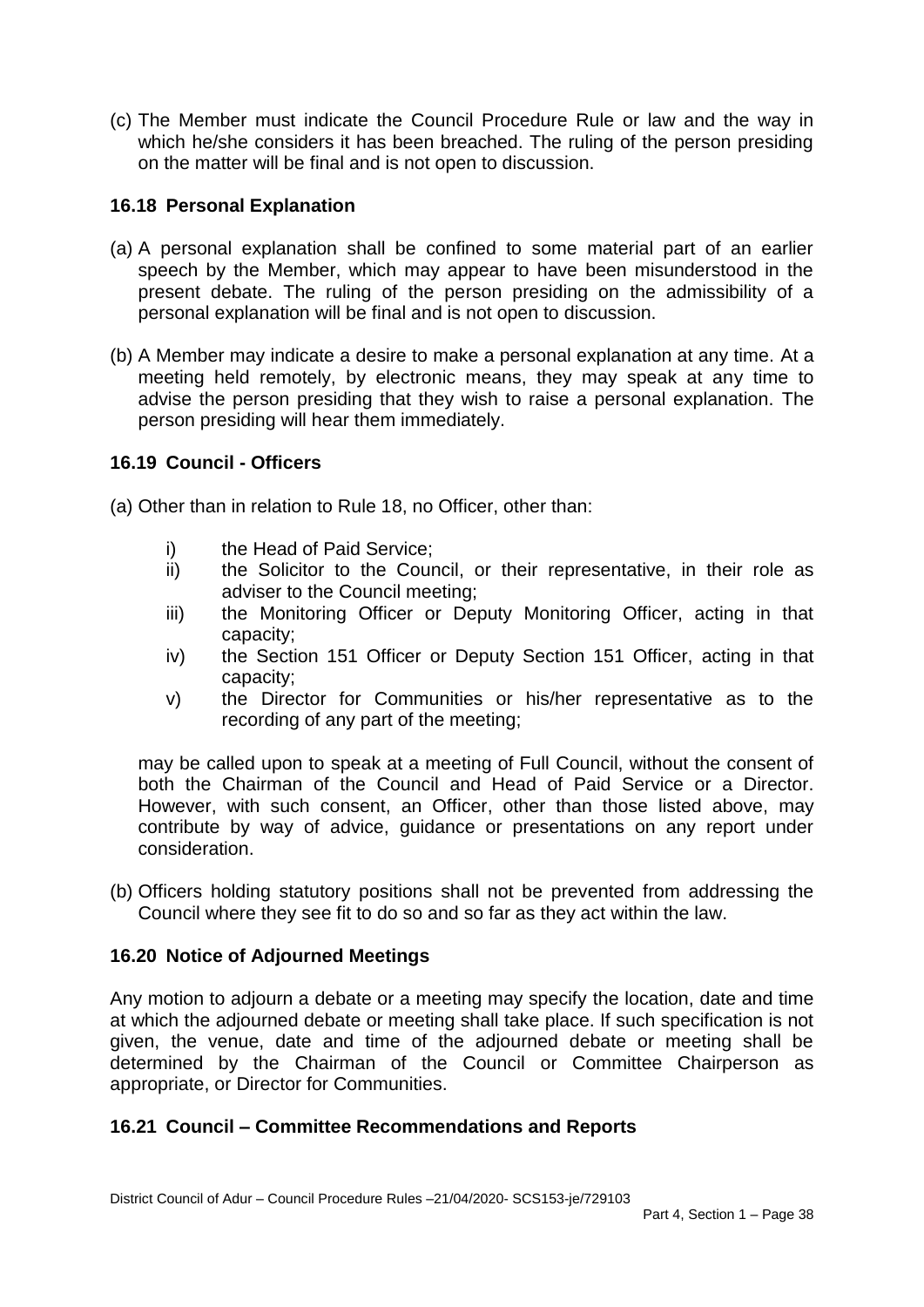Any recommendations by, or reports from, a Committee at Full Council will be taken in date order, unless otherwise required, and for the purpose of any debate or amendment or other motion, each recommendation shall be treated as if it was a separate motion by the Chairperson of the Committee or other Member moving the report that the same be adopted by the Council.

# **16.22 Full Council - Recommendations of the Executive**

 Each recommendation of the Executive will be moved in turn by the Leader. After the recommendation has been moved and seconded the matter may be debated. The rules about motions and amendments set out above in these Council Procedure Rules will apply to each recommendation.

## **16.23 Offensive amendments or motions**

 If at any meeting the person presiding is of the opinion that any motion, amendment or business proposed to be moved or transacted is of a defamatory, frivolous, vexatious or offensive nature, he/she may, either before or after the same has been that the motion, amendment or business in question not be entertained or further permitted. If such a motion is seconded, a vote will be taken. If such a motion is carried, the matter will be considered as disposed of at that meeting. brought forward, put to the vote a motion (upon which no discussion shall be allowed)

# **17.0 MATTERS AFFECTING OFFICERS OF THE COUNCIL**

 If any question arises at a meeting of Full Council, the Executive or a Committee at which the public are in attendance as to the appointment, promotion, dismissal, remuneration, pension matters, conditions of service or conduct of any person employed by the Council, such question shall not be the subject of discussion until Full Council, the Executive or the Committee, as the case may be, has decided whether or not the power of exclusion of the public under Section 100A of the Local Government Act 1972 shall be exercised.

# **18.0 OFFICER REPORTS TO FULL COUNCIL**

- (a) Where any matter is subject to a first report to Full Council, the appropriate Officer may:
	- i) introduce the report;
	- ii) answer questions for the purpose of clarification; and
	- iii) provide advice during the debate.
- $(b)$ The Officer may decline to answer a question which he/she perceives to be political in nature.

## **19.0 PRESENTATION OF OVERVIEW AND SCRUTINY REPORTS TO FULL COUNCIL**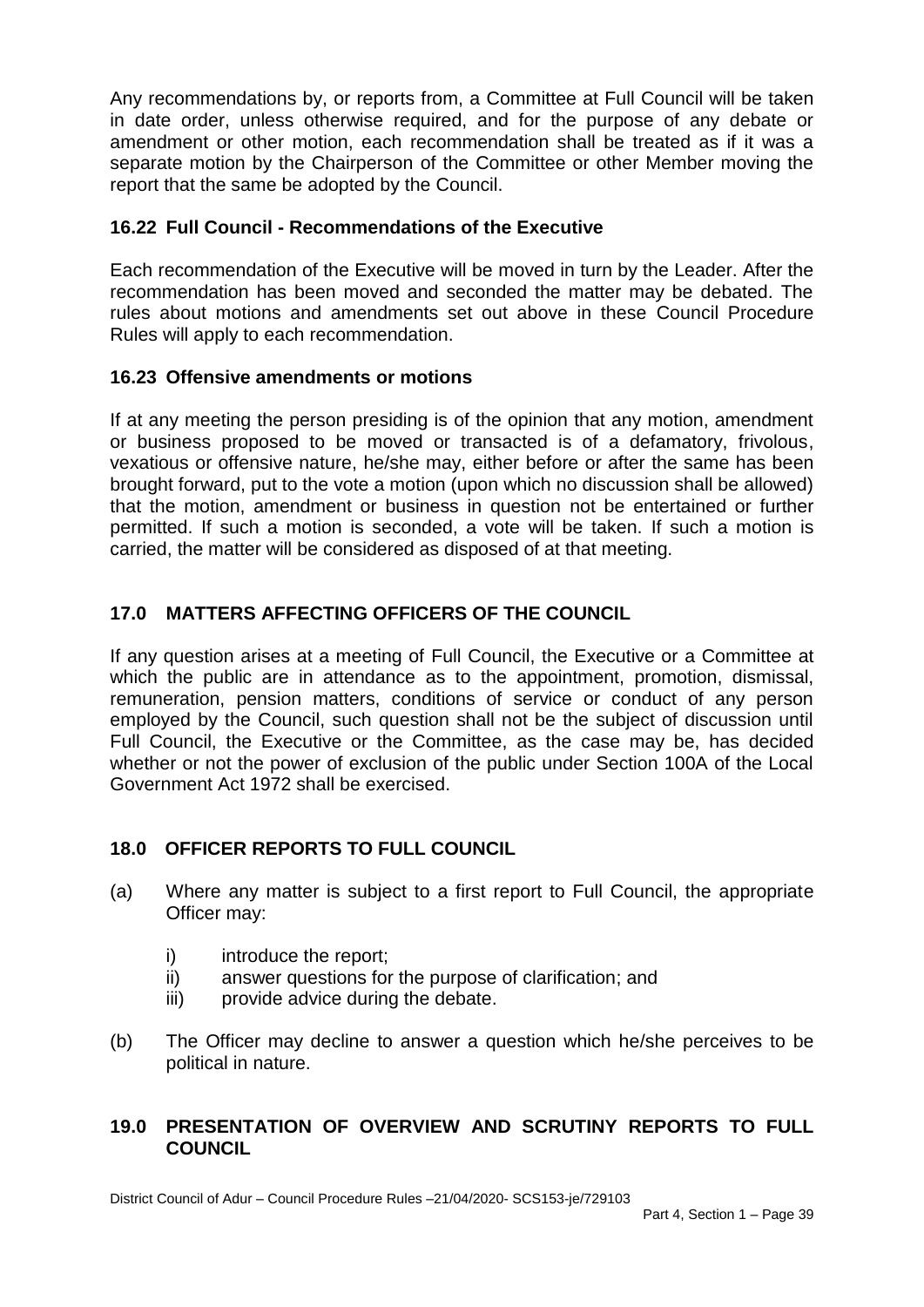- $(a)$  Council, the Executive or a Committee, the Chairperson of the Overview and Scrutiny Committee shall present the report to the meeting as appropriate and Where an Overview and Scrutiny Committee prepares a single report to Full shall be available to answer questions in relation to the report.
- $(b)$  Overview and Scrutiny Committee shall be entitled to sit with Members of the At a meeting of the Executive or a Committee, the Chairperson of the Executive or Committee during the consideration of the report for the purposes of answering questions/clarifying matters contained within the report.
- $(c)$  Overview and Scrutiny Committee, those Members supporting the minority report shall select one of their number to present that report and/or answer questions on it. Where there is a minority report, as well as a majority report, from an
- $(d)$  with regard to attendance at Full Council, the Executive or the relevant The Member selected under (c) above shall have the same rights/privileges Committee as the Chairperson of the Overview and Scrutiny Committee.
- $(e)$  the minority report, then the Vice Chairperson or another Member supporting the majority report shall have the same rights/privileges as the Chairperson, If the Chairperson of the Overview and Scrutiny Committee is a supporter of had they supported it.

## **20.0 PRESENTATION OF JOINT GOVERNANCE COMMITTEE REPORTS TO FULL COUNCIL**

- (a) Full Council shall receive such reports of the Joint Governance Committee as shall be referred to it by the Committee.
- $(b)$  of the Committee, whether they are an Elected Member of the Council or co-When receiving such reports or minutes, the Chairperson or Vice Chairperson opted Member of the Committee, shall be entitled to:
	- i) present the report or minute;
	- ii) answer any questions relating to the report or minute;
	- propose, or agree any amendment to, the motion, proposal or iii) recommendation;

# **21.0 REPRESENTATIVES ON OUTSIDE BODIES**

 (a) Members who are appointed to outside bodies as representatives of the Council are encouraged to electronically post a report of such meetings that they attend in the Virtual Members' Room on the Council's intranet.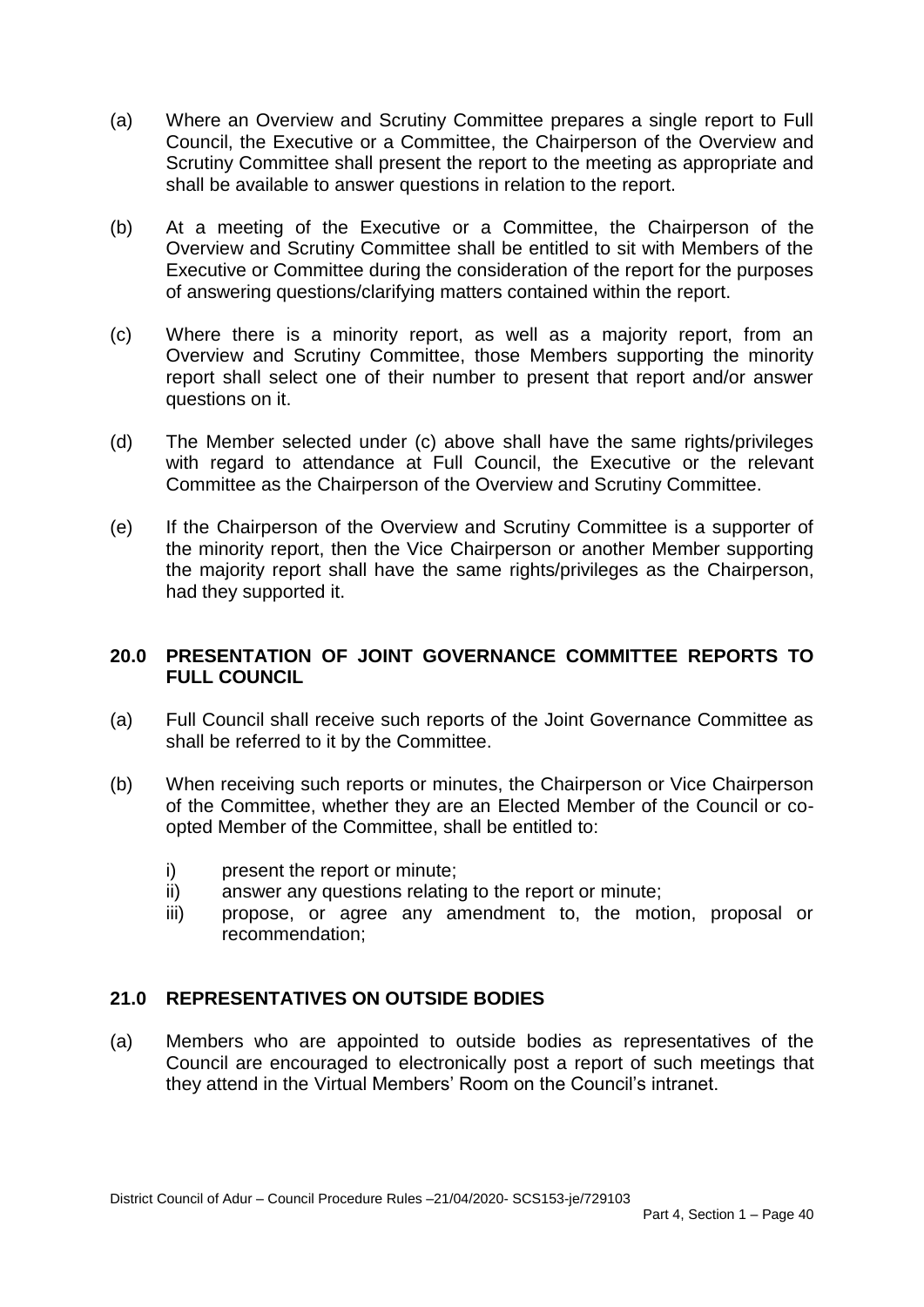- $(b)$  a report in the Members' Room, a brief summary of that report may be Where a Member who is a representative on an outside body has placed such included within the Members' Bulletin at the request of the Member.
- (c) Where a Member who is a representative on an outside body is of the view that a matter to be considered by that body is of such importance as to require that they are informed as to the Council's opinion on that item, the Member shall be entitled to request the Director for Communities to place the item on the agenda of the appropriate meeting of Full Council, the Executive or a Committee. The Member may address Full Council, the Executive or a Committee as in Council Procedure Rule 14.6.

# **22.0 PREVIOUS DECISIONS AND MOTIONS**

## **22.1 Motion to rescind a previous decision**

Subject to Rule 22.3 below:

(a) Motions on Notice

 Where a Motion on Notice is submitted, to rescind a decision made at a meeting of Full Council within the past 6 months, the Director for Communities shall reject it, unless the Motion is signed by at least 10 Members of the Council.

(b) Motions proposed during debate

 If a Motion or Amendment is raised during a debate, at Full Council, to rescind a decision made at a meeting of the Full Council within the previous 6 months, the Chairman shall reject it.

## **22.2 Motions similar to one previously rejected**

Subject to Rule 22.3 below:

(a) Motions on Notice

 Where a Motion on Notice is submitted, which is substantially the same as one previously rejected by the Director for Communities within the previous 6 months, it shall again be rejected by the Director for Communities, unless it is signed by at least 10 Members of the Council, in which case it shall be accepted, subject to the provisions of Council Procedure Rule 14.

(b) Motions arising during debate at Full Council

 Council, which is similar to one rejected within the previous 6 months, the Chairman shall reject it. If a Motion or amendment is raised during debate, at a meeting of the Full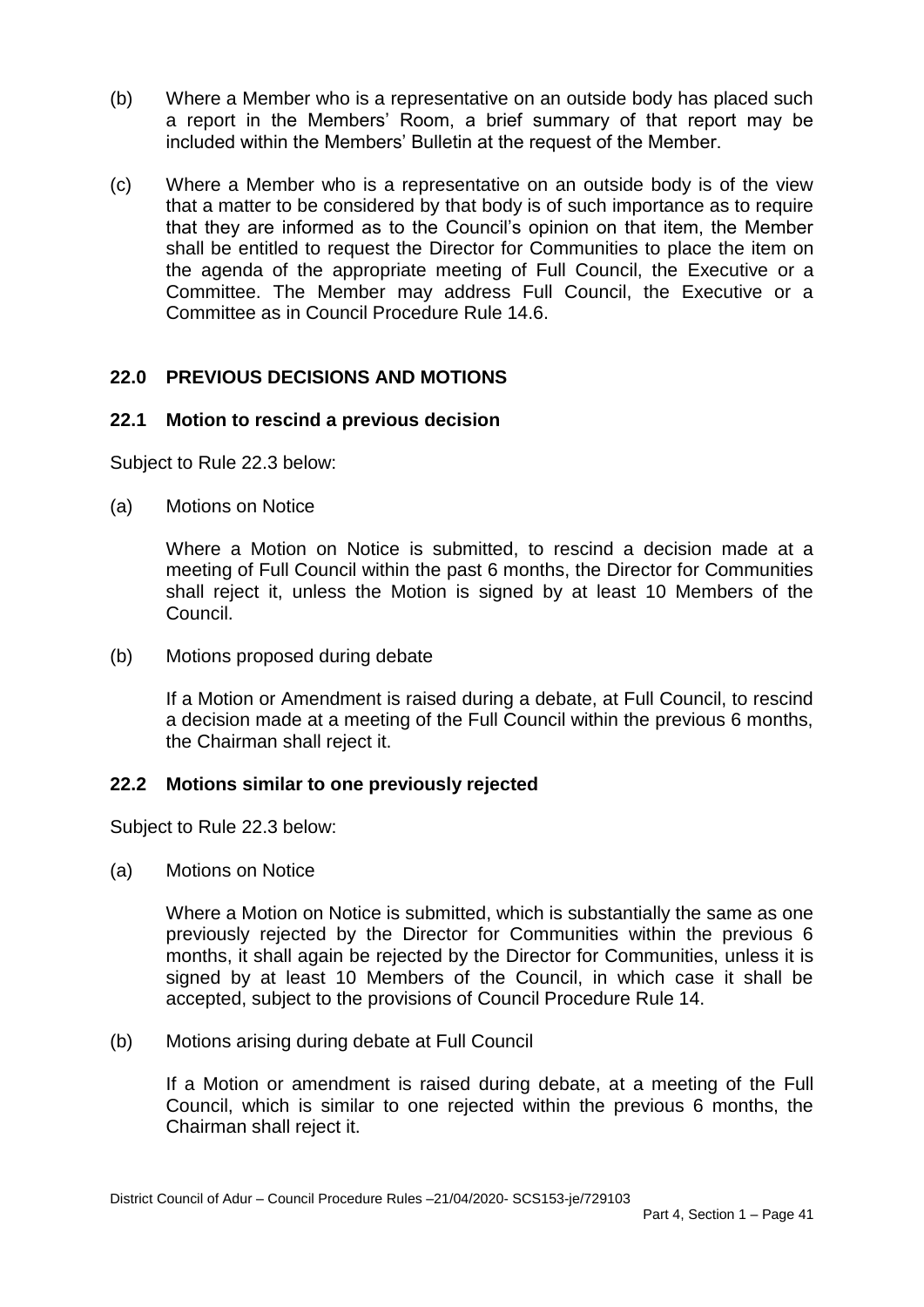#### **22.3 Exceptions**

- (a) Rules 22.1 and 22.2 shall not apply:
	- i) or a Committee; to motions moved in pursuance of a recommendation of the Executive
	- $\mathsf{ii}$  opinion of the person presiding, is of an urgent nature; or to motions to carry out any statutory duty of the Council which, in the
	- iii) where a decision has been made by another body since the Council's decision, which significantly affects the decision and necessitates reconsideration of the matter.
- $(b)$  comes within the terms of Council Procedure Rules 22.1 and 22.2 will be final. The ruling of the person presiding as to whether any motion or amendment

## **23.0 PETITIONS**

 23.1 Petitions, other than statutory petitions such as for an elected Mayor, shall be managed in accordance with the Council's Petition Scheme set out in Part 5 of the Constitution.

## **24.0 VOTING**

 Voting at Meetings of Joint Committee will be dealt with in accordance with the procedures set out in the Joint Committee Agreement.

#### $24.1$ **Majority**

- (a) Unless this Constitution provides otherwise, any matter will be decided by a simple majority of those Members voting and present in the room , or voting and present via electronic means at a remote meeting, at the time the question was put.
- $(b)$  abstaining on any question, shall announce those numbers, and declare the The person presiding will ascertain the numbers voting for, against or result.
- $(c)$ The person presiding's declaration as to the result will be final.
- $(d)$  duration of the item on the agenda, they are unable to cast a vote and if they are present when the vote is taken, must indicate that they are abstaining from If a Member is not present, remotely or otherwise, continuously for the the vote.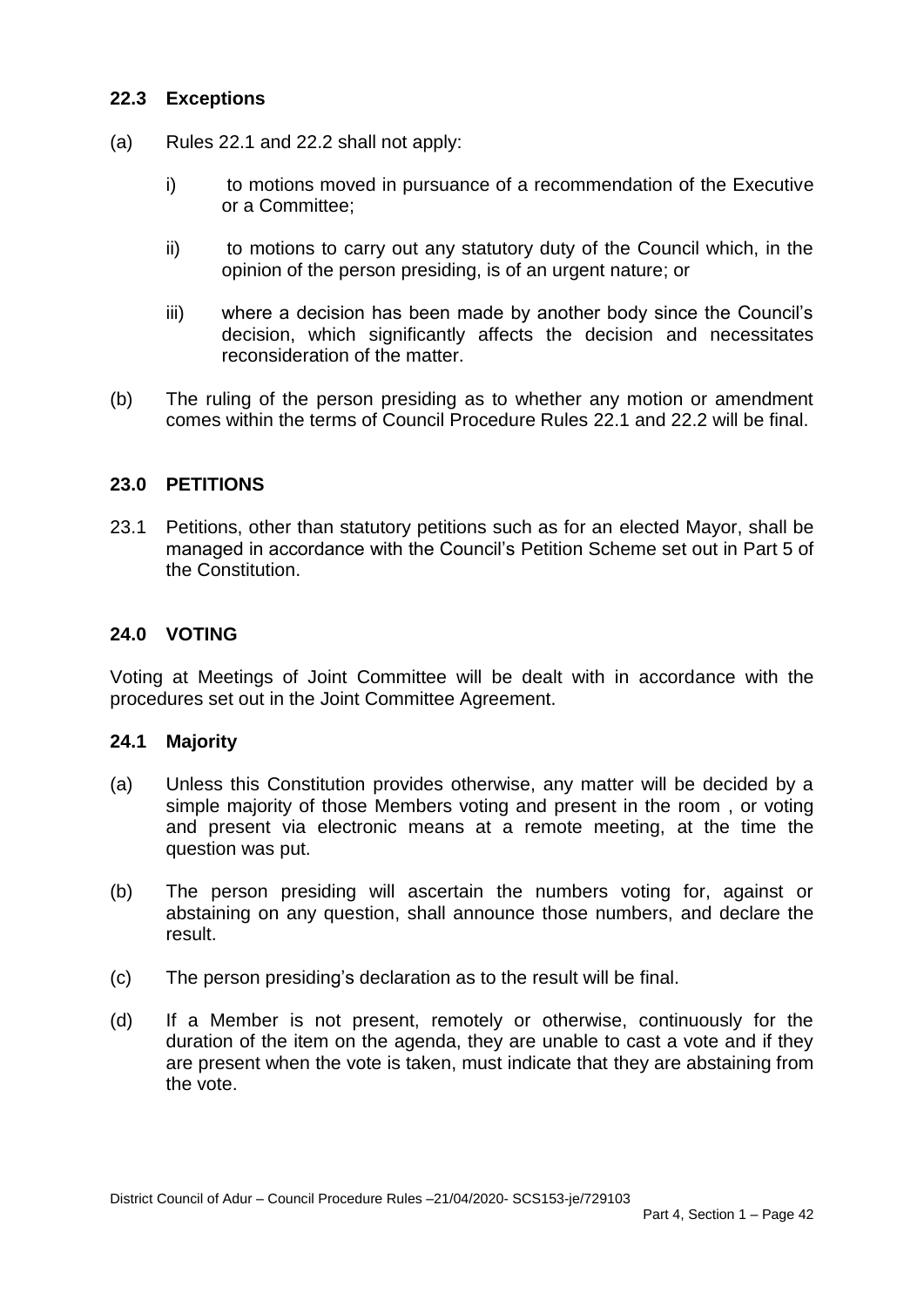# **24.2 Casting vote**

- $(a)$  their deliberative vote. So if the person presiding puts the issue to the vote, but does not vote him or herself and there is a tie, then the casting vote does not The casting vote can only be used if the person presiding has already cast apply because they have not yet exercised their deliberative vote.
- (b) If, after the person presiding has exercised their deliberative vote there is a tie, then the casting vote can be exercised.
- $(c)$  having cast their deliberative vote, will have a second or casting vote. There will be no restriction on how they choose to exercise a casting vote, save that If there are equal numbers of votes for and against, the person presiding, it will be exercised in accordance with the law.
- $(d)$  chooses not to exercise their casting vote, then the matter to be determined shall fall. If there are equal numbers of votes for and against and the person presiding

## **24.3 Show of hands**

 Unless a ballot or recorded vote is demanded under Rules 24.4 and 24.5 or a recorded vote is required under 24.6, or the meeting is held remotely, by electronic means, the person presiding will take the vote by show of hands or by the use of such electronic voting system as the Council shall determine or, if there is no dissent, by the affirmation of the meeting.

## **24.4 Ballot**

- $(a)$  paper issued to them individually for that purpose and the vote of individual A ballot is a vote whereby Members signify their vote in writing on a piece of Members is not identified as being by that Member.
- meeting demands it, and there has been no valid request for a recorded vote (b) The vote will take place by ballot if a majority of Members present at the in accordance with rule 24.5 below.
- $(c)$ Such demand to be made by motion without notice, moved, seconded and voted on without debate.
- $(d)$ The person presiding will announce the numerical result of the ballot immediately the result is known.

## **24.5 Recorded Vote**

 $(a)$  and upon 5 other Members signifying their support by standing, the voting on any question shall be by roll-call and shall be recorded in the minutes of the meeting to show how each Member present and voting cast their vote. The On the request of any Member of the Council made before the vote is taken name of any Member present and abstaining from voting will also be recorded.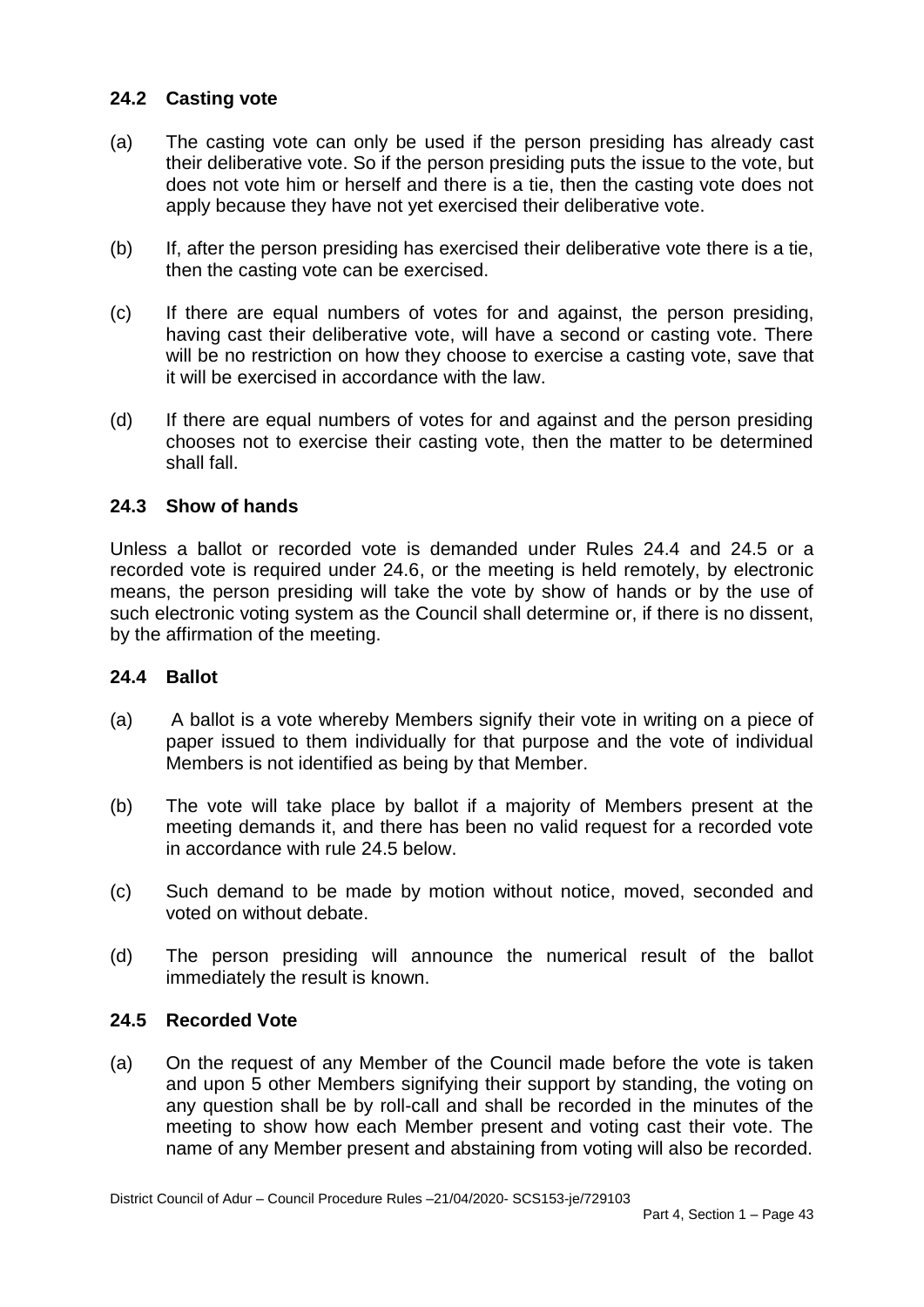(b) A demand for a recorded vote will override a demand for a ballot.

# **24.6 Recorded vote – Budget Decision meeting**

 Whenever the Full Council votes on the determination of the calculation of the budget and the setting of any precepts, the vote of each individual Member shall be recorded as if requested under Rule 24.5.

# **24.7 Right to require individual vote to be recorded at Full Council**

 Immediately after a vote is taken, and before the next agenda item has commenced, any Member may require that the minutes show whether they voted for or against the motion or whether they abstained from voting.

## **24.8 Voting on appointments**

 Where there are appointments to be made (including appointments to outside bodies, to Leader of the Council, or to the position of Chairman or Deputy Chairman of the Council) and there are more nominations than positions to which appointments are to be made, the following rules will apply:

- $(a)$ if practicable then the vote shall be by simple majority;
- (b) Where there are 3 or more candidates seeking appointment to a single position, there shall be a vote for each candidate and:
	- i) the election, that candidate is to be appointed. if one of the candidates receives more than half of all the votes cast in
	- $\mathsf{ii}$  candidate with the least number of votes will be eliminated and a new vote taken. The process will continue until there is a majority of votes if no candidate receives more than half of all of the votes cast then the for one person.

## **24.9 Voting at Remote meetings, held by electronic means**

 Where a meeting is held remotely, by electronic means, every vote will be taken by way of a recorded vote. It will be by roll-call and shall be recorded in the minutes of the meeting to show how each Member remotely present and voting cast their vote. The name of any Member remotely present and abstaining from voting will also be recorded. Any Member not remotely present throughout the agenda item must abstain from the vote and this will be recorded.

# **25.0 CONFIDENTIALITY OF PAPERS**

 Save as provided by the Local Government Act 1972, all summonses, agendas, reports and other documents shall be treated as confidential unless and until they become public in the ordinary course of the Council's business.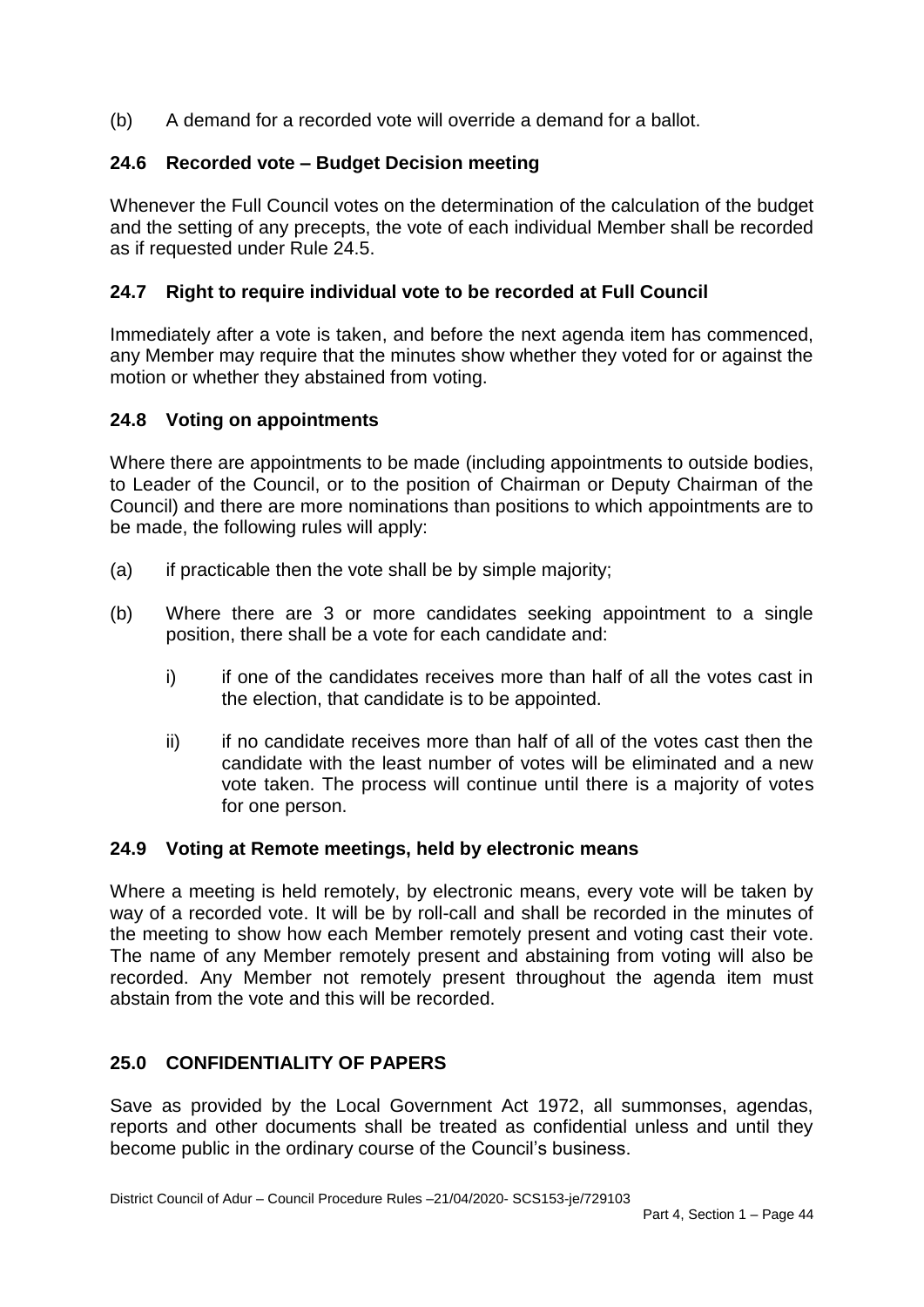## **26.0 MINUTES**

#### **26.1 Signing the Minutes**

- $(a)$ The person presiding will sign the minutes of the proceedings at the next suitable meeting.
- $(b)$  correct record, provided that the previous meeting took place more than 10 clear working days prior to the day of the meeting. The person presiding will move that the minutes of the previous meeting are a
- (c) The only part of the minute that can be discussed is their accuracy.
- $(d)$  motion. If no such question is raised, or if it is raised then as soon as it has been disposed of, the person presiding shall sign the minutes. Where the meeting is held remotely, the person presiding, will sign the minutes as soon Any questions as to their accuracy as a record of a meeting shall be raised by as practicably possible following the meeting.
- $(e)$  expected to take place within a period of 6 months after a meeting for which draft minutes have been prepared then: Where there is no Ordinary Meeting of a Committee or Sub-Committee
	- i) in respect of a Committee, Full Council may agree the accuracy of the minutes;
	- ii) in respect of a Sub-Committee, the parent Committee or Full Council may agree the accuracy of the Minutes;
	- iii) in respect of Committees or Sub-Committees which have ceased to meet and their functions have been subsumed in another Committee or Sub-Committee, the new Committee or Sub-Committee or Full Council may agree the accuracy of the minutes;
	- iv) in respect of Joint Committees, minutes will be dealt with in accordance with the provisions of the Joint Committee Agreement.
	- (f) In respect of a Committee or Sub-Committee, convened to determine a specific licensing, standards or staffing matter, the Chairman of that decision-making body may agree the accuracy of the record of the meeting.

## **26.2 No requirement to sign minutes of previous meeting at Extraordinary Meeting**

 Where in relation to any meeting, the next meeting for the purpose of signing the minutes is an Extraordinary Meeting, then the next following meeting being an Ordinary Meeting will be treated as a suitable meeting for the signing of minutes.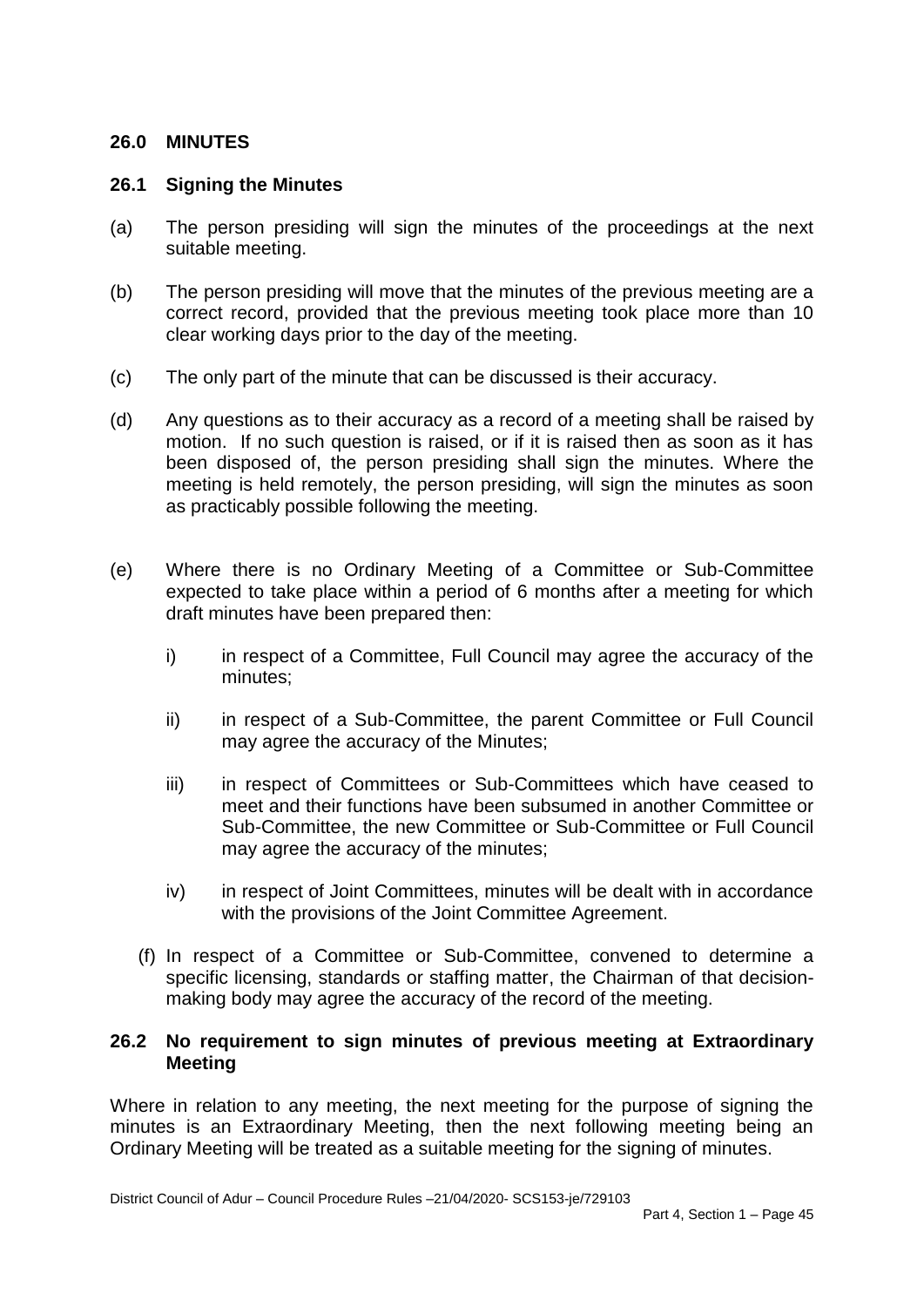## **26.3 Form of minutes – Non-Executive Meetings**

- $(a)$ The minutes will contain a summary of any debate setting out the main points that were considered by the meeting and the wording of the final decision.
- (b) Any further reports or information commissioned with the agreement of the meeting will be recorded in the minutes.

## **26.4 Form of Records of decisions – Executive Meetings**

Records of decisions shall contain a:

- (a) summary of the options considered;
- (b) summary of the reasons for the decision;
- $(c)$ the decision; and
- $(d)$ date for call-in.

and will comply with the requirements of the Executive Procedure Rules.

## **27.0 STATUS OF DRAFT RECORDS OF DECISIONS AND MINUTES**

- $27.1$  Committee whose record is set out in a draft record or minute confirm that record or minute as an accurate record of their decision, they are a working It should be noted that until such time as the Full Council, the Executive or a draft only.
- 27.2 Subject to Council Procedure Rule 26.1 above, only the body whose record is set out in the draft record or minute may alter or amend the record or minute.
- 27.3 from that set out in a draft record or minute then it must be done by way of an amendment to the motion before the Full Council and not as an amendment to the minute or record. If a Member wishes to propose a recommendation to Full Council that differs

## **28.0 RECORDING OF MEETINGS**

#### **28.1 Recording by the Council**

 The Council may make such arrangements as it decides are appropriate for the recording, broadcasting and publication of meetings.

 Where a meeting is held remotely, by electronic means, the Council will arrange for it to be live streamed to enable members of the public entitled to attend the meeting, but not having a right to speak, to be able to attend remotely and hear Members participating in the meeting. Live streaming of such a meeting will cease where the public are excluded from the meeting in accordance with Council Procedure Rule 30.0 below.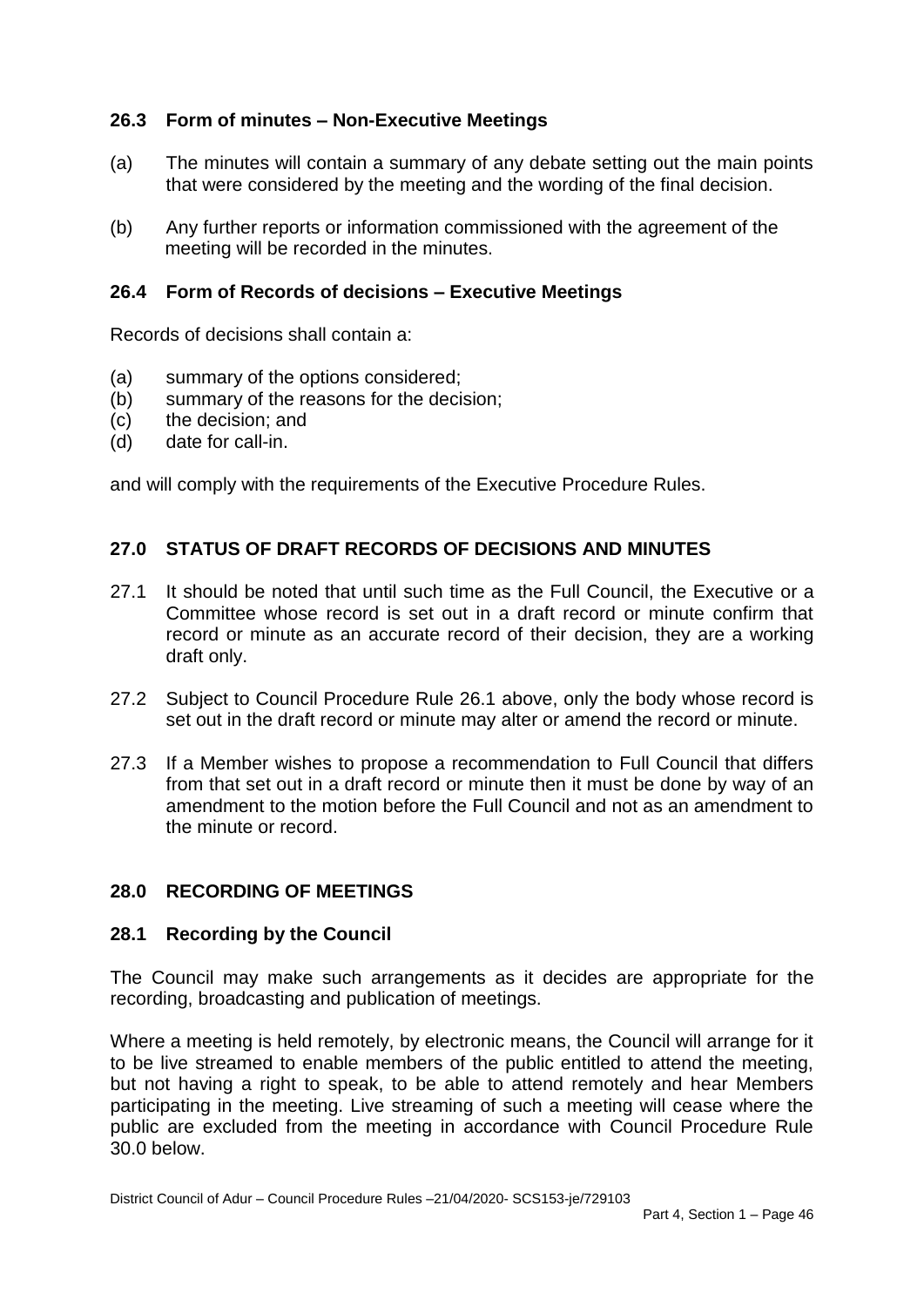# **28.2 Recording by the public**

 This Council Procedure Rule should be read in conjunction with the Protocol for Public/Press Recording of Public Council Meetings and Social Media Policy which can be found in Part 5 of the Constitution.

 A member of the public may make sound or visual recordings at any meeting of the Council and may make such arrangements as they wish to broadcast the recordings, subject to the following:

- (a) no visual recording should be made of persons in the public gallery;
- (b) no visual recording should be made of any person under 18;
- $(c)$  considering matters that the Members have agreed are exempt under the no recording shall be made of any meeting or part of a meeting which is Access to Information Rules or which are confidential;
- $(d)$  meeting or distracts the attention of the public from the content of the meeting; (d) no recording shall be carried out in a manner that causes disruption to the
- (e) no oral commentary or report shall be made during the meeting;
- $(f)$  Regulations and any other legislation surrounding the recording and use of (f) their compliance with the statutory provisions of the General Data Protection personal data and its retention.

 Where a member of the public does not comply with this Rule, the person presiding shall require them to stop recording. If the member of the public fails to cease recording, then the person presiding shall consider whether or not action should be taken under Council Procedure Rule 31 below.

# **28.3 Recording by a Member**

 A Member of the Council may also make sound or visual recordings provided that he/she complies with Council Procedure Rule 28.2 and the Protocol for Public/Press Recording of Public Council Meetings and Social Media Policy in Part 5 of the Constitution. If they fail to do so, the person presiding shall require them to stop recording and if they fail to cease as requested, then the person presiding shall consider whether or not action should be taken in accordance with Council Procedure Rule 32 below.

# **29.0 RECORD OF ATTENDANCE**

 29.1 The names of all Members present, remotely or otherwise, during the whole or part of a meeting shall be recorded.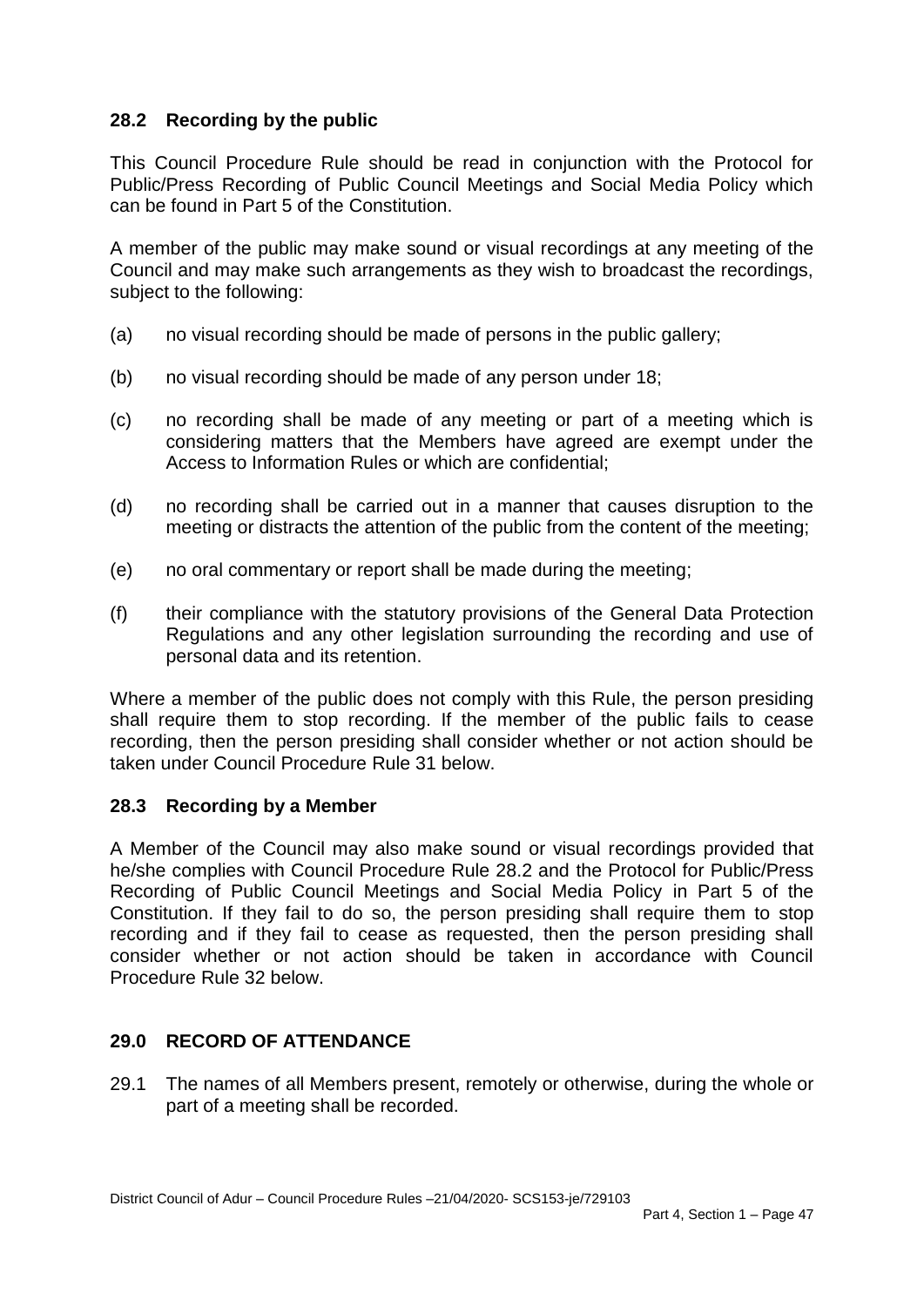$29.2$  Officer, or by the amendment of draft minutes of a meeting prior to confirmation, at the next or subsequent meeting in accordance with Council 29.2 Any omission may be remedied at the absolute discretion of the Monitoring Procedure Rule 26.

# **30. EXCLUSION OF THE PUBLIC**

 The public shall be admitted to all Meetings of the Council unless members of the public are excluded either in accordance with the Access to Information Procedure Rules in Part 4 of this Constitution or Council Procedure Rule 31.

 Where meetings are held remotely, by electronic means, if the public are excluded, any member of the public who has joined the meeting to exercise a right to speak will have their remote access removed immediately and the live streaming of the meeting will immediately cease.

# **31. DISTURBANCE BY THE PUBLIC**

## **31.1 Removal of member of the public**

- $(a)$  behaves improperly, or offensively, or by wilfully obstructing the business of the Council, or fails to comply with Council Procedure Rule 28 above, the person presiding will warn the person concerned. If a member of the public interrupts proceedings, causes a disturbance or
- $(b)$  their conduct, the person presiding will order their removal from the Meeting If the member of the public, having been warned under (a) above, continues room.
- $(c)$  offensively, or by wilfully obstructing the business of the Council, or fails to comply with Council Procedure Rule 28 above, the person presiding will warn the person concerned, and may temporarily stop their ability to speak and be heard. If having been warned the member of the public continues their conduct, the person presiding will order their removal from the meeting and Officers will remove that member of the public's access to the remote meeting Where a meeting is held remotely, by electronic means, if a member of the public interrupts proceedings, causes a disturbance or behaves improperly, or immediately.

# **31.2 Clearance of part of the meeting room**

 If there is a general disturbance in any part of the meeting room open to the public, the person presiding may call for that part to be cleared. If the meeting is held remotely, by electronic means, Officers present will remove access to the remote meeting from all members of the public who have electronically joined the meeting.

## **31.3 General disturbance**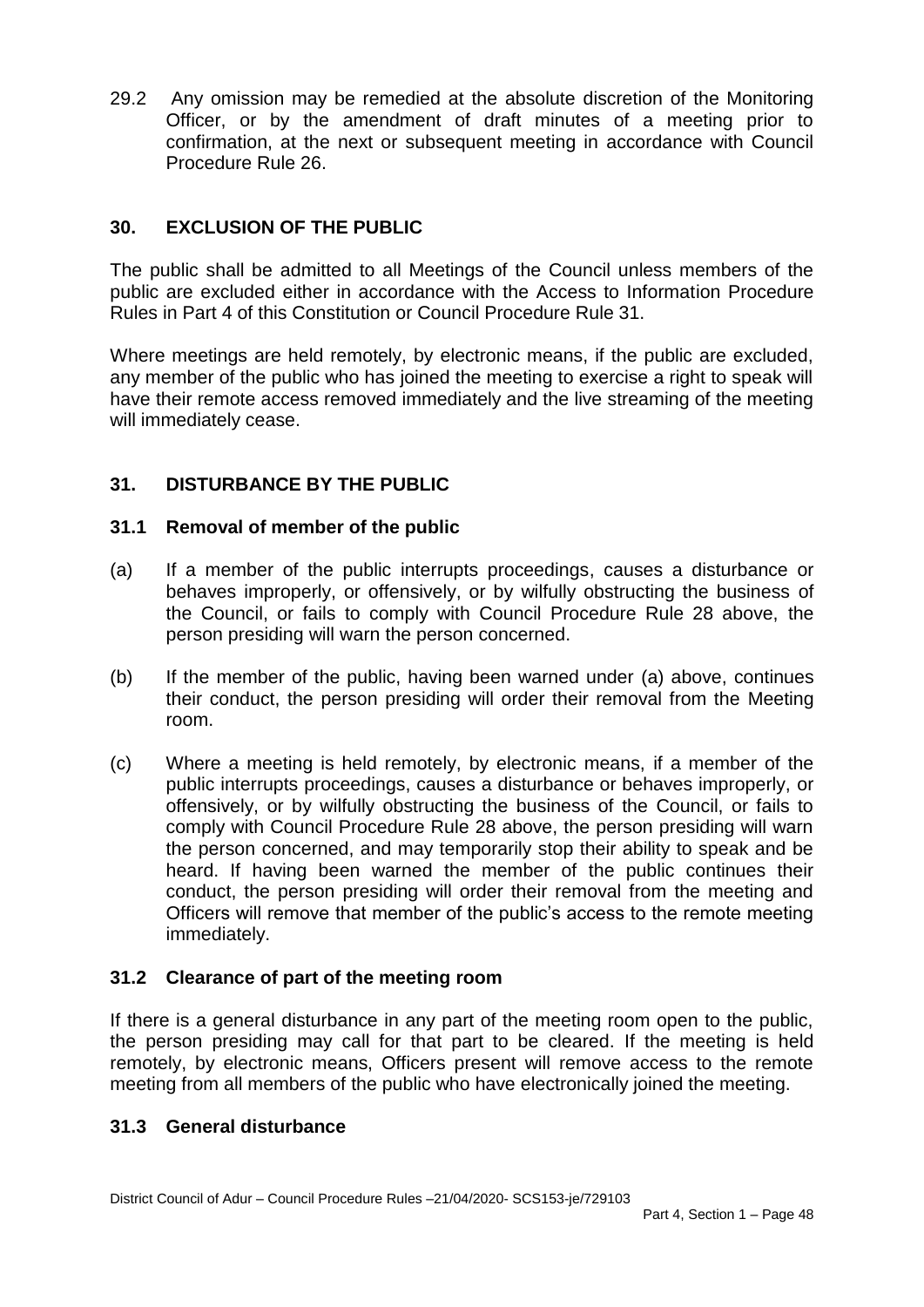If there is a general disturbance making orderly business impossible, the person presiding may adjourn the meeting for as long as they think necessary.

# **32.0 MEMBERS' CONDUCT**

# **32.1 Full Council - Addressing the Council**

- $(a)$  speaking during a Full Council meeting, unless they are physically unable to do so, the meeting is held remotely by electronic means, or the Chairman of the Council uses his/her discretion to waive this Rule. All Members must stand and address the Chairman of the Council when
- $(b)$  speak and any other Members must sit. If more than one Member stands, the Chairman of the Council will ask one to
- $(c)$  speaking unless they wish to make a point of order in accordance with Council Procedure Rule 16.17 or a point of personal explanation in accordance with All Members, other than the speaker, must remain seated whilst a Member is Council Procedure Rule 16.18.

## **32.2 Chairman standing**

 When the Chairman of any Council or Committee Meeting stands during a debate, any Member speaking at the time must stop and sit down. The Meeting is to be silent whilst the Chairman of the meeting speaks. If the person presiding wishes to exercise this standing order during a meeting held remotely, by electronic means, he may temporarily withdraw all Members' ability to speak and be heard electronically.

## **32.3 Member not to be heard further**

- $(a)$  continued irrelevance or repetitions or by behaving improperly or offensively or by wilfully obstructing the business of the Council, the person presiding may If a Member persistently disregards the ruling of the person presiding by direct the Member to stop speaking.
- (b) If following a direction from the person presiding to stop speaking, the Member continues to speak, the person presiding may move that the Member be not heard further. If seconded, the person presiding shall put the motion to the vote without discussion and if passed, the Member shall not be permitted to speak on the same matter again, during the Meeting.

## **32.4 Member to leave the meeting**

 $(a)$  continued irrelevance or repetitions or by behaving improperly or offensively or by wilfully obstructing the business of the Council, the person presiding may request him or her to leave for the remainder of the Meeting or for any lesser If a Member persistently disregards the ruling of the person presiding by period.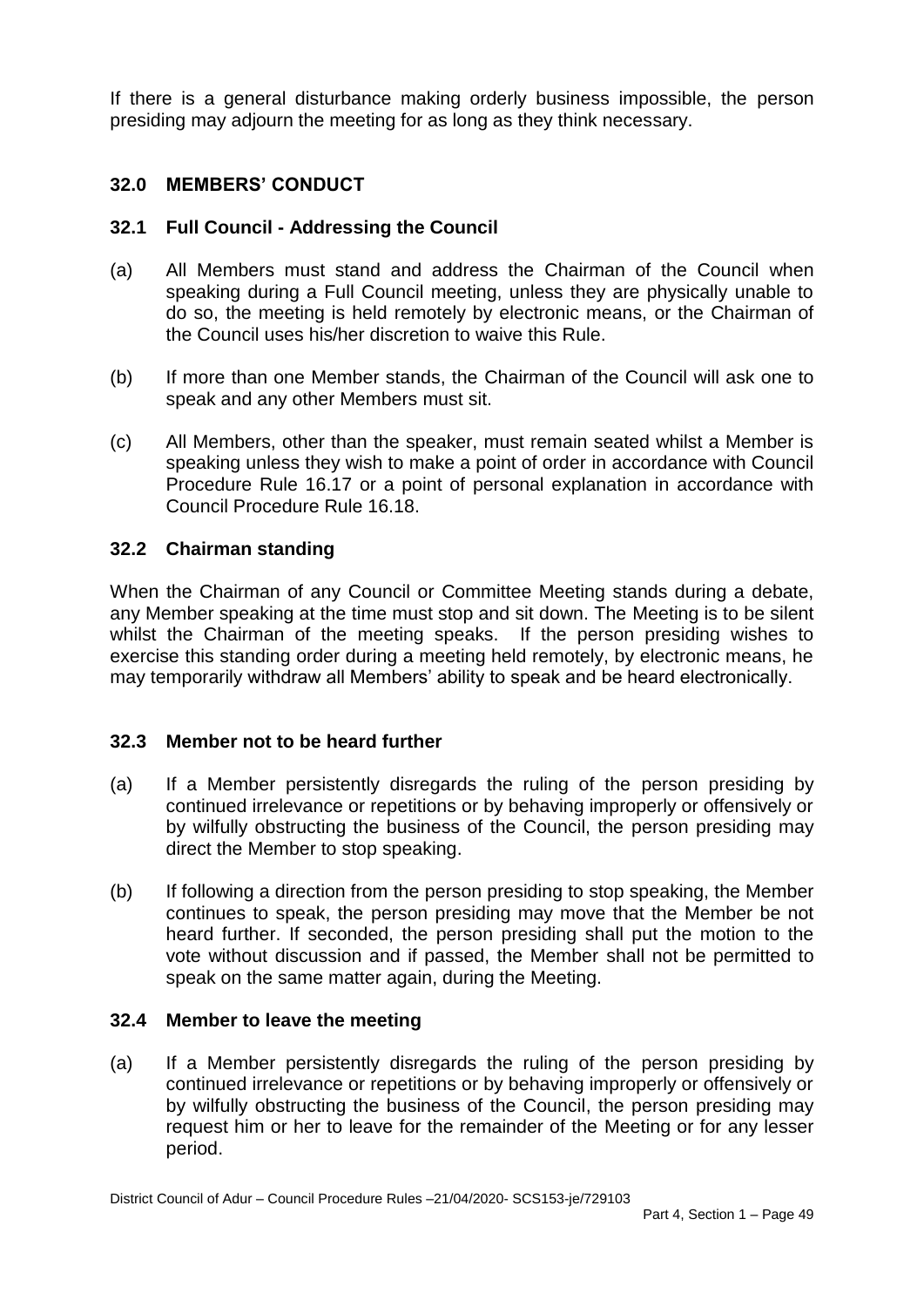- $(b)$  leave the Meeting, the person presiding may move that the Member named If following a request to leave the Meeting, the offending Member does not leave the Meeting.
- $(c)$ The motion shall be put and if seconded, will be voted upon without discussion.
- $(d)$  Member and such other directions as are necessary for restoring order to the proceedings. If the meeting is held remotely, by electronic means, upon the person presiding giving such a direction, Officers will electronically remove the If carried, the person presiding shall give directions for the removal of the Member's access to the remote meeting.

## **32.5 General disturbance**

 If there is a general disturbance making orderly business impossible, the person presiding may adjourn the meeting for as long as he/she thinks necessary.

## **32.6 Electronic devices**

 This Council Procedure Rule should be read in conjunction with the Protocol for Public/Press Recording of Public Council Meetings and Social Media Policy which can be found in Part 5 of the Constitution.

- (a) Subject to (b) below, Members may at any Meeting use any device for:
	- $i)$ the recording of the Meeting;
	- ii) the sending or receiving of communications in relation to the Meeting;
	- iii) the publication of the contents of the Meeting.
- (b) Paragraph (a) above is subject to the following restrictions, namely that:
	- $i)$ such device does not emit any audible warning or other disruptive signal;
	- $\mathsf{ii}$  relating to the contents of any Meeting or part of a Meeting which is in relation to information which is confidential or which the Members have agreed to exclude the press and public in accordance with the Access to Information Procedure Rules the Member does not record or communicate any matter or information
	- $iii)$  of the public or other Members from the content of the Meeting; the use of the device does not disrupt the Meeting or distract members
	- iv) it is not permissible to record an oral commentary during the course of the Meeting;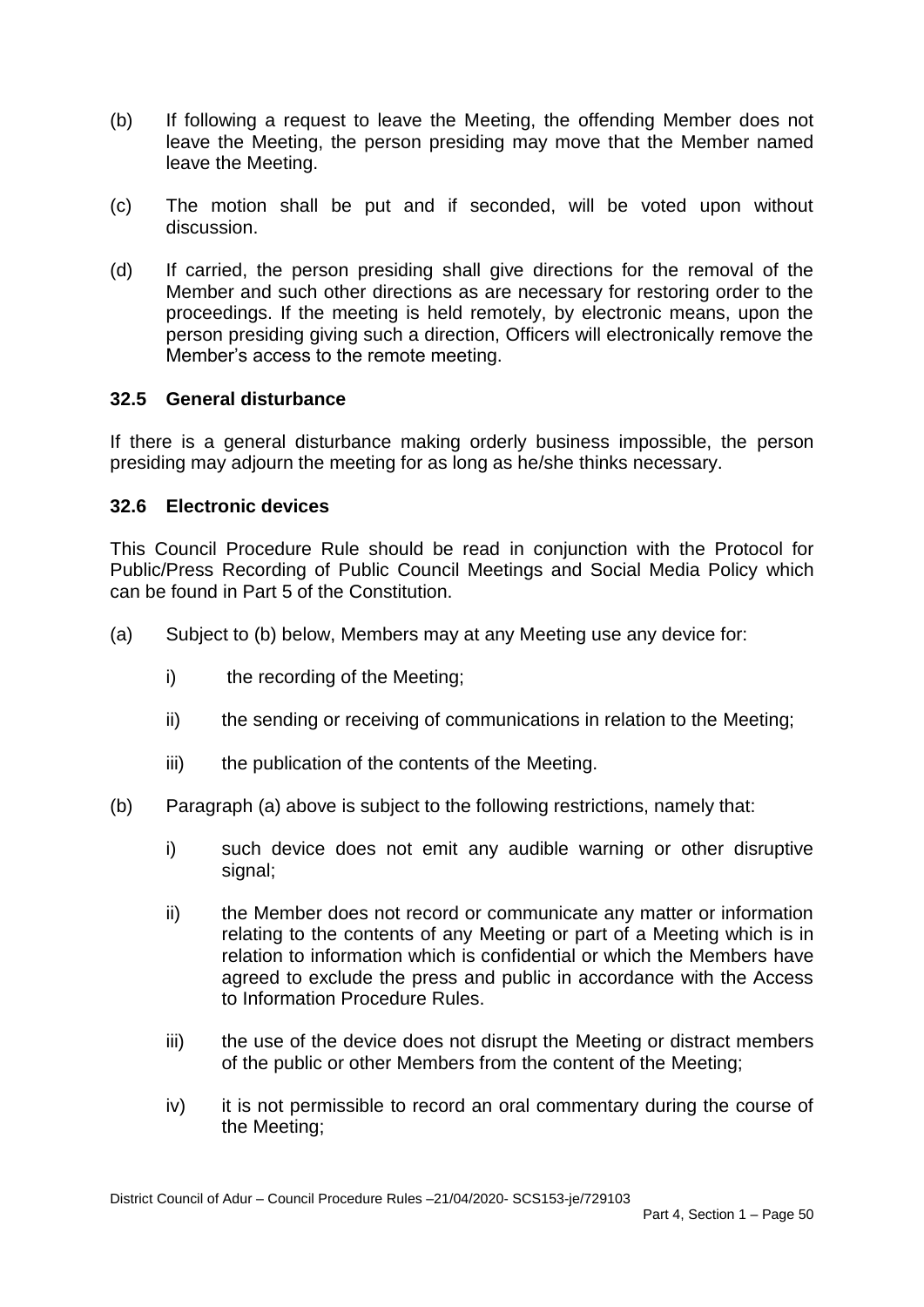- $V)$  Regulations and any other legislation relating to the recording, use of and retention of personal data. they comply with statutory provisions of General Data Protection
- $(c)$  person presiding at the Meeting shall consider whether or not action should be Where a Member's use of a device does not comply with this Rule then the taken in accordance with this Rule.

## **33.0 DELEGATION TO THE LEADER, COMMITTEES AND OFFICERS**

#### **33.1 Matters to be delegated**

- $(a)$  Committees as it sees fit or as legislation prescribes. The Council may delegate matters from time to time to the Executive and
- $(b)$  as legislation prescribes, in addition to those delegated by Council under the The Council may delegate matters from time to time to Officers as it sees fit or Scheme of Officer Delegations.
- $(c)$ In relation to any matter determined by the Executive, a Committee or an Officer acting under delegated authority:
	- i) the delegator may give guidance as to the manner in which the same or a similar matter shall be dealt with in future, providing that such guidance shall not have the effect of causing the Council to breach the rules of natural justice or prejudicing the determination by the delegatee of any matter required to be judged on its individual merits or of fettering the discretion of the Executive in respect of matters delegated to it by legislation.

## **34.0 ATTENDANCE OF MEMBERS AT THE EXECUTIVE OR COMMITTEES OF WHICH THEY ARE NOT MEMBERS**

## **34.1 Attendance by mover of motion**

 A Member of the Council who has moved a motion which has been referred to the Executive or a Committee shall be given notice by the Director for Communities of the Meeting at which it is proposed that the motion be considered. He or she shall have the right to attend the Meeting, remotely or otherwise, whilst the motion is being considered, to explain the motion and answer questions.

## **34.2 Attendance by Representative on Outside Body**

 agenda in accordance with Council Procedure Rule 21, he or she shall have the right Where a Member has requested the Director for Communities to place an item on the to attend that meeting, remotely or otherwise, whilst that item is under consideration.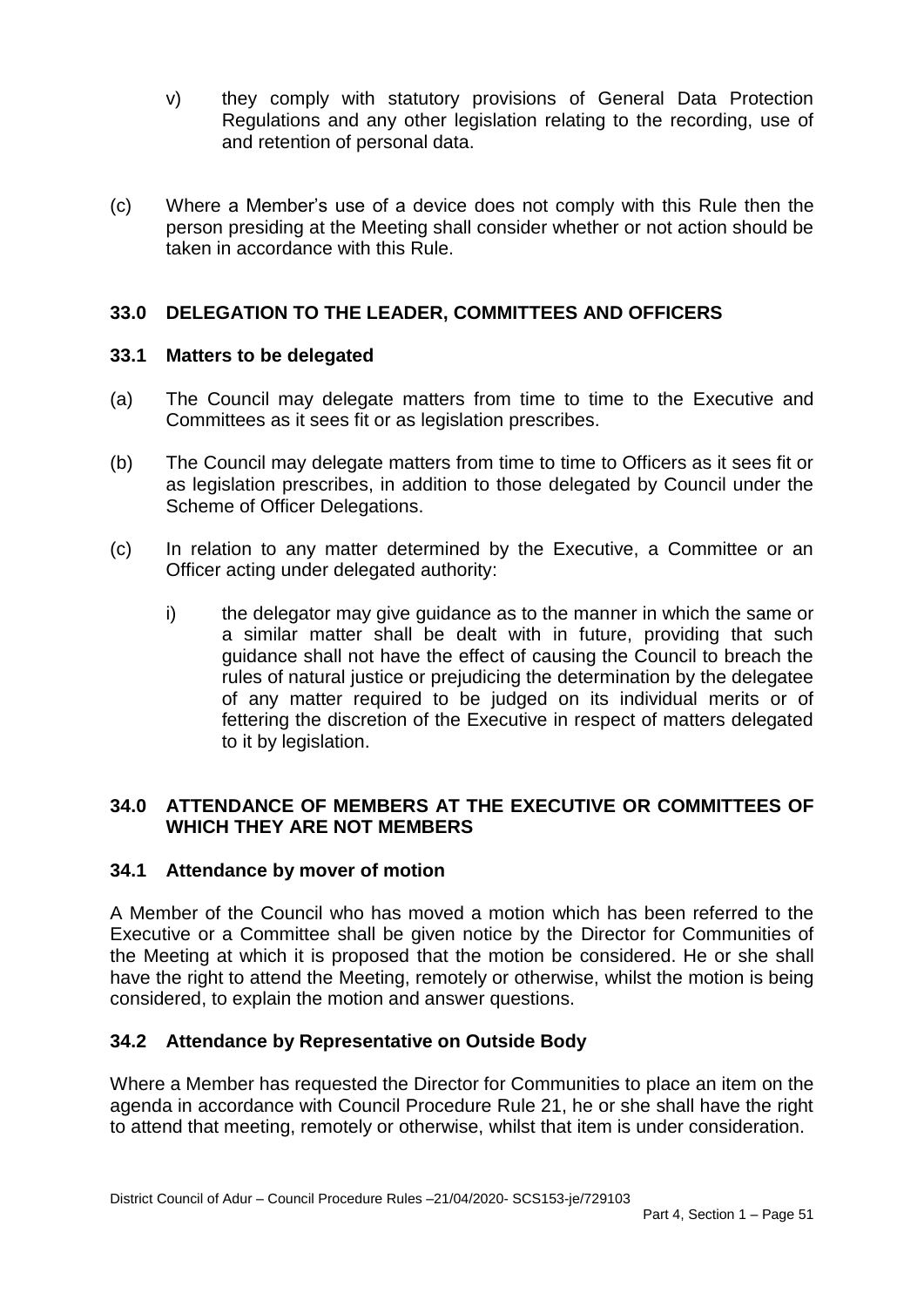#### **34.3 Attendance of Members at Meetings**

- (a) A Member of the Council shall have a right to attend Meetings of the Executive or a Committee on which he/she has not been appointed to serve, and be present, in the public gallery or via remote access, throughout the public part of the Meeting.
- $(b)$  gallery, or via remote access, during the confidential part of any Meeting or where the public have been excluded from the Meeting in accordance with the Access to Information Procedure Rules, provided that they have a need to know about the matter under consideration, and they do not have a disclosable pecuniary interest or other relevant interest in the matter. It is assumed that every Member will have need to know about the matter under consideration, although this presumption is rebuttable and advice should be A Member of the Council is entitled to remain in attendance, in the public taken from the Monitoring Officer.
- $(c)$  Committee and has a disclosable pecuniary interest or other relevant interest in any item under consideration at a particular Meeting is not entitled to be present in any part of the room where the Meeting is taking place, or via remote access during that particular part of the Meeting where that item is to be discussed, unless a dispensation has been granted by the Monitoring (c) A Member of the Council who is not a Member of the Executive or a Officer.
- (d) Council Procedure Rule 34.3 does not apply to Meetings of:
	- $\mathsf{i}$  determine a Member Code of Conduct matter; the Joint Governance Committee when it goes into closed session to
	- $\mathsf{ii}$ the Licensing Committee or Sub-Committee when they go into closed session to determine an individual quasi-judicial case;
	- $iii)$  capability or conduct of an individual Officer under the Council's any Committee when it goes into closed session to determine the disciplinary or grievance procedures.
	- iv) any Committee considering the appointment of a Council Officer.
- (e) No Member is entitled to attend Meetings , remotely or otherwise, referred to in (d) above unless they are appointed as a Member of that Committee or are substituting for such a Member.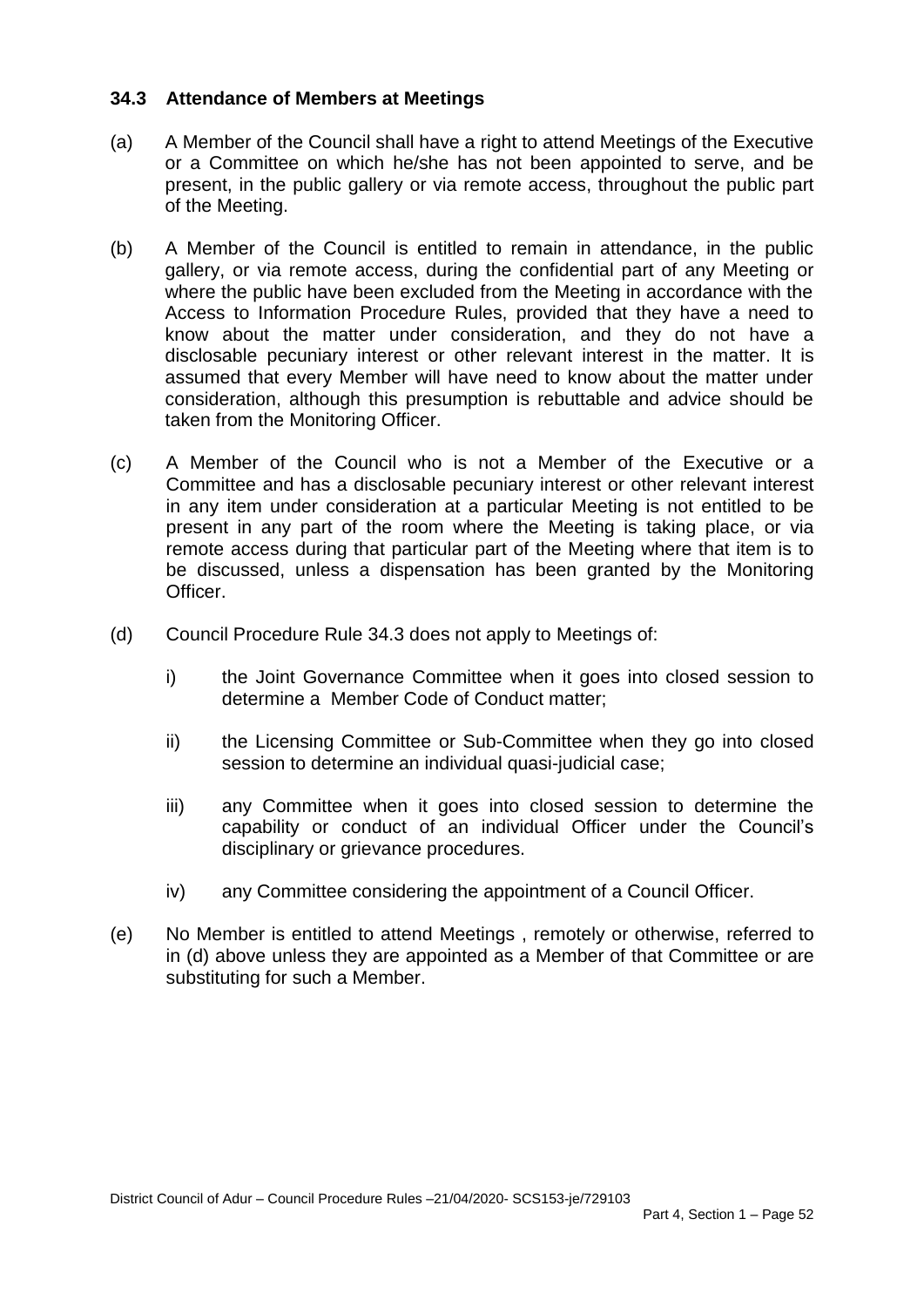#### **34.4 Speaking by Members at meetings**

- $(a)$  attend meetings, remotely or otherwise, of the Executive or a Committee on which he/she has not been appointed to serve, and address the meeting provided that the Member has, prior to the commencement of the meeting, notified the person presiding of their desire to address it and he/she is then invited by the person presiding to address the meeting. Subject to (c) and (d) below, a Member of the Council shall have the right to
- $(b)$  such a Member to address the meeting. The person presiding shall have total discretion as to whether or not to invite
- $(c)$  that Committee in respect of any planning application, unless a similar right is granted within the Constitution (Protocol on Public Speaking at Planning A Member who is not a Member of the Planning Committee may not address Committee in Part 5) to the applicant, any objector and any supporter.
- $(d)$  Licensing Sub-Committee may not address that Committee or Sub-Committee A Member who is not sitting as a Member of the Licensing Committee or the unless they have a right to speak under relevant statutory regulations.
- $(e)$  may not address that Committee or Sub-Committee when hearing a Code of Conduct determination, unless they are representing or acting as a witness for A Member who is not sitting as a Member of the Joint Governance Committee either the Monitoring Officer, Investigating Officer, or the Subject Member.

#### **34.5 Leader of the Council**

- $(a)$  absence, may attend any Meeting of a Committee, remotely or otherwise, and speak on any item under consideration as of right, unless he/she has a Subject to (b) below, the Leader of the Council, or Deputy Leader in their disclosable pecuniary interest or other relevant interest in the matter.
- (b) Paragraph (a) above does not apply to Meetings of:
	- i) the Joint Governance Committee when considering an individual case relating to Member conduct;
	- $\mathsf{ii}$ the Licensing Committee or Sub-Committee when meeting in closed session to determine an individual case; or
	- iii) the Planning Committee, when considering a planning application;
	- $iv)$ any Committee considering the conduct of an individual Officer under the Council's disciplinary or grievance procedure;
	- vi) any Committee dealing with the appointment of a Council Officer.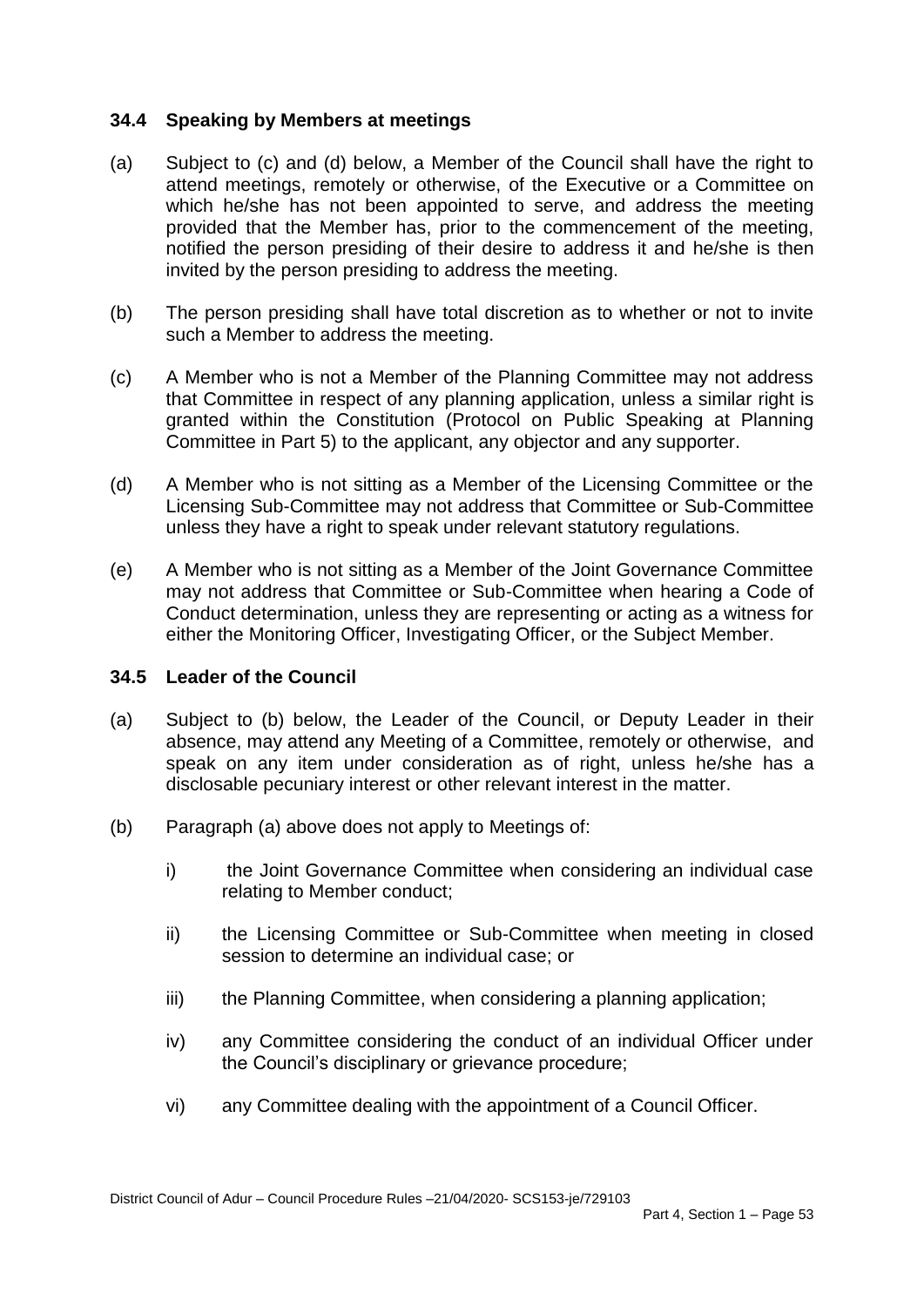## **34.6 Voting**

 A Member of the Council, attending a Meeting, remotely or otherwise, of the Executive or a Committee on which he/she has not been appointed to serve, and is not acting as a Substitute Member, is not entitled to vote on any item under consideration.

## **35.0 EXERCISE OF POWERS AND FUNCTIONS**

- (a) No individual Member, Officer or group of Members or Officers, or both, shall hereafter delegated to them by the Council, the Executive, a Committee or another Officer exercising a power or fulfilling a function on behalf of the be entitled to exercise any power or function of the Council save as already or Council or as detailed in this Constitution.
- (b) Whilst the Chairperson of a Committee and Executive Members can expect to be consulted on matters affecting their areas of responsibility, they shall not have power to act on behalf of, or bind, the Council, unless the Council or the Leader has given them specific delegated powers to do so.

#### **36.0 NO CONFIDENCE IN THE CHAIRPERSON OF A COMMITTEE**

- $(a)$  "the Meeting has no confidence in the Chairperson". If seconded, the motion shall, after debate, be put and, if carried by a majority of at least two thirds of the Members present, the Chairperson shall immediately stand down and the remainder of the Meeting shall be chaired by the Vice-Chairperson or, in his/her absence, or if he/she was acting as the Chairperson and the subject of At any Meeting of a Committee, a Member of that Committee may move that the vote, by a Member elected for that purpose by the Meeting.
- $(b)$  cease to be Chairperson of the Committee and shall be an Ordinary Member of the Committee. The Director for Communities, the Solicitor to the Council, or their representative, will act as Chairperson of the Committee during consideration of the motion. During the consideration of a motion under (a) above, the Chairperson shall
- (c) Following a successful vote of no confidence in the Chairperson, he/she shall not officiate at any subsequent Meeting of the Committee prior to the next meeting of the Full Council. At that Meeting, the Council shall consider whether or not to confirm the vote of no confidence. If by a simple majority they decide to confirm the vote, the office of Chairperson of the relevant Committee shall be declared vacant and a new Chairperson shall be elected by the Council. If the Council does not confirm the vote by a simple majority, the Member remains as Chairperson of the Committee.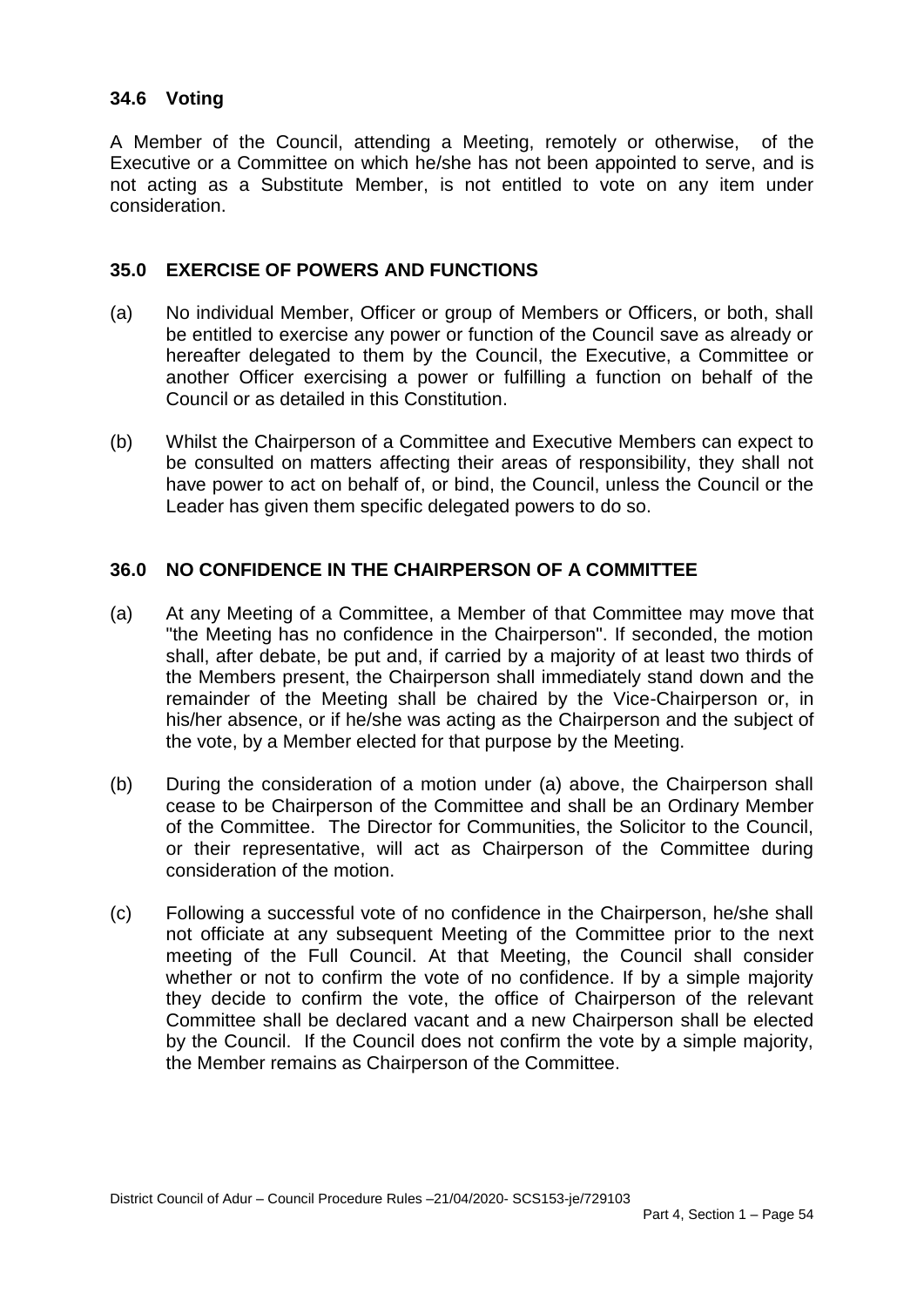## **37.0 APPOINTMENT AND TERM OF OFFICE OF THE LEADER OF THE COUNCIL**

#### **37.1 Appointment**

- $(a)$  office of the Leader has come to an end due to the fact that their term of office The Council shall elect a Leader at each Annual Meeting where the term of as a District Councillor has ended.
- $(b)$  persons to be Leader from among the Elected Members. Any nomination which is not seconded, shall not be considered further. The Councillors present at that Annual Meeting shall nominate one or more
- $(c)$  Chairman of the Council shall provide an opportunity for a debate before calling for a vote which shall require a majority of those present, remotely or otherwise, and voting to determine whether the Member shall be elected as Where there is only one Elected Member nominated and seconded, then the Leader.
- $(d)$  the opportunity for debate, the Chairman of the Council shall call for a vote and the Member who receives the largest number of votes shall be elected as Where there are 2 Elected Members nominated and seconded then, following Leader.
- (e) Where there are 3 or more candidates seeking appointment to a single position, there shall be a vote for each candidate and:
	- $i)$  the election, that candidate is to be appointed; if one of the candidates receives more than half of all the votes cast in
	- $\mathsf{ii}$  candidate with the least number of votes will be eliminated and a new vote taken. The process will continue until there is a majority of votes if no candidate receives more than half of all of the votes cast then the for one person.
- $(f)$  16 and voting shall be in accordance with Council Procedure Rule 24. The Motion shall be subject to the rules of debate in Council Procedure Rule

#### **37.2 Removal of Leader**

- $(a)$  confidence in the Leader of the Council, the Member must give not less than 10 clear working days' notice to the Director for Communities. If a Member wishes at a Meeting of Full Council to move a motion of no
- $(b)$ The motion must be signed by the mover and seconder.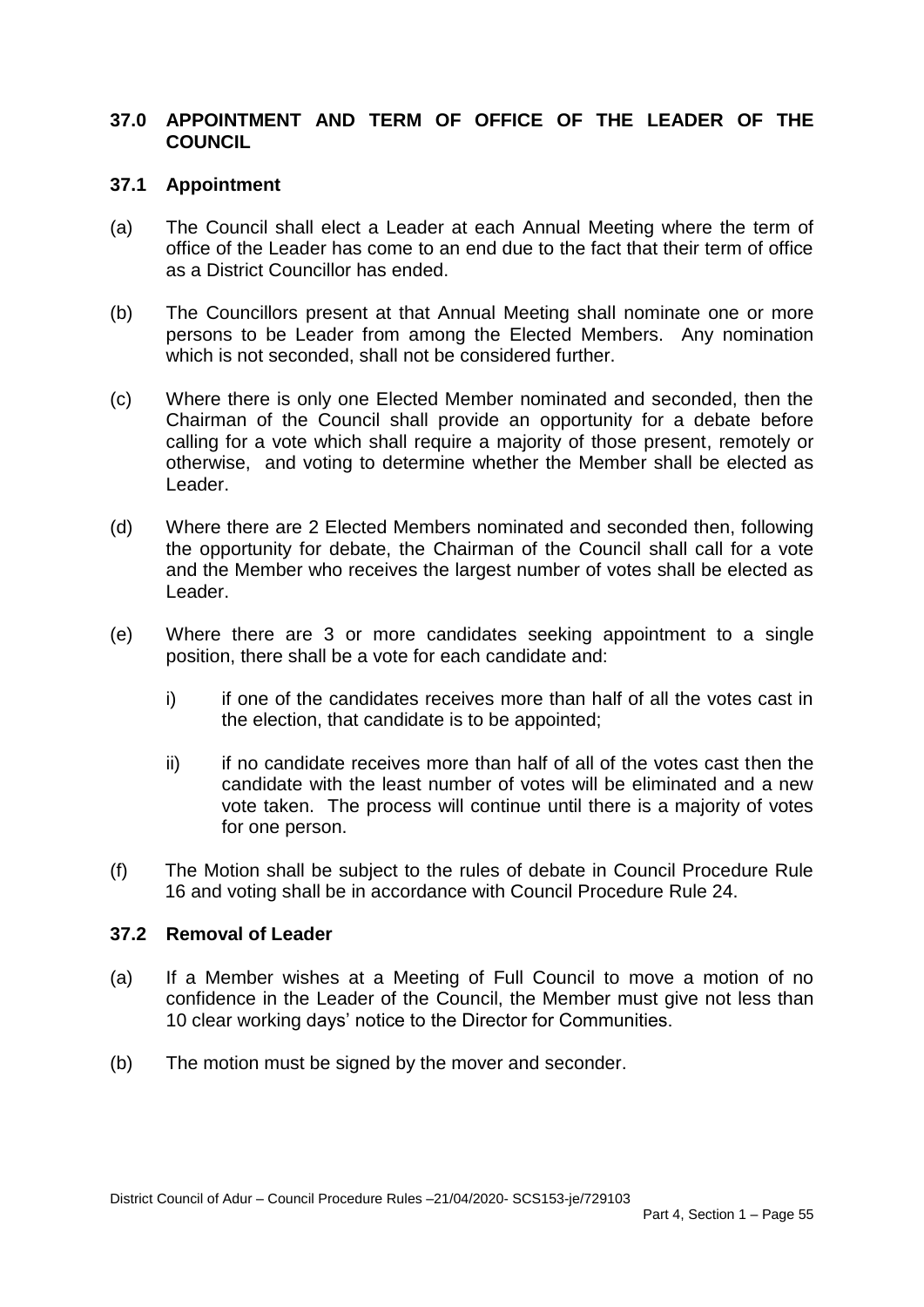- $(c)$  next Meeting of the Council, provided that such Meeting is not a Special Meeting. The motion before the Council shall be considered after the receipt of any declarations of interest, approval of minutes of the last Meeting and The Director for Communities shall place the motion on the agenda for the questions and statements by the public.
- $(d)$ The motion shall be subject to the rules of debate in Council Procedure Rule 16 and voting shall be in accordance with Council Procedure Rule 24.

## **37.3 Consequence of a Motion of No Confidence**

 Where a motion of no confidence is carried, then the Leader shall cease to be Leader of the Council with immediate effect. The Council shall proceed to elect a new Leader at that Meeting or the next Meeting of the Full Council, provided it is not a Special Meeting.

#### **37.4 Term of Office**

- $(a)$ The Leader shall hold the office of Leader in accordance with Article 7 of the **Constitution**
- $(b)$  be called to deal with the appointment of a new Leader in accordance with this Procedure Rule. The Deputy Leader will assume the role of Leader until such appointment is made. Should the Leader resign from his appointment, an Extraordinary Meeting will

## **38.0 APPOINTMENT OF EMERGENCY LIAISON MEMBER**

- $(a)$  and Wellbeing or a similar portfolio, that Member shall be appointed as the **Emergency Liaison Member.** Where the Leader makes an appointment as Executive Member for Health
- $(b)$ The position of Emergency Liaison Member attracts no Executive power, responsibility or responsibility allowance.

## **39.0 APPOINTMENT OF THE LEADER OF THE MAIN OPPOSITION**

- $(a)$  appoint a Leader of the Main Opposition who shall be entitled to receive any At the Annual Council each year, subject to (c) below, the Full Council shall Special Responsibility Allowance payable to that office.
- $(b)$  Administration, the Leader of the Main Opposition shall be the leader of the next largest political group: Where there is a political group or combination of political groups forming the
- $(c)$  be the Leader of the Main Opposition, the Council shall not appoint any Where the next largest political group does not wish to nominate a Member to Member to that office.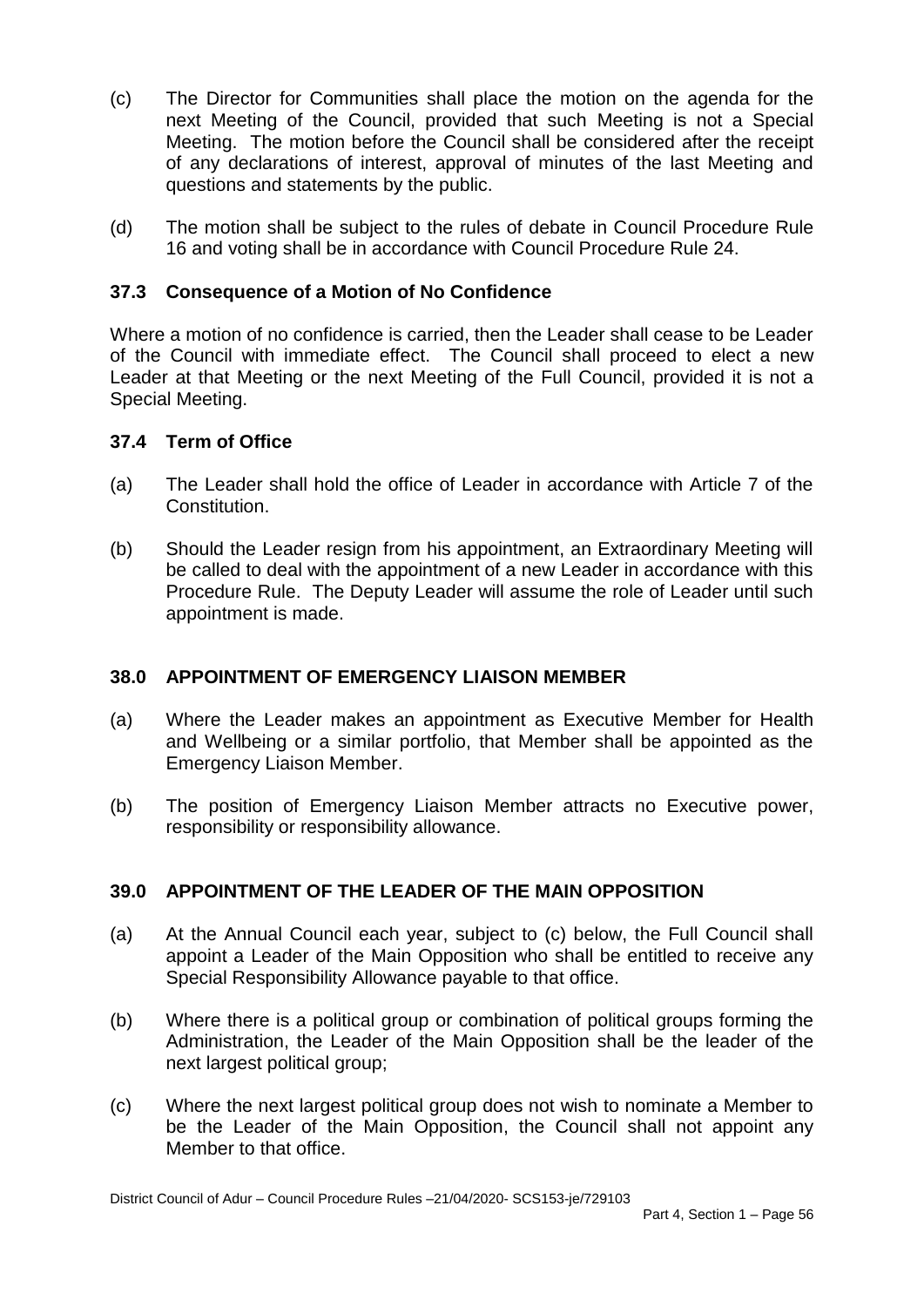- $(d)$  be no appointment to the role of Leaders of the Opposition, e.g. if there are If there is equality in the number of Members in all opposition groups, there will two opposition groups with equal membership;
- (e) Members, there will be no appointment to the role of Leader of the Opposition, e.g. if there are 2 individual opposition Members, representing different If there is no opposition group, and there is an equal number of opposition parties.

## **40.0 SUSPENSION AND AMENDMENT OF COUNCIL PROCEDURE RULES**

## **40.1 Amendment**

 Any motion to add to, amend or revoke any of these Council Procedure Rules will, when proposed and seconded, stand adjourned without discussion and be referred to the Joint Governance Committee for consideration and recommendation to the following Meeting of the Council, unless a report has been received, on the proposal, from the Joint Governance Committee.

## **40.2 Suspension,**

- $(a)$ Save as set out at 40.2 (c) below, these Council Procedure Rules cannot be suspended.
- $(b)$ The person presiding may, at their absolute discretion, amend the order of business of any meeting.
- $(c)$  16.5, 16.7, and 16.19, may be suspended by motion on notice or without notice. Suspension of Council Procedure Rules shall be determined for each individual item of business, and will only be effective for the duration of that Only Council Procedure Rules 11.1 (as to the length of time), 11.4, 12.7, 12.8, Meeting.

# **41.0 BUSINESS OF AN URGENT NATURE**

- $(a)$  the Section 151 Officer, the Chief Executive is of the opinion that urgent action is required, in accordance with the Scheme of Officer Delegations, before a decision could be taken by Full Council, the Executive or a Committee having appropriate authority, he/she may take the decision in accordance with his/her urgency power as set out in the Officer Scheme of Delegations.<br>(b) If the decision is one which would normally be taken by: Subject to (b) and (c) below, if, having consulted the Monitoring Officer and
- $(b)$ 
	- i) Full Council, the Chief Executive will consult with the Leader and the Leader of the Main Opposition;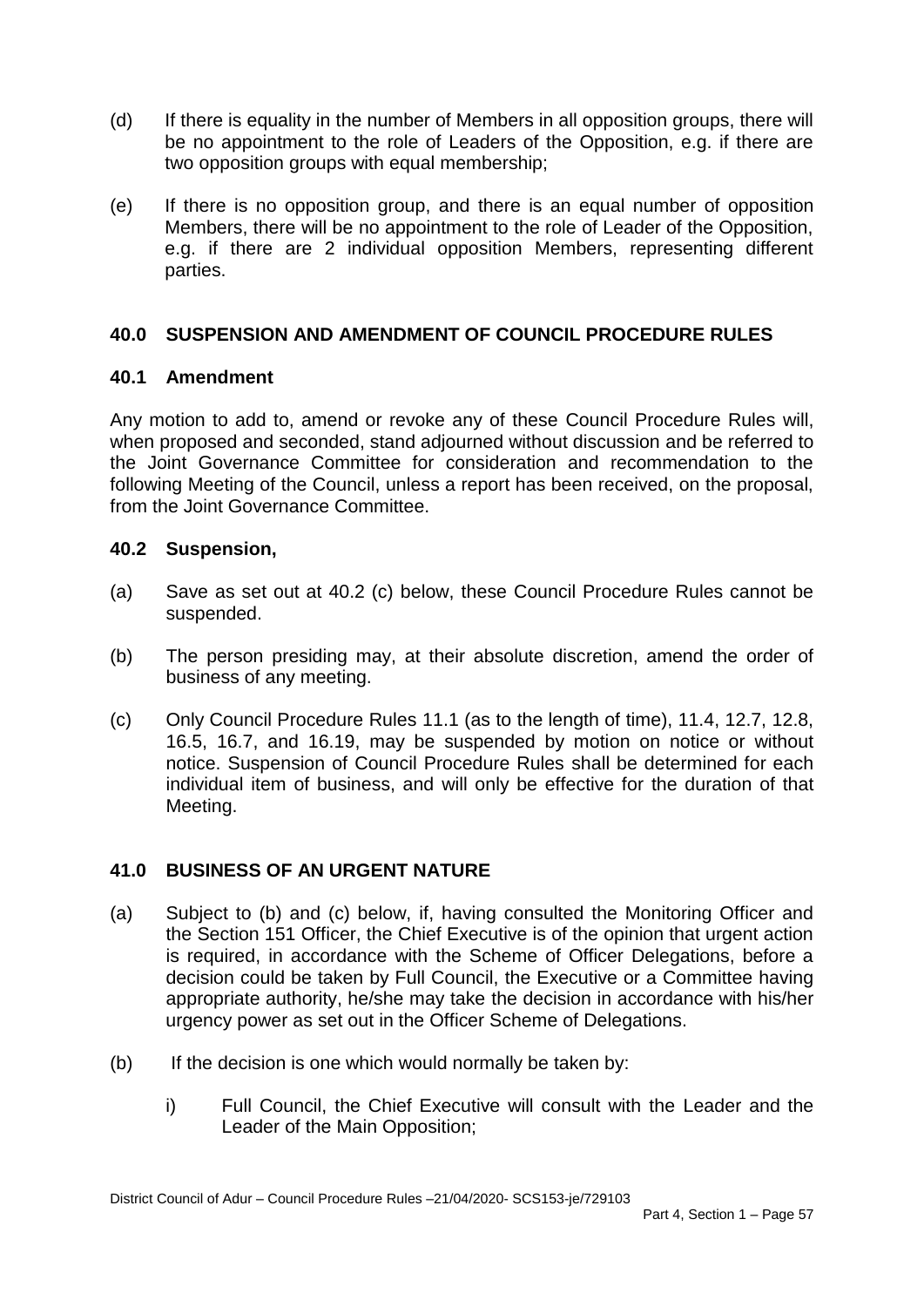- ii) The Executive, the Chief Executive will consult with the Leader;
- $iii)$ A Committee, the Chief Executive will consult with the Leader, Leader of the Main Opposition and Chairperson of the Committee.
- $(c)$  of Full Council, the Executive or the Committee that would have normally Every such decision shall be reported to the next available Ordinary Meeting taken the decision.

# **42.0 CHAIRMAN OF THE COUNCIL**

## **42.1 Appointment**

The Council shall elect a Chairman at each Annual Council Meeting.

The Council shall elect a Chairman at each Annual Council Meeting.<br>The existing Chairman shall take the Chair for the item on the agenda, unless he is If the Chairman and Vice Chairman are both conflicted the Solicitor to the Council or their representative will take the Chair for the appointment of the Chairman. conflicted, when the Vice Chairman will take the Chair for the single item of business.

 seconded, shall not be considered further. The Councillors present at that Annual Meeting shall propose one or more persons to be Chairman from among the Elected Members. Any proposal which is not

 Where there is only one Elected Member proposed and seconded, then the Chairman shall provide an opportunity for a debate before calling for a vote which shall require a majority of those present, remotely or otherwise, and voting to determine whether the Member shall be elected as Chairman.

 Where there are two Elected Members proposed and seconded, then a debate on the proposals will follow, then the Chairman shall call for a vote and the Member who received the largest number of votes shall be elected as Chairman.

 proposed and: Where there are three or more Elected Members proposed and seconded, following a debate on the proposals, the Chairman shall call for a vote for each Member

- (a) If one of the proposed Members receives more than half of all the votes cast in the election, that Member is to be appointed as Chairman;
- (b) If no Member receives more than half of all the votes cast then the Member with the least number of votes will be eliminated and a new vote taken. The process will continue until there is a majority of votes for one person, who shall be appointed as Chairman.

The voting will be in accordance with Council Procedure Rule 24.